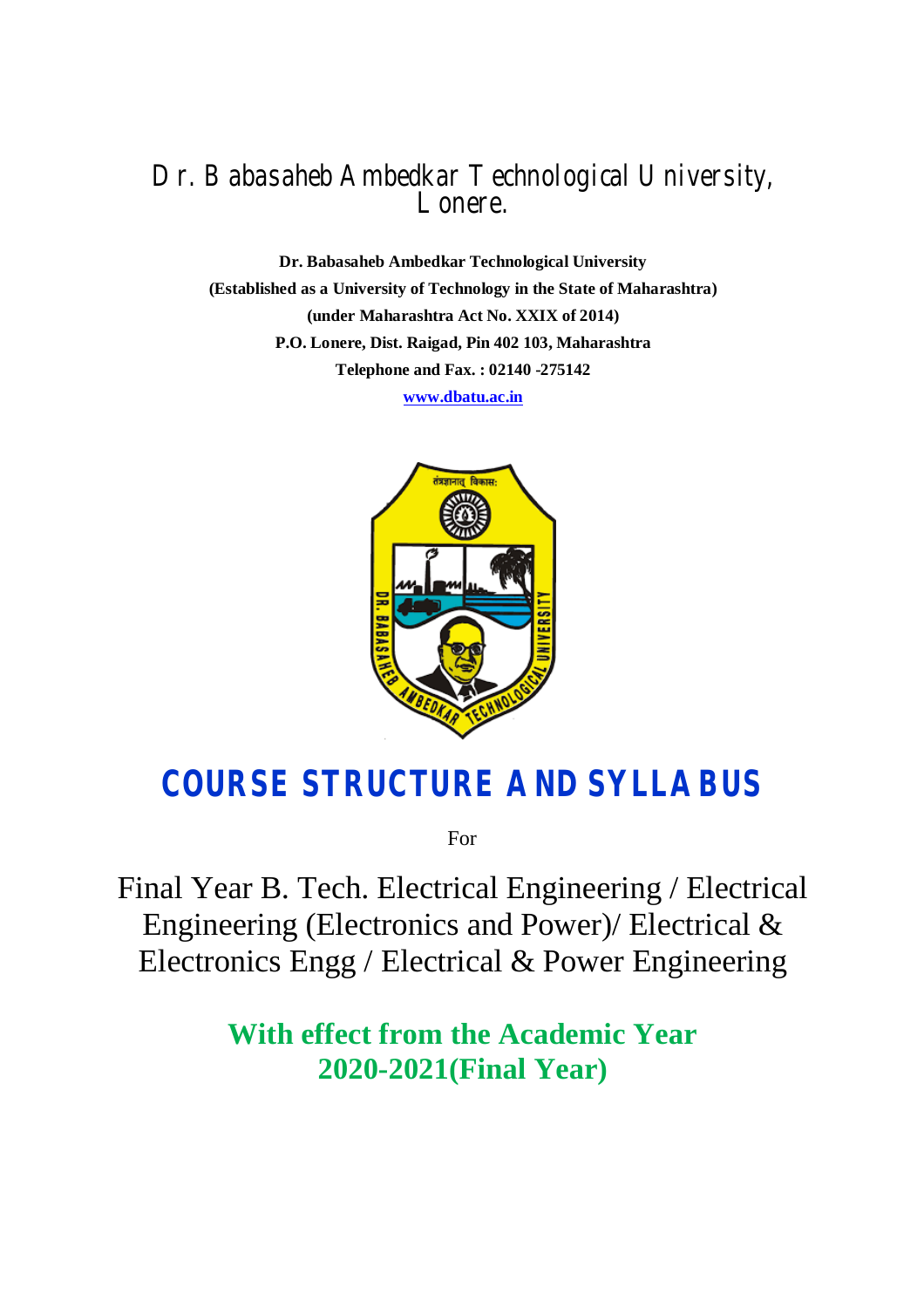## Dr. Babasaheb Ambedkar Technological University, Lonere.

## **B.Tech (Electrical Engineering / Electrical Engineering (Electronics and Power)/ Electrical & Electronics Engg / Electrical & Power Engineering)**

| Sr.<br>No.     | <b>Course</b><br><b>Code</b> | <b>Type</b><br>of | <b>Course Title</b>                 |                  | <b>Hours</b> per<br>week |                             | <b>Evaluation</b><br><b>Scheme</b> |     |            | <b>Total</b><br><b>Marks</b> | <b>Credits</b> |
|----------------|------------------------------|-------------------|-------------------------------------|------------------|--------------------------|-----------------------------|------------------------------------|-----|------------|------------------------------|----------------|
|                |                              | <b>Course</b>     |                                     | L                | T                        | $\mathbf{P}$                | <b>MSE</b>                         | CA  | <b>ESE</b> |                              |                |
| 1              | BTEEC701                     | PCC1              | Power System<br>Operation & Control | 3                | $\Omega$                 | $\Omega$                    | 20                                 | 20  | 60         | 100                          | 3              |
| $\overline{2}$ | BTEEC702                     | PCC <sub>2</sub>  | <b>High Voltage</b><br>Engineering  | 3                | $\Omega$                 | $\Omega$                    | 20                                 | 20  | 60         | 100                          | 3              |
| 3              | BTEEC703                     | PCC3              | <b>Electrical Drives</b>            | 3                | $\theta$                 | $\overline{0}$              | 20                                 | 20  | 60         | 100                          | 3              |
| 4              | BTEEE704                     | PEC1              | Elective-IX                         | 3                | $\overline{0}$           | $\overline{0}$              | 20                                 | 20  | 60         | 100                          | $\overline{3}$ |
| 5              | BTEEE705                     | PEC <sub>2</sub>  | Elective-X                          | 3                | $\theta$                 | $\Omega$                    | 20                                 | 20  | 60         | 100                          | 3              |
| 6              | BTEEL706                     | Lab               | Power System                        | $\Omega$         | $\Omega$                 | $\mathcal{D}_{\mathcal{L}}$ |                                    | 30  | 20         | 50                           |                |
|                |                              |                   | Operation & Control                 |                  |                          |                             |                                    |     |            |                              |                |
|                |                              |                   | Lab                                 |                  |                          |                             |                                    |     |            |                              |                |
| 7              | BTEEL707                     | Lab               | <b>High Voltage</b>                 | $\Omega$         | $\Omega$                 | $\overline{2}$              |                                    | 30  | 20         | 50                           | 1              |
|                |                              |                   | <b>Engineering Lab</b>              |                  |                          |                             |                                    |     |            |                              |                |
| 8              | BTEEL708                     | Lab               | <b>Electrical Drives</b>            | $\Omega$         | $\Omega$                 | $\overline{2}$              |                                    | 30  | 20         | 50                           | 1              |
|                |                              |                   | Lab                                 |                  |                          |                             |                                    |     |            |                              |                |
| 9              | BTEES709                     | Seminar           | Seminar                             | $\boldsymbol{0}$ | $\theta$                 | $\overline{2}$              |                                    | 30  | 20         | 50                           | 1              |
| 10             | BTEEP710                     | Project           | Project Part-I                      | $\overline{0}$   | $\theta$                 | 6                           | $-$                                | 30  | 20         | 50                           | 3              |
| 11             | BTEEF711                     | $\overline{a}$    | <b>Field Training</b>               | $-$              |                          |                             |                                    | --  | 50         | 50                           |                |
|                |                              |                   | /Internship/Industrial              |                  |                          |                             |                                    |     |            |                              |                |
|                |                              |                   | Training III                        |                  |                          |                             |                                    |     |            |                              |                |
|                |                              |                   | <b>Total</b>                        | 15               | $\bf{0}$                 | 14                          | <b>100</b>                         | 250 | 450        | 800                          | 23             |

#### **Curriculum for Semester VII [Final Year]**

| Elective-IX                                   | Elective-X                       |
|-----------------------------------------------|----------------------------------|
| A) Special Purpose Electrical Machines        | A) Digital Signal Processing     |
| B) Electrical Traction and Utilization        | B) Energy Audit and Conservation |
| C) Engineering System Design and Optimization | C) Electrical Power Quality      |
| D) Financial Management                       | D) HVDC Transmission and FACTS   |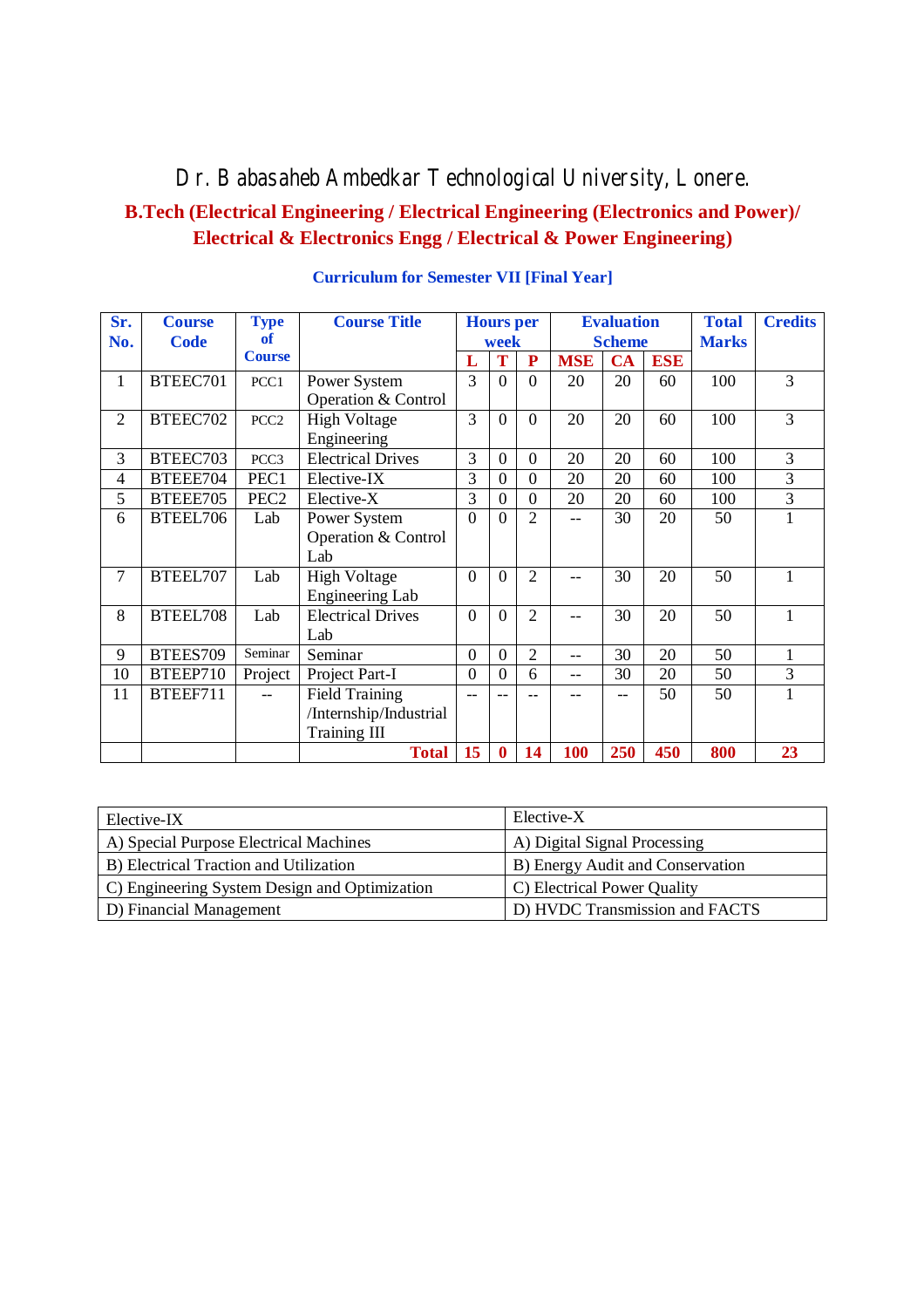Dr. Babasaheb Ambedkar Technological University, Lonere.

## **B.Tech (Electrical Engineering / Electrical Engineering (Electronics and Power)/ Electrical & Electronics Engg / Electrical & Power Engineering)**

| Sr. | <b>Course</b>                                                    | <b>Course Title</b>                                                                                                                                                                                                           | <b>Hours per week</b> |          |          | <b>Evaluation Scheme</b> |            |            | <b>Total</b> | <b>Credits</b> |
|-----|------------------------------------------------------------------|-------------------------------------------------------------------------------------------------------------------------------------------------------------------------------------------------------------------------------|-----------------------|----------|----------|--------------------------|------------|------------|--------------|----------------|
| No. | Code                                                             |                                                                                                                                                                                                                               |                       |          | P        | <b>MSE</b>               | <b>CA</b>  | <b>ESE</b> | <b>Marks</b> |                |
|     | <b>Circuits</b><br>Applications<br>Industrial Internet of Things | 1. Power Management Integrated<br>2.DC Power Transmission Systems<br>3. High Power Multilevel Converters<br>4. Fuzzy Sets, Logic and Systems &<br>5. The Joy of Computing using Python<br>6. Introduction to Industry 4.0 and | 3                     |          | 0        | $20*$                    | $20*$      | $60*$      | 100          |                |
|     | 7. Entrepreneurship Essentials<br>from above list                | # Student to opt any two subjects                                                                                                                                                                                             | 3                     | $\Omega$ | $\Omega$ | $20*$                    | $20*$      | $60*$      | 100          |                |
| 6   | BTEEP803                                                         | Project - II                                                                                                                                                                                                                  | 0                     | $\Omega$ | 30       | --                       | 100        | 150        | 250          | 15             |
|     |                                                                  | <b>Total</b>                                                                                                                                                                                                                  | 6                     |          | 30       | 40                       | <b>240</b> | <b>270</b> | 450          | 21             |

| <b>Curriculum for Semester VIII [Final Year]</b> |  |  |  |
|--------------------------------------------------|--|--|--|
|                                                  |  |  |  |

*\* Six months of Internship in the industry*

*\*Students doing project at institute will have to appear for CA/MSE/ESE*

*\* Student doing project at Industry will give NPTEL examination / Examination conducted byuniversity i.e. CA/MSE/ESE* 

*# These subjects are to be studied on self –study mode using SWAYAM/NPTEL/Any other source*

*# Teacher who work as a facilitator for the course should be allotted 3 hrs/week load.* 

*# Project Load: 2hrs/week/project.*

## **Mapping of Courses with MOOCs Platform SWYAM / NPTEL**

| S.N.           | <b>Course Name</b>                 | Duration | Name of Professor        | Institute offering |
|----------------|------------------------------------|----------|--------------------------|--------------------|
|                |                                    |          |                          | Course             |
| $\mathbf{1}$   | Power Management Integrated        | 12 Weeks | Prof. Qadeer Ahmad Khan  | <b>IITM</b>        |
|                | Circuits                           |          |                          |                    |
| $\overline{2}$ | DC Power Transmission Systems      | 12 Weeks | Prof. Krishna S          | <b>IITM</b>        |
| 3              | High Power Multilevel              | 12 Weeks | Prof. Anandarup Das      | <b>IITD</b>        |
|                | Converters                         |          |                          |                    |
| $\overline{4}$ | Fuzzy Sets, Logic and Systems &    | 12 Weeks | Prof. Nishchal Kumar     | <b>IITK</b>        |
|                | Applications                       |          | Verma                    |                    |
| $\overline{5}$ | The Joy of Computing using         | 12 Weeks | Prof. Sudarshan Iyengar  | <b>IIT Ropar</b>   |
|                | Python                             |          | Prof. Yayati Gupta       |                    |
| 6              | Introduction to Industry 4.0 and   | 12 Weeks | Prof. Sudip Misra        | <b>IIT KGP</b>     |
|                | Industrial Internet of Things      |          |                          |                    |
|                | <b>Entrepreneurship Essentials</b> | 12 Weeks | Prof. Manoj Kumar Mondal | <b>IIT KGP</b>     |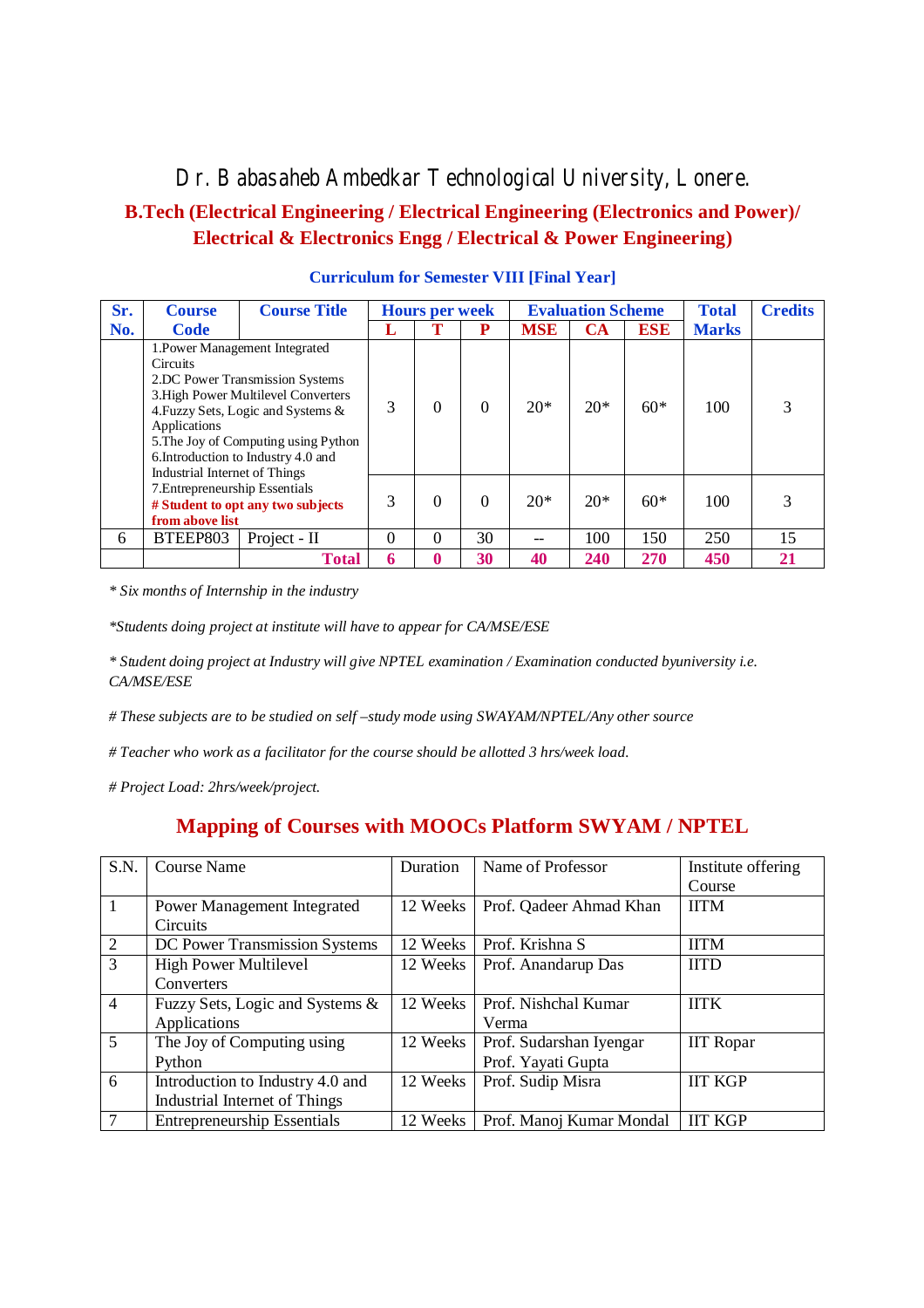| <b>BTEEC701: POWER SYSTEM OPERATION AND CONTROL</b> |                               |  |  |  |
|-----------------------------------------------------|-------------------------------|--|--|--|
| Teaching Scheme:                                    | <b>Examination Scheme:</b>    |  |  |  |
| Theory: 3hr                                         | Mid-term Test: 20 Marks       |  |  |  |
| Tutorial: 0                                         | Internal Assessment: 20 Marks |  |  |  |
| Total Credits: 3                                    | End Term Exam: 60 Marks       |  |  |  |

#### **Prerequisite:**

1. Power System-II

#### **Course Objectives:**

- 1. To understand the fundamental concepts of power system.
- 2. To obtain mathematical model of Synchronous machine, excitation and speed governing system.
- 3. To analyze the transient stability of power system.
- 4. To understand the economic operation of power system.
- 5. To explain various techniques of reactive power and voltage Control

#### **Course Outcome:**

- 1. Explain the fundamental concept of power system.
- 2. Design the mathematical model of synchronous machine.
- 3. Design the mathematical model Excitation system and speed governing system.
- 4. Analyze the transient stability of power system using swing equation and equal area criteria.
- 5. Analyze the economic operation of power system.
- 6. Explain the methods of Voltage control.

#### **UNIT I. FUNDAMENTALS OF POWER SYSTEM: (6hr)**

Concepts of real and reactive powers, complex power, per-unit representation of power system, Transmission capacity, load characteristics, real power balance and its effect on system frequency, load frequency mechanism, reactive power, balance and its effect, on-load tap changing transformer and regulating transformer

### **UNIT II. SYNCHRONOUS MACHINE MODELLING (8hr)**

Schematic diagram, Physical description: armature and field structure, machines with multiple pole pairs, MMF waveforms, direct and quadrature axes, Mathematical Description of a Synchronous Machine: Basic equations of a synchronous machine: stator circuit equations, stator self, stator mutual and stator to rotor mutual inductances, dq0 Transformation: flux linkage and voltage equations for stator and rotor in dq0 coordinates, electrical power and torque, physical interpretation of dq0 transformation

### **UNIT III. MODELLING OF EXCITATION AND SPEED GOVERNING SYSTEM (8hr)**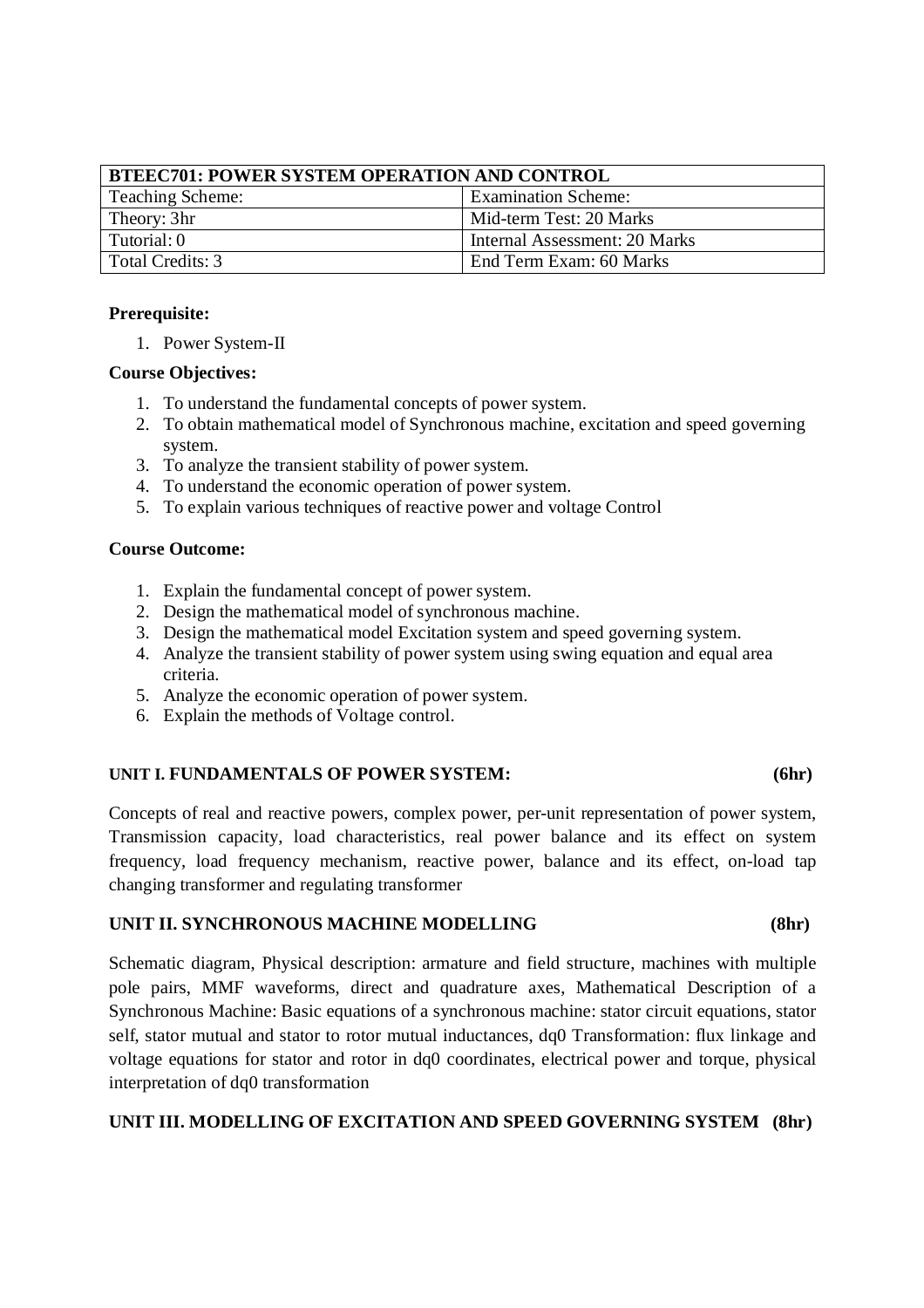Elements of an Excitation System; Types of Excitation System; Control and protective functions; Functional Block Diagram of Power Generation and Control, Schematic of a hydroelectric plant, classical transfer function of a hydraulic turbine, special characteristic of hydraulic turbine, electrical analogue of hydraulic turbine, Governor for Hydraulic Turbine: Requirement for a transient droop, Block diagram of governor with transient droop compensation, Steam turbine modelling: Single reheat tandem compounded type and cross compound type.

#### **UNIT IV. TRANSIENT STABILITY: (6hr)**

Solution of Swing equation using classical model, application of equal area creation on point by point solution

#### **UNIT V. ECONOMIC OPERATION OF POWER SYSTEM**: **(6hr)**

Distribution of load between units within a plant, transmission loss as function of plant generation, calculation of loss-coefficient, distribution of loads between plants with special reference to steam and hydro plants, automatic load dispatching, Unit commitment, constraints on unit commitment – spinning reserve, thermal and hydro constraints, methods of unit commitment – priority list and dynamic programming.

#### **UNIT VI. REACTIVE POWER AND VOLTAGE CONTROL: (6hr)**

Production and absorption of reactive power- Methods of Voltage Control – Shunt reactors – Shunt Capacitors – Series Capacitors – Synchronous condensers – Static Var systems – Principles of Transmission system compensation – Modeling of reactive compensating devices

#### **Reference Books:**

- 1. P. Kundur, "Power System Stability and Control", McGraw-Hill, 1993.
- 2. Gross C. A., 'Power System Analysis' McGraw Hill
- 3. Arrilaga J., 'Computerised Power system Analysis' McGraw Hill
- 4. Foud Anderson, 'Power system control dynamics' McGraw Hill
- 5. Kaushik, 'Computerised Power system Analysis' McGraw Hill
- 6. Padiyar K. R., 'Power system dynamics, ' New Age International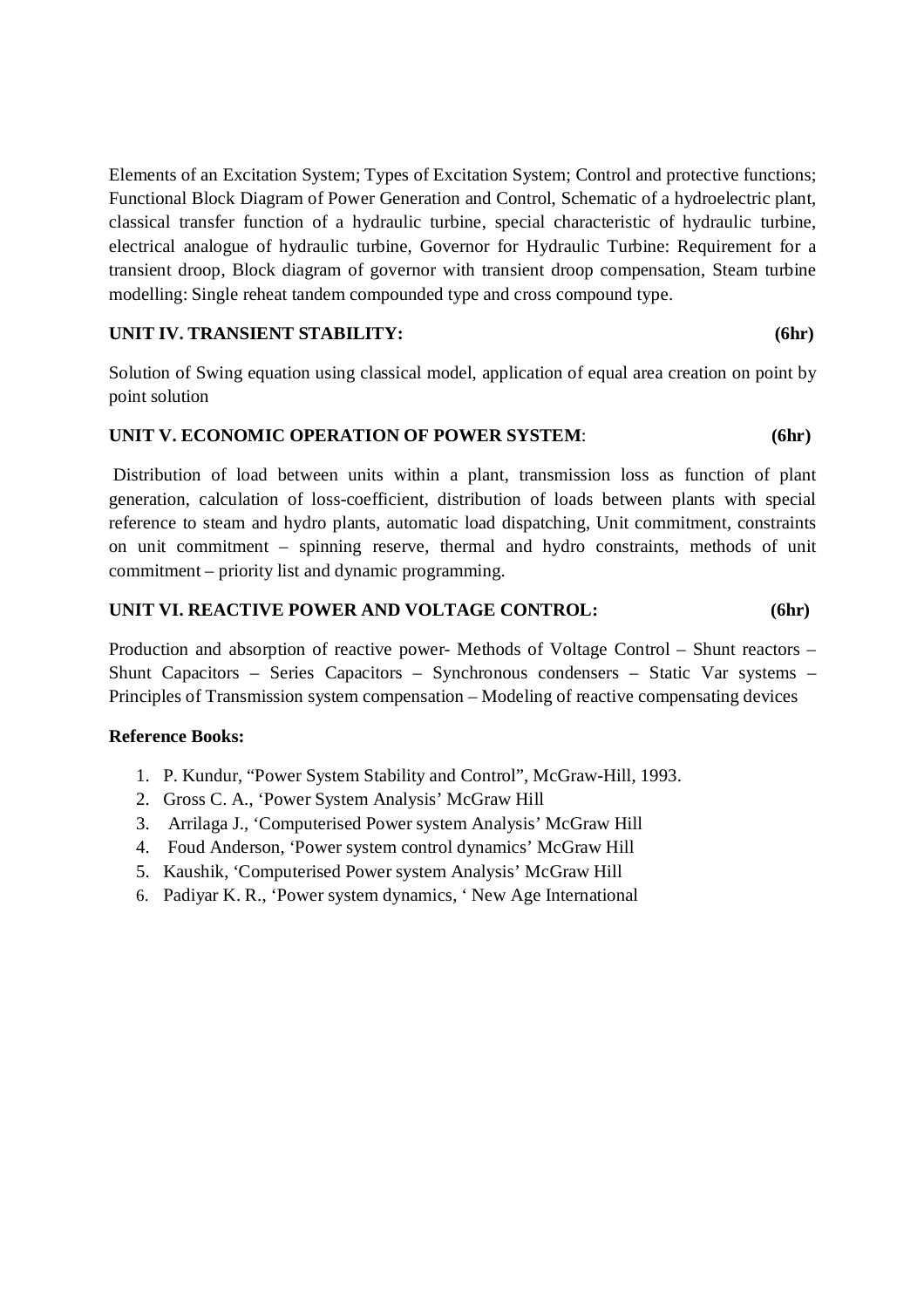| <b>BTEEC702: HIGH VOLTAGE ENGINEERING</b> |                               |  |  |  |
|-------------------------------------------|-------------------------------|--|--|--|
| <b>Teaching Scheme:</b>                   | <b>Examination Scheme:</b>    |  |  |  |
| Theory: 3hr                               | Mid-term Test: 20 Marks       |  |  |  |
| Tutorial: 0                               | Internal Assessment: 20 Marks |  |  |  |
| Total Credits: 3                          | End Term Exam: 60 Marks       |  |  |  |

**Pre-requisite:**Electrical Engineering Materials,Power systems I, Power Systems II

#### **Course Objectives:**

- 1. To study conduction and breakdown in gases, liquids and solids.
- 2. To understand the methods and measurement of high voltage generation and measurement
- 3. To explain the lightening phenomenon and insulation co-ordination.
- 4. To know different non-destructive testing and standards in HV.

#### **Course Outcomes:**

- 1. Illustrate the concept of electric field stresses, applications of insulating materials and methods for Non-destructive testing of equipment like transformers, insulators, isolators, bushings, lightning arrestors, cables, circuit breakers and surge diverters.
- 2. Explain the breakdown process in solid, liquid, and gaseous materials
- 3. Analyze methods for generation and measurement of High Voltages and Currents (both ac and dc)
- 4. Describe the phenomenon of over-voltage and choose appropriate insulation coordination levels based on IS & IEC Standards.

#### **UNIT I: INTRODUCTION TO HIGH VOLTAGE ENGINEERING (2hr)**

Electric Field Stresses,Poisson's equation, Estimation and Control of Electric Stress, Surge Voltages, their distribution and control.

#### **UNIT II:CONDUCTION & BREAKDOWN IN GASES: (6hr)**

Gases as insulation media, ionization processes, Townsend's current growth equation, current growth in presence of secondary processes, Townsend's criterion for breakdown in electronegative gases, time lags for breakdown, Streamers theory, Paschen's law, breakdown in non-uniform fields and corona discharge, corona under positive & negative polarities, glow & arc discharge, considerations in using gases for insulation purpose.

#### **UNIT III: BREAKDOWN IN DIELECTRIC MATERIALS: (8hr)**

Conduction & breakdown in liquid dielectrics: Pure and commercial liquids, breakdown in pure and commercial liquids, theories of breakdown in liquids. Breakdown in solid dielectrics: Intrinsic, electromechanical& thermal breakdown, chemical, electrochemical deterioration, treeing, tracking, internal discharges, breakdown in composite insulation, properties of solid insulators & other materials used in practice. Insulating materials: In power transformers, rotating machines, circuit breakers, cables, power capacitors & other equipment.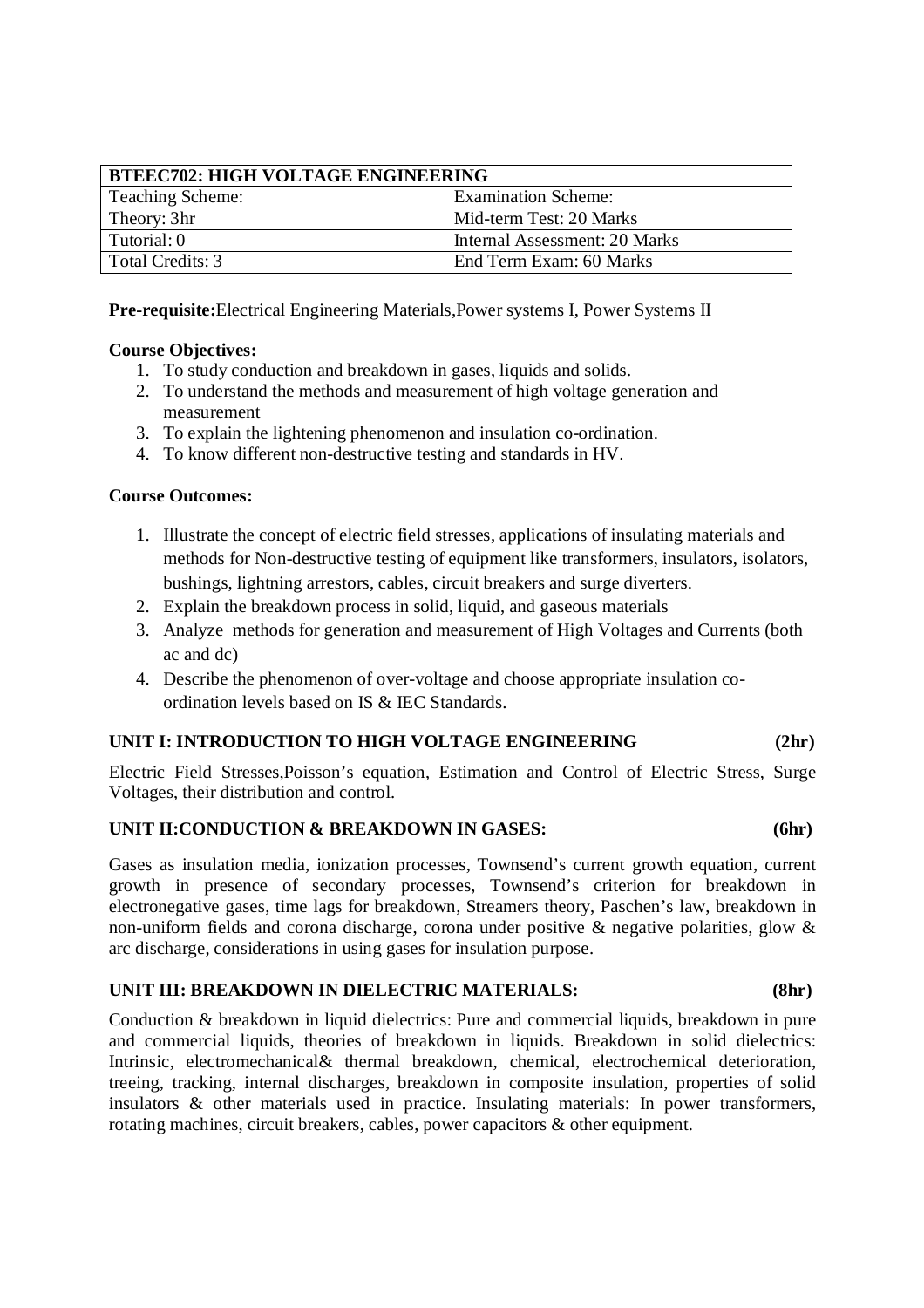#### **UNIT IV: OVER VOLTAGE DUE TO LIGHTENING PHENOMENON: (8hr)**

Natural causes for over voltages – Lightning phenomenon, Overvoltage due to switching surges, system faults and other abnormal conditions, propagation of lightning voltage & current waves on transmission lines, reflection & transmission of traveling wave at junction, system control of over voltage due to switching protection of transmission lines against over voltage. Insulation coordination, surge diverters, equipment insulation level & co-ordination of substations.

### **UNIT V:GENERATION & MEASUREMENT OF HIGH VOLTAGES & CURRENTS: (10hr)**

Generation of a) high d. c voltage b) power frequency high alternating voltage c) high frequency a. c. d) impulse voltages Standard impulse waves shapes and it's equation, multistage impulse generator, matrix circuit, generation of switching surges, tripping & control of impulse generators, generation of impulse currents.

Measurement of High Direct Current voltages, Abraham Voltmeter Measurement of High Voltages alternating and impulse, Measurement of High Currents-direct, alternating and Impulse, Oscilloscope for impulse voltage and current measurements

#### **UNIT VI:NON DESTRUCTIVE TESTING: (6hr)**

I.E.C. & IS codes for high voltage tests on electrical appliances & power apparatus &electrical motors, non- destructive testing, testing of insulators, bushings, isolators, circuit breakers, cables, transformers, surge diverter, layout of high voltage laboratories & test facilities.

#### **Reference Books:**

- 1) High Voltage Engineering: Fundamentals by E.Kuffel, W.S.Zaengl, J.Kuffel by Elsevier, 2nd Edition
- 2) High Voltage Insulation Engineering by Ravindra Arora, Wolfgang Mosch, New Age International (P) Limited, 1995.
- 3) High Voltage Engineering, Theory and Practice by Mazen Abdel Salam, Hussein Anis, Ahdan El-Morshedy, RoshdyRadwan, Marcel Dekker

#### **Text Books:**

- **1**. Kamaraju V. & Naidu M. S., 'High Voltage Engineering', Tata-McGraw Hill
- **2**. C. L. Wadhwa, "High Voltage Engineering", New Age International Pvt. Ltd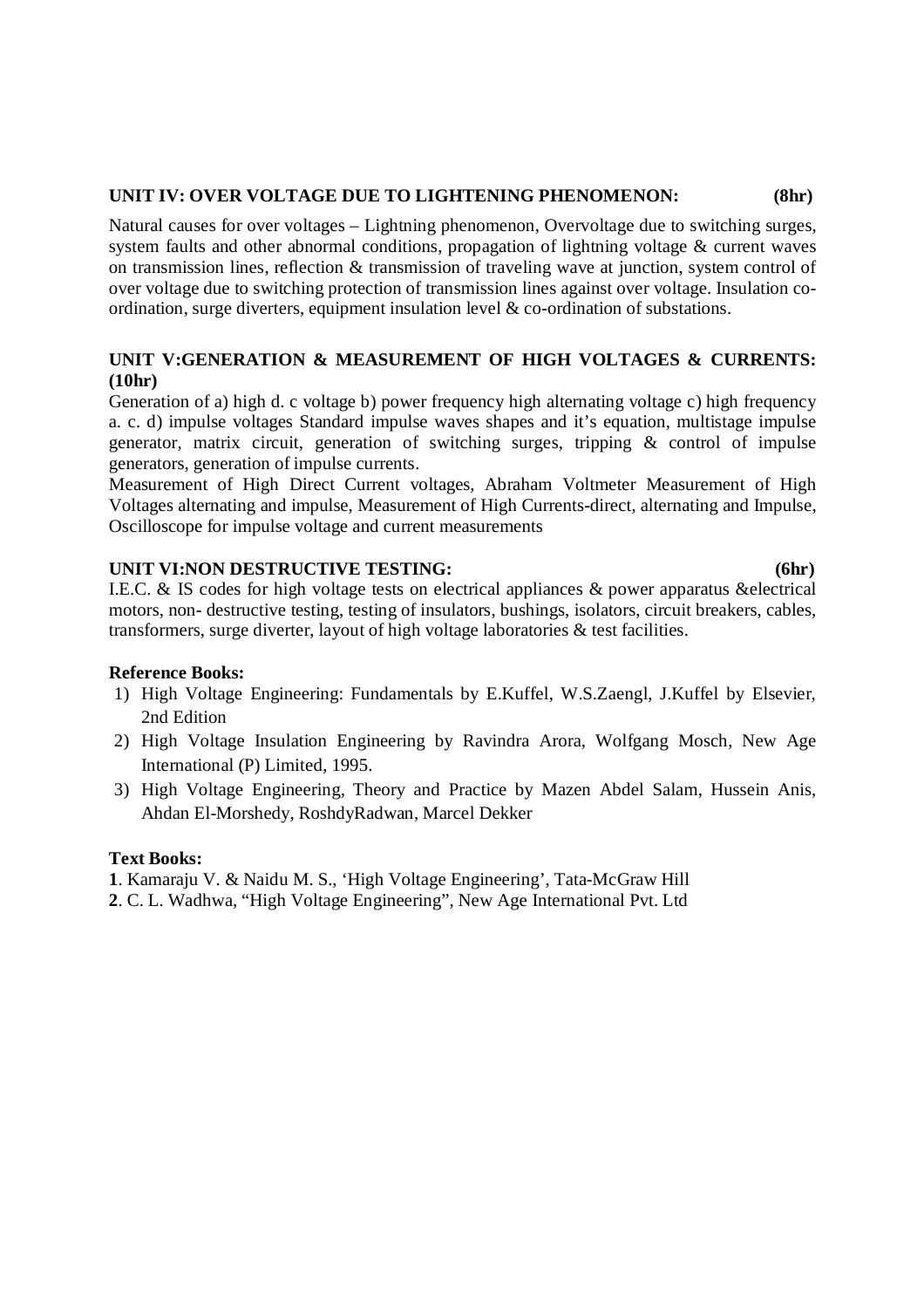| <b>BTEEC703: ELECTRICAL DRIVES</b> |                               |
|------------------------------------|-------------------------------|
| <b>Teaching Scheme:</b>            | <b>Examination Scheme:</b>    |
| Theory: 3hr                        | Mid-term Test: 20 Marks       |
| Tutorial: 0                        | Internal Assessment: 20 Marks |
| Total Credits: 3                   | End Term Exam: 60 Marks       |

**Pre requisite** : Electrical machine-II, Power Electronics

#### **Course objective :**

Students will be able to understand the dynamics of drive system. Students will be able to use various methods of speed control of AC and DC Drive. Students will be have the ability to analyze the drive system Students will be able to select proficiently and the proper drive system for particular application. Students will be able to have basic knowledge of recent advancement in Electric Drive.

#### **Course outcomes:**

Analyze the dynamics of Electrical Drives system. Use various control techniques for controlling the speed of AC and DC motors. Analyze the AC and DC drives. To Select/recommend the appropriate Drive according to the particular applications. State the recent technology of AC and DC drive

#### UNIT I: . INTRODUCTION (8hr)

Advantages of Electrical Drives, Parts of Electrical drive, Choice of Electric drives Dynamics of Electrical drives: fundamental torque equations, multiquadrant operation, nature and classification of load torques, steady state stability, concept of load equalization in drives

#### UNIT II. .CONTROL OF ELECTRICAL DRIVES (6hr)

Modes of operation: Steady state, Acceleration, Deceleration, Drive classification. Closed loop control of drives : Current limit control, torque control, speed control, position control, Control of multi motor drives, speed sensing, current sensing, Classes of motor duty & criteria for selection of motor.

#### **UNIT III. DC MOTOR DRIVES (7hr)**

Review of basic characteristics of DC motors, Single phase drives : Single phase half wave converter drives, semi converter drives, Full converter drives, Dual converter drives. Three phase drives : Three phase half wave drives, semi-converter drives, full converter drives, dualconverter drives,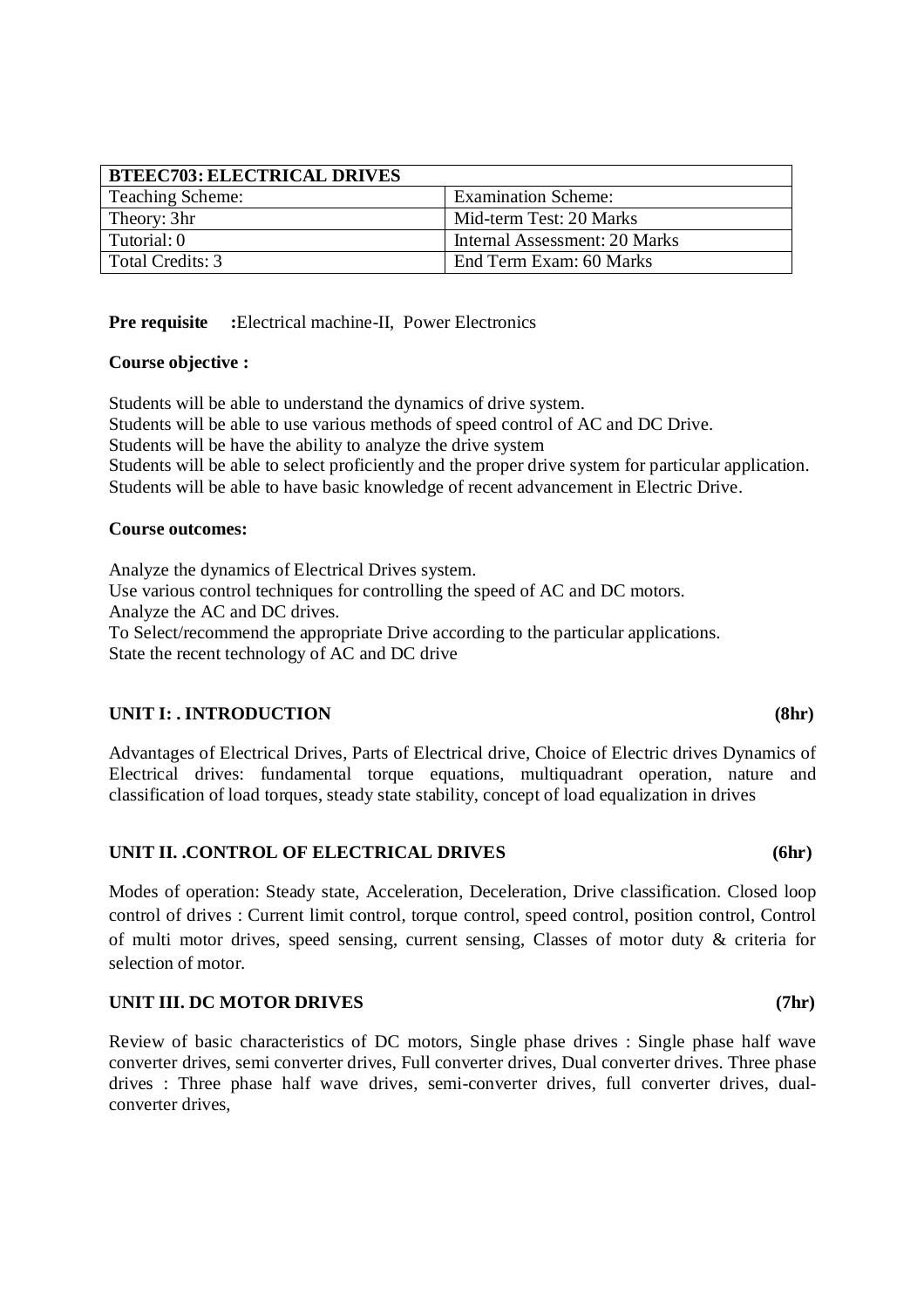DC-DC converter drives: Principle of Rheostatic and regenerative braking control, combined control, two and four quadrant DC-DC converter fed drives. Introduction to closed loop control of DC drives.

#### **UNIT IV: INDUCTION MOTOR DRIVES (7hr)**

Review of starting, braking and speed control of three phase induction motors, Stator voltage control, Rotor voltage control, frequency control, Voltage and frequency control, Current control, Closed loop control of Induction motors, Principle of Scalar and Vector control of Induction motor, Multiquadrant operation of induction motor drives fed from Voltage Source Inverters. Static rotor resistance control method, static slip power recovery control-Static Scherbius drive and StaticKramer drive.

#### **UNIT V: SYNCHRONOUS MOTOR DRIVES (6hr)**

Review of starting, pull in and braking of Synchronous motor,Static variable frequency control for Synchronous motors,Load commutated inverter fed Synchronous motor drive, Introduction to closed loop control of Load commutated inverter fed Synchronous motor drive.

#### **UNIT VI: DRIVES FOR SPECIFIC APPLICATIONS (6hr)**

Textile Mill: various stages and drive requirements control of ac motors for controlling torque. Steel Rolling Mill : reversing and continuous hot and cold rolling mills, Drive requirements, motors for mill drive. Cement mill : Stages in cement production, requirements of mill motors, Kiln drives, crusher drives, fan/blower drives, compressor drive. Sugar Mill : Requirements for various drive motors, selection of motors for various processes

#### **Ref Books:**

- 1. Dubey G. K., "Fundamentals of Electrical Drives", Narosa Publishing house
- 2. De N. K., Sen P. K., "Electric Drives", Prentice Hall of India
- 3. VedamSubramanyam, "Electrical Drives and Control", TMH Publications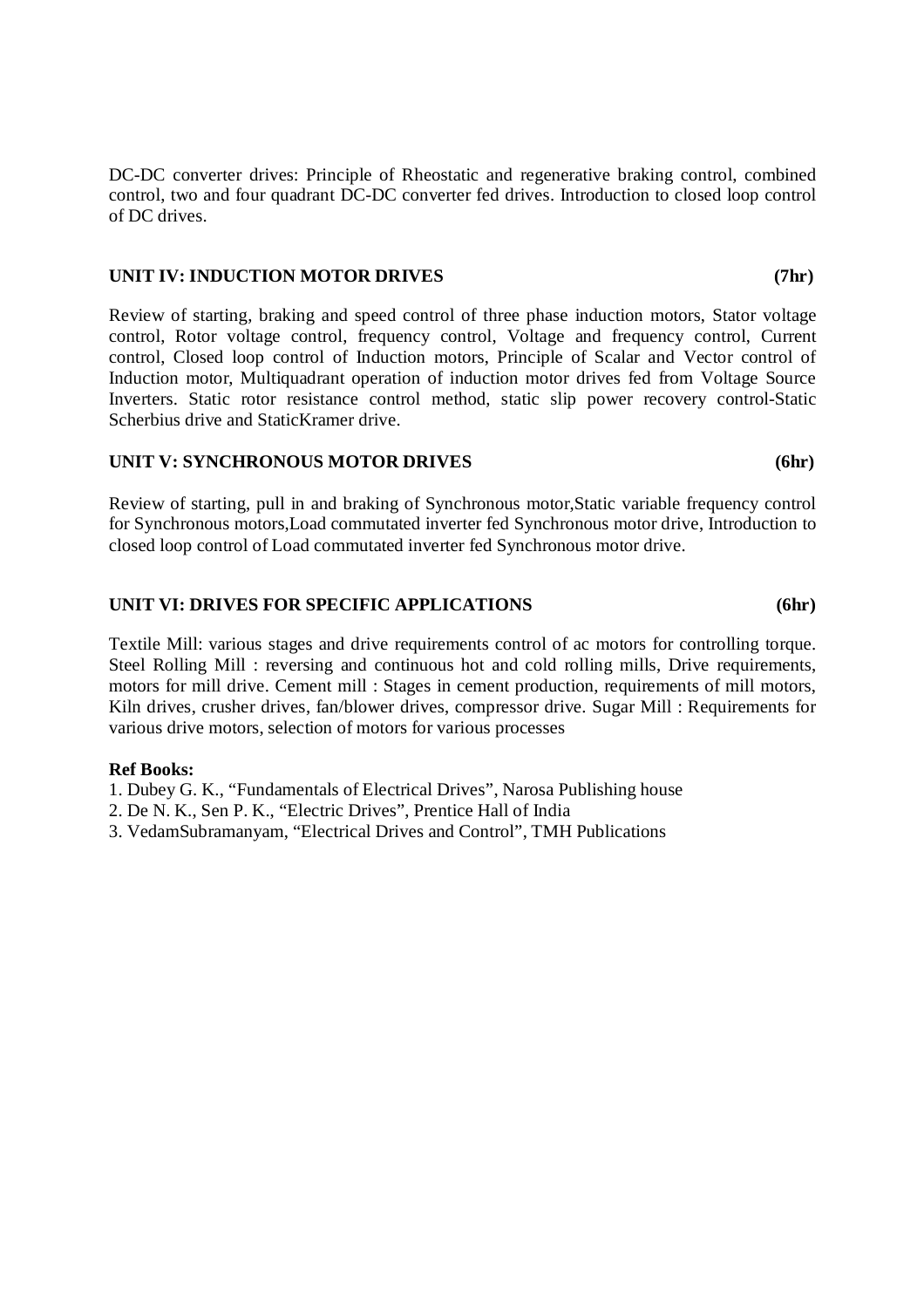| <b>BTEEE704A: SPECIAL PURPOSE ELECTRICAL MACHINES</b> |                               |  |  |  |
|-------------------------------------------------------|-------------------------------|--|--|--|
| <b>Teaching Scheme:</b>                               | <b>Examination Scheme:</b>    |  |  |  |
| Theory: 3hr                                           | Mid-term Test: 20 Marks       |  |  |  |
| Tutorial: 0                                           | Internal Assessment: 20 Marks |  |  |  |
| Total Credits: 3                                      | End Term Exam: 60 Marks       |  |  |  |

#### **Prerequisite:**

AC Machines and DC Machines

#### **Course Objectives:**

To impart knowledge on Construction, principle of operation and performance of synchronous reluctance motors, stepping motors, switched reluctance motors, Permanent magnet brushless D.C. motors , Permanent magnet synchronous motors.

#### **Course Outcome:**

After Completion of this Course, student will be able

- 1. Demonstrate construction, working principle, and application of various types of special purpose electrical machines
- 2. Select a special Machine for a particular application
- 3. Demonstrate behaviour of induction generator and induction machine.

#### **UNIT I. SYNCHRONOUS RELUCTANCE MOTORS (6hr)**

Constructional features , Types – Axial and radial air gap motors – Operating principle – Reluctance – Phasor diagram - Characteristics – Vernier motor.

#### **UNIT II. STEPPING MOTORS (6hr)**

Constructional features – Principle of operation – Variable reluctance motor – Hybrid motor – Single and multi stack configurations – Theory of torque predictions – Linear and non-linear analysis – Characteristics – Drive circuits.

#### **UNIT III. SWITCHED RELUCTANCE MOTORS (6hr)**

Constructional features – Principle of operation – Torque prediction – Power controllers – Nonlinear analysis – Microprocessor based control - Characteristics – Computer control.

#### **UNIT IV. PERMANENT MAGNET BRUSHLESS D.C. MOTORS (8hr)**

Principle of operation – Types – Magnetic circuit analysis – EMF and torque equations – Power controllers – Motor characteristics and control.

#### **UNIT V. PERMANENT MAGNET SYNCHRONOUS MOTORS (8hr)**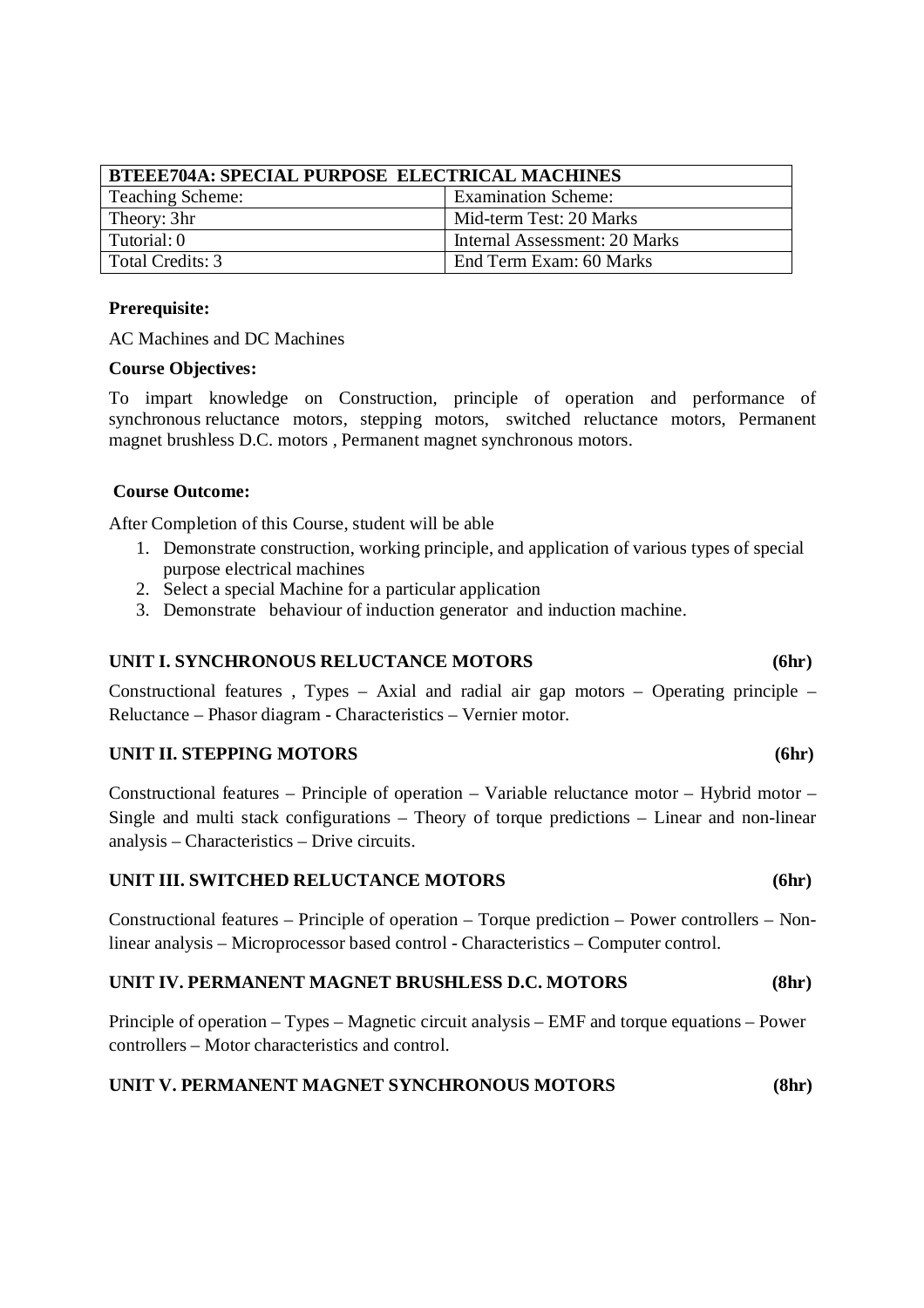Principle of operation – EMF and torque equations – Reactance – Phasor diagram – Power controllers - Converter - Volt-ampere requirements – Torque speed characteristics - Microprocessor based control.

#### UNIT VI. INDUCTION MACHINES (6hr)

Induction generator–self excitation requirement – voltage regulation – different methods of voltage control –doubly fed induction machine – generation operating mode– linear Induction Motor

Text Books:

- 1. K.Venkataratnam, Special Electrical Machines, Universities Press (India) Private Limited, 2008.
- 2. T. Kenjo, Stepping Motors and Their Microprocessor Controls, Clarendon Press London, 1984
- 3. E.G. Janardanan, Special electrical machines, PHI learning Private Limited, Delhi, 2014.

References:

- 1. R.Krishnan, Switched Reluctance Motor Drives Modeling, Simulation, Analysis, Design and Application, CRC Press, New York, 2001.
- 2. T. Kenjo and S. Nagamori, Permanent Magnet and Brushless DC Motors, Clarendon Press, London, 1988.
- 3. T.J.E.Miller,Brushless Permanent-Magnet and Reluctance Motor Drives, Oxford University Press, 1989.
- 4. R.Srinivasan, Special Electrical Machines, Lakshmi Publications, 2013.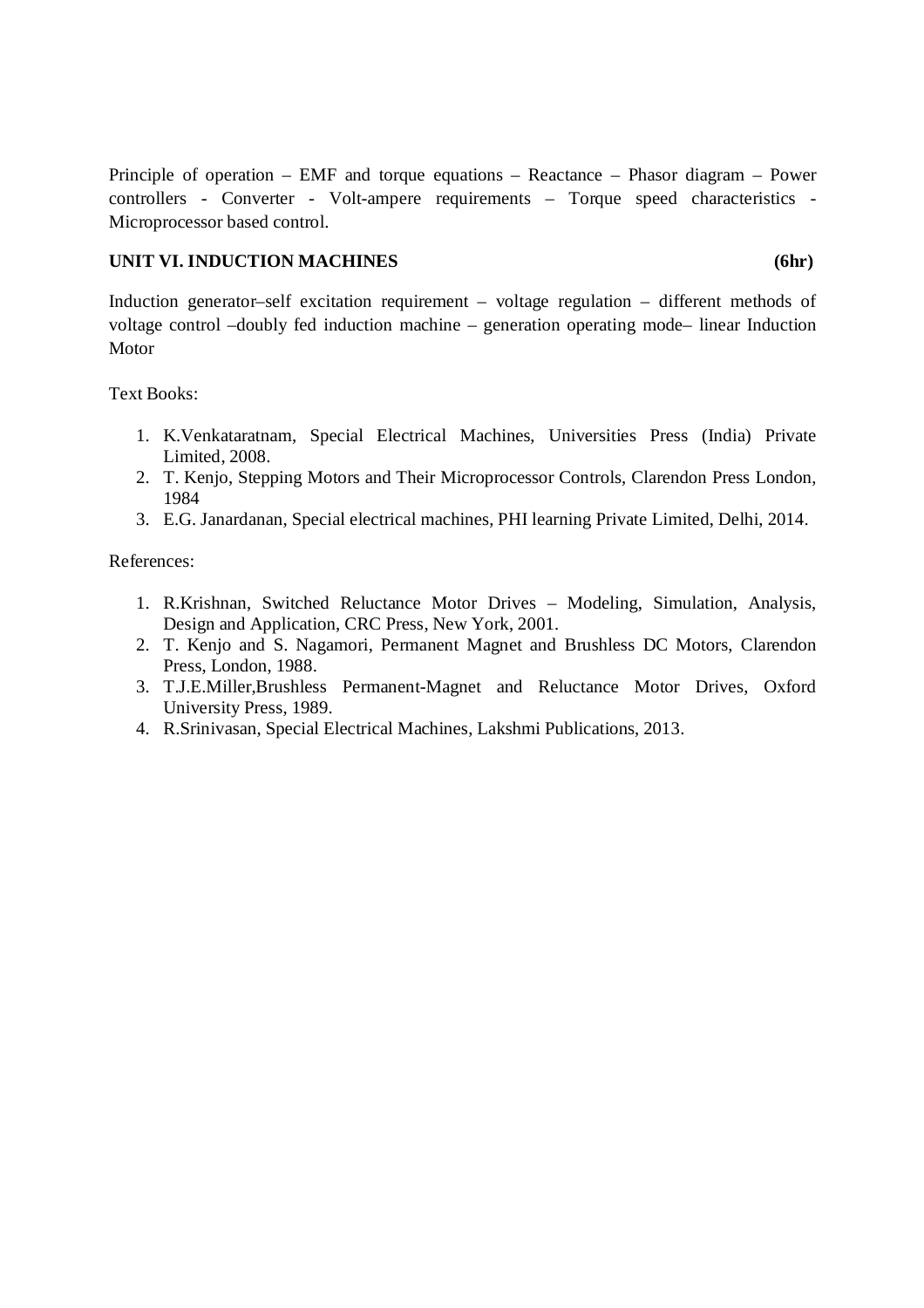| <b>BTEEE704B: ELECTRIC TRACTION &amp; UTILIZATION</b> |                               |  |  |  |  |
|-------------------------------------------------------|-------------------------------|--|--|--|--|
| <b>Teaching Scheme:</b>                               | <b>Examination Scheme:</b>    |  |  |  |  |
| Theory: 3hr                                           | Mid-term Test: 20 Marks       |  |  |  |  |
| Tutorial:                                             | Internal Assessment: 20 Marks |  |  |  |  |
| Total Credits:3                                       | End Term Exam: 60 Marks       |  |  |  |  |

#### **Prerequisite:**

 $\triangleright$  Basics of Electrical Engineering and Electrical Machine-II.

#### **Course Objectives:**

- 1. To possess knowledge of advanced and emerging topics in traction mechanism and illumination engineering and their applications in the field.
- 2. An ability to design a traction system, a component, to meet desired needs of locomotive industry within realistic constraints and confirms manufacturability, and sustainability.
- 3. To mold students professionally to possess in-depth and advanced knowledge by course contents along with emerging topics.

#### **Course Outcomes:**

After Completion of this Course, student will be able to

- 1. Identify types of Traction System.
- 2. Interprete Various Power supply in Electric Traction.
- 3. Analyze Various Traction Motors.
- 4. Define methods of Traction motor Control.
- 5. Elobrate Train movement & Breaking in Traction system.
- 6. Classify the indoor and outdoor Illumination system.

#### **UNIT I: ELECTRIC TRACTION SYSTEM: (8hr)**

Electrical transmission: Electrical transmission system employing D.C. generator D.C. series motor, Electrical transmission system employing 3 phase alternator supplying D.C. traction motors, electrical transmission employing 3 phase alternator supplying induction motors, Choice of traction system-battery drive, hybrid drive, flywheel drive, tramways, trolley bus. Track electrification: D.C. System, single phase low frequency A.C. system, single phase high frequency A.C. system, 3 phase A.C. system and composite system.

### **UNIT II: POWER SUPPLY FOR ELECTRIC TRACTION: (6hr)**

Current collection system, current collectors for Over Head Systems, Overhead construction for Tramways and trolley buses and railways, Sag and Tension calculation for a trolley wire, Traction substations, location of substations, feeding and distributing system, substation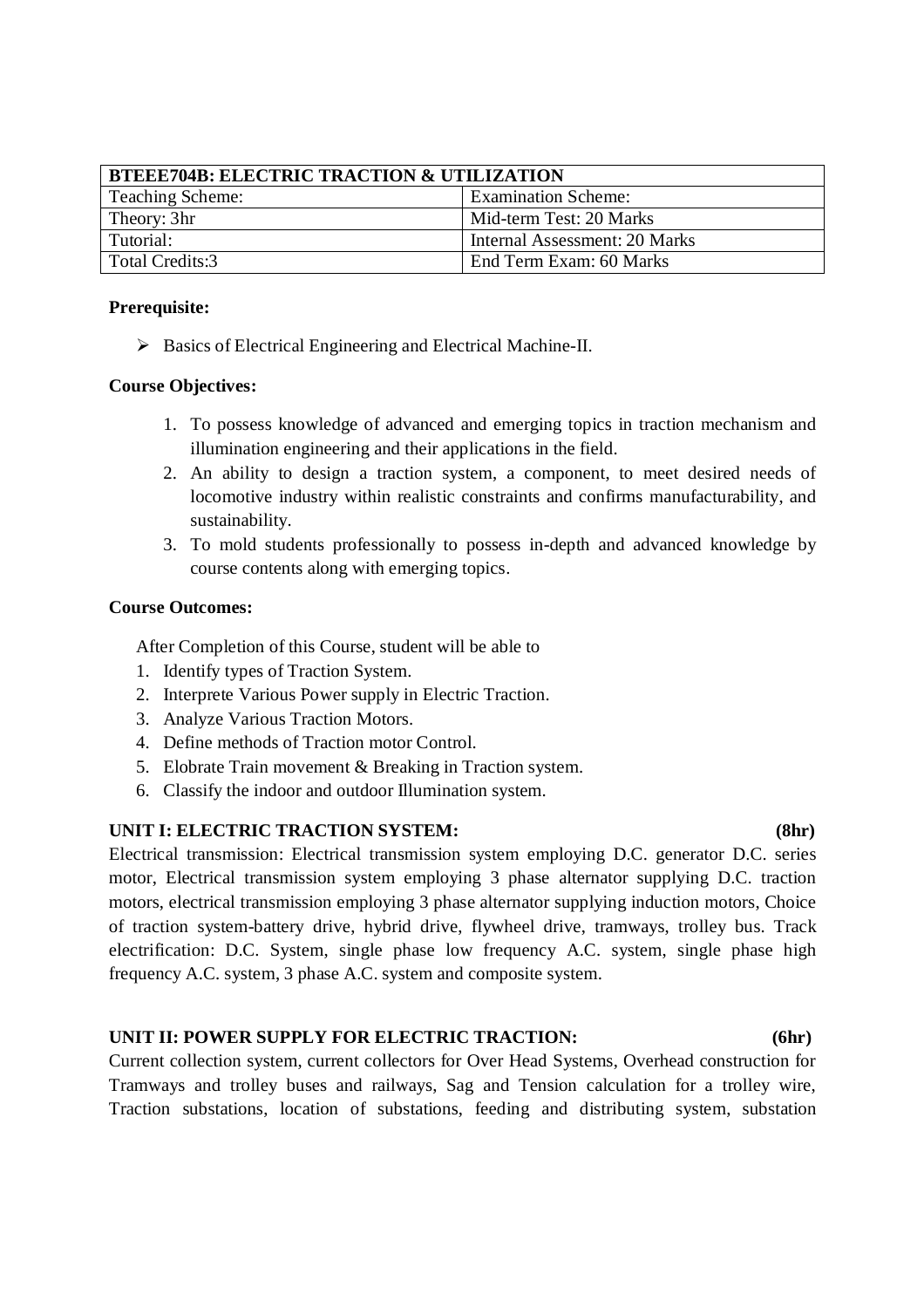equipment's. Block Diagram of AC Electric locomotive, Signaling interference in telecommunication circuits.

#### **UNIT III: TRACTION MOTORS: (6hr)**

Characteristics of traction motors, straight D.C. series motor, suitability of series motor for traction duty, constructional details of D.C. Traction Motors, Series motor using undulating D.C, suitability of shunt motor for traction duty, single phase series motors, Repulsion motor, compensated repulsion motor, Induction motor with variable frequency with SCR, Linear Induction motor.

#### **UNIT IV: TRACTION CONTROL: (6hr)**

Traction control: Duty cycle, Methods of traction motor control, series-Parallel and other types of controllers, use of interlocks, run back prevented, multiple unit control, Master controllers, Reverses, Dead man's handle, use of Metaldyne and Megavolt.

#### **UNIT V: TRAIN MOVEMENT AND BRAKING: (8hr)**

Speed time curve, its analysis and construction, schedule speed and factors affecting it, train resistance and its components. Tractive effort calculations, average acceleration and speed, energy output and consumption.

**Braking**: Mechanical versus electric breaking, rheostatic braking, Regenerative braking, method and energy saved in the process, Magnetic track brakes.

#### **UNIT VI: ILLUMINATION: (6hr)**

Requirement of good lighting, Classification of light fitting & luminaries, factors to be considered for design of indoor & outdoor lighting scheme, Design Procedure for factory lighting, street lighting.

#### **Reference Books:**

- 1) Utilization of Electrical Power and Electic Traction by J.B. Gupta. (Katson Book publisher)
- 2) H. Partab: Modern Electric Traction, Dhanpat Rai & sons.
- 3) Upadhayay J. & Mahindra S.N., Electric Traction, Allied Publishers Ltd., 1st Ed.
- 4) Rao P.S., Principle of 25 KV Overhead Equipments. R. (Nasik) Printpack Pvt Ltd,, 1st Ed.
- 5) Electric Traction for Railway Trains, by Edward P. Burch. McGraw Hill Book Co. Inc.
- 6) C.L.Wadhwa, "Generation, Distribution and Utilization of Electrical Energy", New Age International Publishers.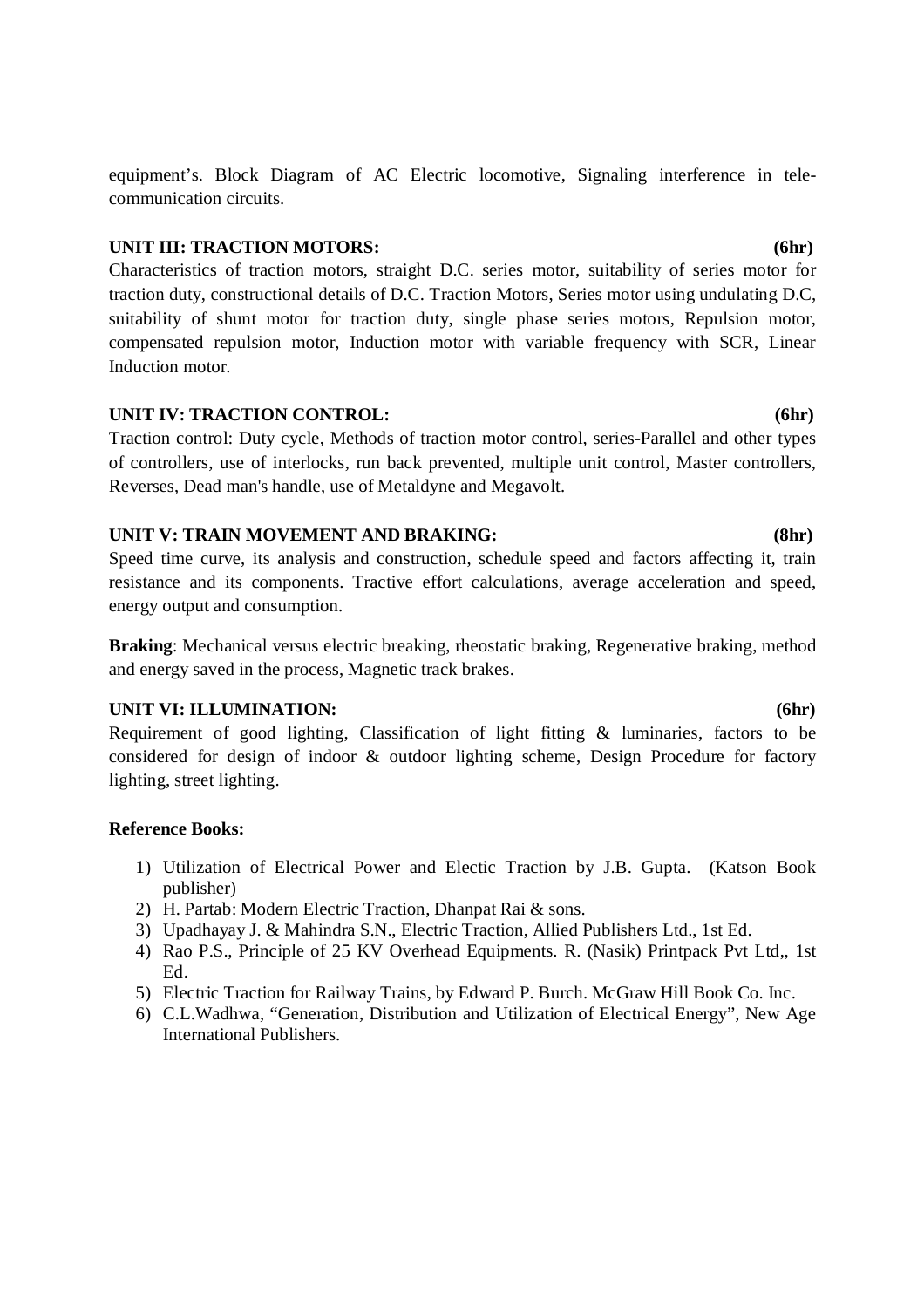| <b>BTEEE704C: ENGINEERING SYSTEM DESIGN OPTIMIZATION</b> |                               |  |  |  |
|----------------------------------------------------------|-------------------------------|--|--|--|
| <b>Teaching Scheme:</b>                                  | <b>Examination Scheme:</b>    |  |  |  |
| Theory: 3hr                                              | Mid-term Test: 20 Marks       |  |  |  |
| Tutorial:                                                | Internal Assessment: 20 Marks |  |  |  |
| Total Credits: 3                                         | End Term Exam: 60 Marks       |  |  |  |

Pre requisite: Linear Algebra, Non-linear Problems

Course Outcome:

- 1. To understand different level optimization problem formulation.
- 2. To study novel methods in optimization.
- 3. To understand and develop genetic algorithm for engineering problems.

#### UNIT I: INTRODUCTION (8hr)

Introduction to Optimization problem formulation, optimization algorithms, applications and examples, different optimization methods available

#### **UNIT II: SINGLE VARIABLE OPTIMIZATION (6hr)**

Optimization criteria, bracketing methods– Exhaustive search method, bound phase method, Region Elimination methods– Fibonacci search method, Golden search method, Gradient based methods– Newton Raphson method, Bisection method, Root finding using optimization technique

#### **UNIT III: MULTI OBJECTIVE OPTIMIZATION (6hr)**

Optimization criteria, Different search methods, Unidirectional search, Direct search method – Evolutionary optimization method, Powell's conjugate direction method, Gradient based methods– Newton's method and Variable metric method.

#### **UNIT IV: SPECIALIZED METHODS (6hr)**

Integer programming, Geometric programming, simulated annealing, Global optimization using steep descent method, simulated annealing.

#### **UNIT V: GENETIC ALGORITHMS AND EVOLUTIONARY APPROACHES (6hr)**

Differences and similarities between genetic algorithms and traditional techniques, operators of GA's, Computer program for simulated annealing, Newton Raphson method, Evolutionary optimization method.

#### **References**

1. Kalyanmoy Deb, "Optimization for Engineering design", Prentice Hall,India, 2005. 2. Kalyanmoy Deb, "Multi objective optimization using Evolutionaryalgorithms", John Wiley,2001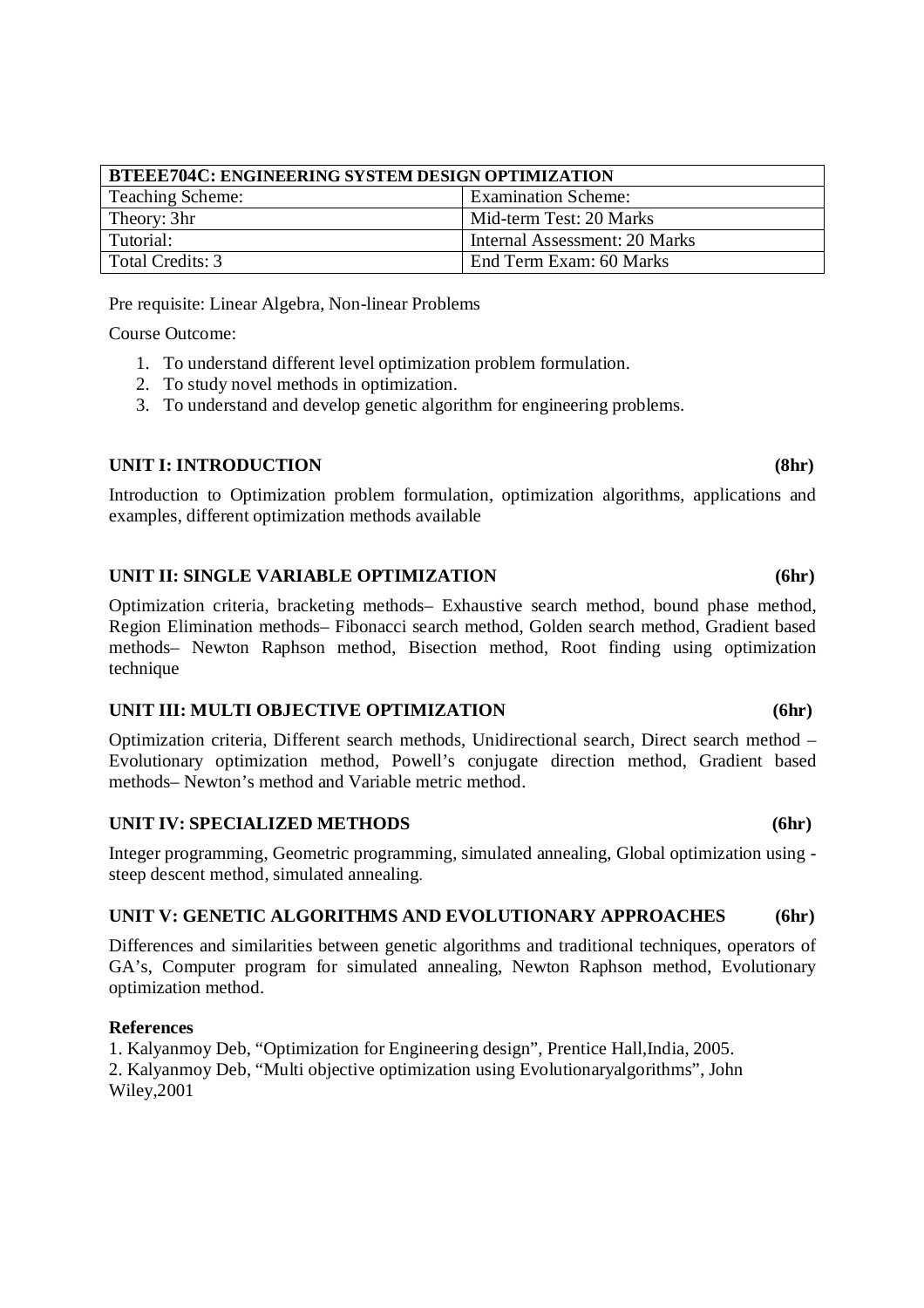| <b>BTEEE704D: FINANCIAL MANAGEMENT</b> |                               |  |  |  |  |
|----------------------------------------|-------------------------------|--|--|--|--|
| Teaching Scheme:                       | <b>Examination Scheme:</b>    |  |  |  |  |
| Theory: 3hr                            | Mid-term Test: 20 Marks       |  |  |  |  |
| Tutorial:                              | Internal Assessment: 20 Marks |  |  |  |  |
| Total Credits:3                        | End Term Exam: 60 Marks       |  |  |  |  |

#### **Course Objectives:**

• To help the students to develop cognizance of the importance of Financial Management in corporate valuation

• To enable students to describe how people analyze the corporate leverage under different conditions and understand why people valuate different corporates in different manner.

• To provide the students to analyze specific characteristics of Supply Chain Industry and their future action for cash flow

• To enable students to synthesize related information and evaluate options for most logical and optimal solution such that they would be able to predict and control Debt Equity incurrence and improve results.

**Course Outcomes:** At the end of this course students will demonstrate the ability to

1. The students would be able to understand and define basic terminology used in finance and accounts

2. The students would be able to prepare& appraise Financial Statements and evaluate a company in the light of different measurement systems.

3. The students would be able to analyze the risk and return of alternative sources of financing.

4. Estimate cash flows from a project, including operating, net working capital, and capital spending.

5. To estimate the required return on projects of differing risk ,to estimate the cash flows from an investment project, calculate the appropriate discount rate, determine the value added from the project, and make a recommendation to accept or reject the project

6. To describe and illustrate the important elements in project finance Using financial calculator and Excel in a variety of problems.

### **UNIT I: INTRODUCTION**

Introduction to Financial Accounting, Book keeping & Recording: Meaning, Scope and importance of Financial Accounting. Financial Accounting - concepts and conventions, classification of accounts, Rules and principles governing Double Entry Book-keeping system, Meaning, Preparation of Journal, Ledger , Cash book & Trial balance.

### **UNIT II: FINANCIAL STATEMENT PREPARATION, ANALYSIS & INTERPRETATION**

Preparation of financial statement and Profit & Loss Account, Balance Sheet. , Ratio Analysis classification of various ratios.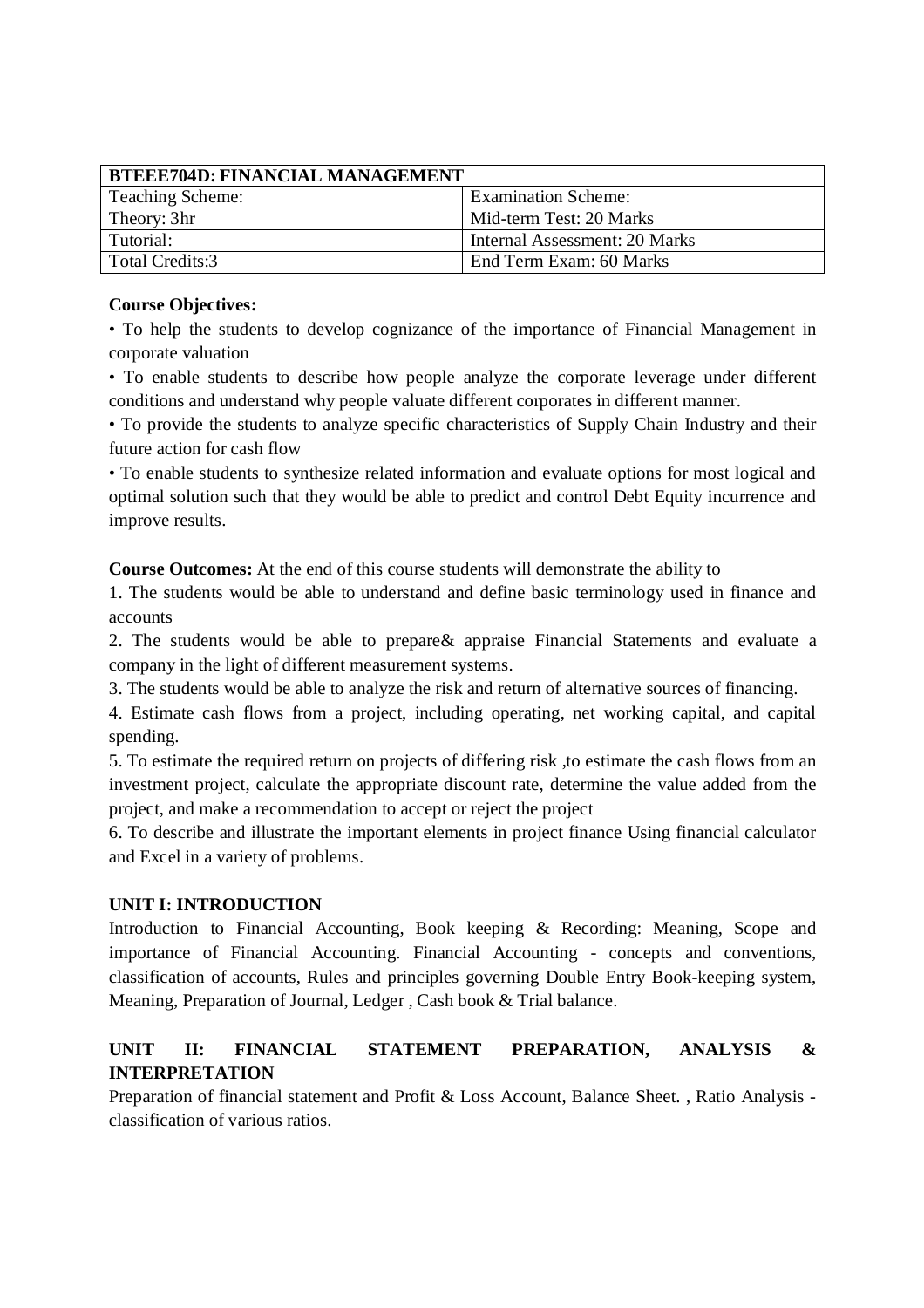### **UNIT III: INTRODUCTION TO FINANCIAL MANAGEMENT**

Concept of business finance, Goals & objectives of financial management, Sources of financing, Long Term financing- shares, debentures, term loans, lease & hire purchase, retained earnings, public deposits, bonds (Types, features & utility). Short Term Financing- bank finance, commercial paper, trade credit

### **UNIT IV: WORKING CAPITAL MANAGEMENT**

Concept of working Capital, significance, types. Adequacy of working capital, Factors affecting working capital needs, financing approaches for working capital, Methods of forecasting working capital requirements, Methods of Forecasting.

### **UNIT V: TIME VALUE OF MONEY & CAPITAL BUDGETING**

Concept of time value of money, Compounding  $\&$  discounting; Future value of single amount  $\&$ annuity, present value of single amount & annuity; Practical application of time value technique. Capital budgeting - Nature and significance, techniques of capital budgeting –Pay Back Method, Accounting rate of return, Internal Rate of Return, DCF, Net Present Value and profitability index.

### **UNIT VI: PROJECT FINANCING**

Details of the company, its promoters and project finances required, profitability etc., Loan documentation-Appraisal of terms loans by financial institutions. Basic components of project finance.

### **TEXT & REFERENCE BOOKS:**

1. Financial Management by Khan & Jain, Text, Problem & Cases, Tata McGraw Hill Publication 5th Edition.

2. Tulsian Financial Management by Dr. P.C.Tulsian, S Chand Publication 5th Edition.

3. Taxman's Financial Management by Ravi M. Kishore, Taxmann 2017 Edition.

4. A Textbook of Financial , Cost & Management Accounting by Dr.P.Pariasamy, Himalaya Publishing House

5. Fundamentals of financial Management by Bhabhtosh Banerjee, PHI publication, 2nd Edition.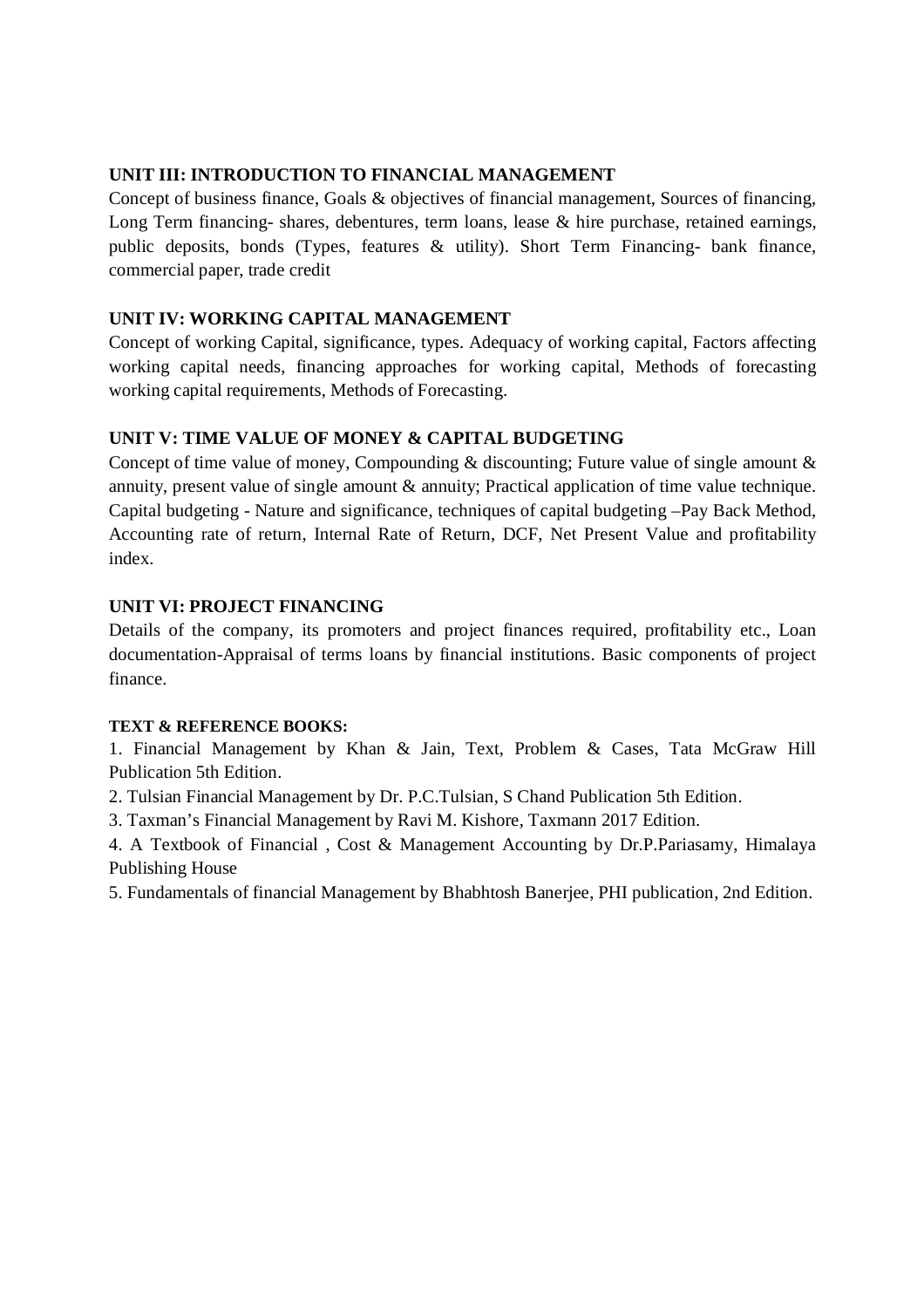| BTEEE705A: DIGITAL SIGNAL PROCESSING           |                               |  |
|------------------------------------------------|-------------------------------|--|
| <b>Examination Scheme:</b><br>Teaching Scheme: |                               |  |
| Theory: 3hr                                    | Mid-term Test: 20 Marks       |  |
| Tutorial:                                      | Internal Assessment: 20 Marks |  |
| Total Credits:3                                | End Term Exam: 60 Marks       |  |

#### **Prerequisite:**

Digital Systems, Interfacing, Z-Transform, Fourier Transform

#### **Course Objectives:**

To understand the design and implementation of digital Signal processing systems

#### **Course Outcomes:**

After Completion of this Course, student will be able to

- 1. Represent signals, systems and digital processing of analog signals.
- 2. Represent discrete time signals, systems and analysis of Discrete-Time Linear Time-Invariant Systems.
- 3. Apply digital signal processing techniques to analyze discrete time signals in time domain.
- 4. Apply digital signal processing techniques to analyze discrete time signals in frequency domain.
- 5. Design different filter structure
- 6. Validate system functionality and evaluate results.

#### **UNIT I: INTRODUCTION TO DIGITAL SIGNAL PROCESSING (8 hr)**

Signals, Systems and Signal Processing: Basic Elements of a Digital Signal Processing System, Advantages of Digital over Analog Signal Processing.

Classification of Signals: Multichannel and Multidimensional Signals, Continuous-Time versus Discrete-Time Signals, Continuous-Valued Versus Discrete-Valued Signals, Deterministic Versus Random Signals.

The Concept of Frequency in Continuous-Time and Discrete-Time Signals: Continuous-Time Sinusoidal Signals, Discrete-Time Sinusoidal Signals, Harmonically Related Complex Exponentials.

Analog-to-Digital and Digital-to-Analog Conversion: Sampling of Analog Signals, the Sampling Theorem, Quantization of Continuous-Amplitude Signals, Quantization of Sinusoidal Signals, Coding of Quantized Samples, Digital-to-Analog Conversion, Analysis of Digital Signals and Systems versus Discrete-Time Signals and Systems.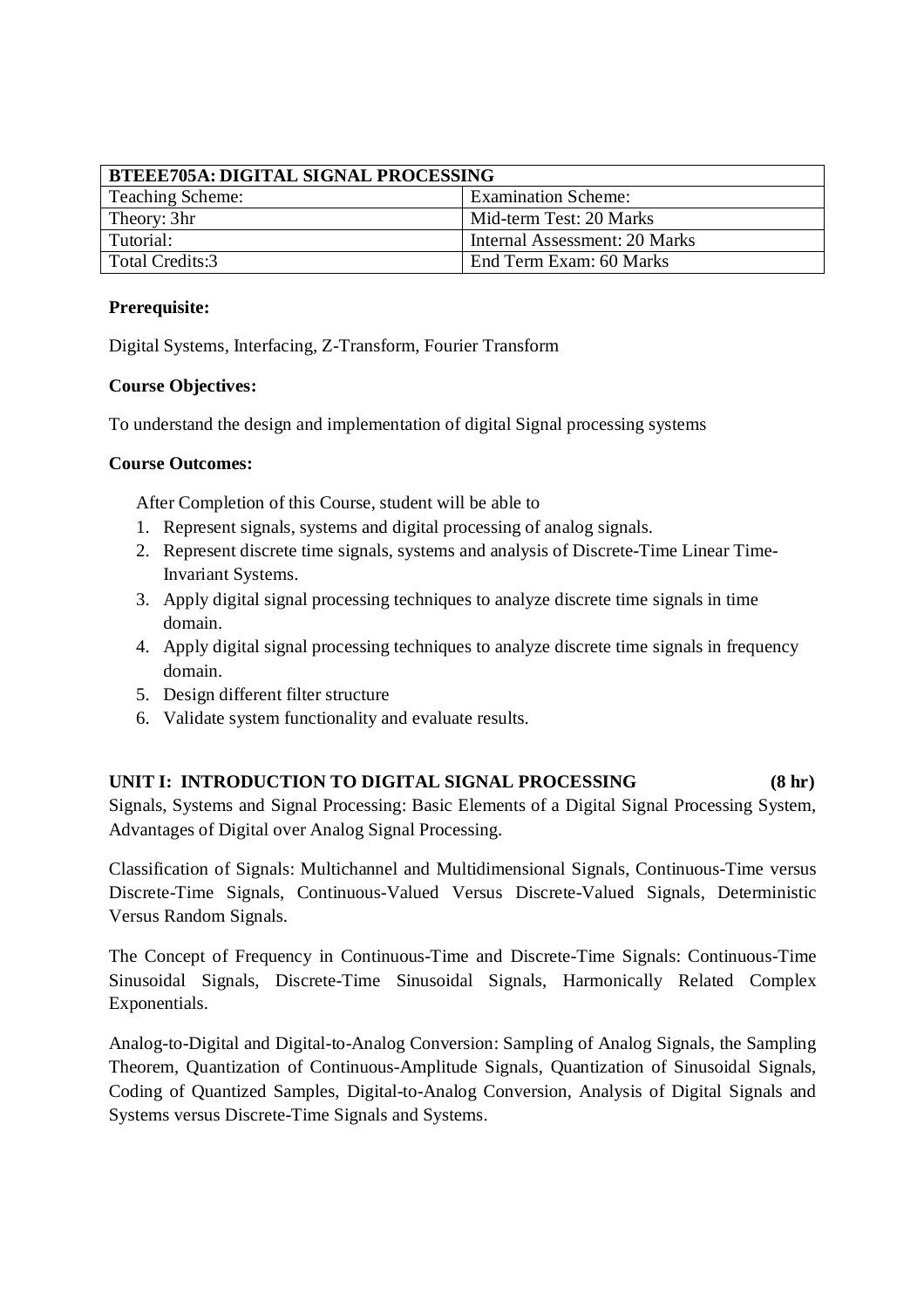### **UNIT II: DISCRETE-TIME SIGNALS AND SYSTEMS (8 hr)**

Discrete-Time Signals: Some Elementary Discrete-Time Signals, Classification of Discrete-Time Signals, Simple Manipulations of Discrete-Time Signals.

Discrete-Time Systems: Input-Output Description of Systems, Block Diagram Representation of Discrete-Time Systems, Classification of Discrete-Time Systems, Interconnection of Discrete-Time Systems.

Analysis of Discrete-Time Linear Time-Invariant Systems: Techniques for the Analysis of Linear Systems, Resolution of a Discrete-Time Signal into Impulses, Response of LTI Systems to Arbitrary Inputs: The Convolution Sum, Properties of Convolution and the Interconnection of LTI Systems, Causal Linear Time-Invariant Systems, Stability of Linear Time-Invariant Systems, Systems with Finite-Duration and infinite-Duration Impulse Response.

Discrete-Time Systems Described by Difference Equations: Recursive and Nonrecursive Discrete-Time Systems, Linear Time-Invariant Systems Characterized by Constant-Coefficient Difference Equations, Solution of Linear Constant-Coefficient Difference Equations, The Impulse Response of a Linear Time-Invariant Recursive System

### UNIT III: Z-TRANSFORM AND ITS APPLICATION TO THE ANALYSIS OF LTI **SYSTEMS (6 hr)**

Z-Transform: Direct z-Transform, Inverse z-Transform. Properties of z-transform. Rational z-Transforms: Poles and Zeros. Pole Location and Time-Domain Behavior for Causal Signals, System Function of a Linear Time-Invariant System. Inversion of the z-Transform: Inverse z-Transform by Contour Integration, Inverse z-Transform by Power Series Expansion, Inverse z-Transform by Partial-Fraction Expansion, Decomposition of Rational z-Transforms, One-sided z-Transform: Definition and Properties, Solution of Difference Equations.

### **UNIT IV: FREQUENCY ANALYSIS OF SIGNALS AND SYSTEMS (4 hr)**

Properties of the Fourier Transform for Discrete-Time Signals: Symmetry Properties of the Fourier Transform, Fourier Transform Theorems and Properties.

### **UNITV:DISCRETE FOURIER TRANSFORM: PROPERTIES AND APPLICATIONS (8 hr)**

Frequency Domain Sampling: The Discrete Fourier Transform: Frequency-Domain Sampling and Reconstruction of Discrete-Time Signals, Discrete Fourier Transform (DFT), DFT as a Linear Transformation, Relationship of the DFT to Other Transforms. Properties of the DlT: Periodicity. Linearity and Symmetry Properties, Multiplication of Two DFTs and Circular Convolution, Additional DFT Properties.

### **UNIT VI: IMPLEMENTATION OF DISCRETE- TIME SYSTEMS (6 hr)**

Structures for the Realization of Discrete-Time Systems. Structures for FIR Systems: Direct-Form Structure, Cascade-Form Structures, Frequency-Sampling Structures, Lattice Structure.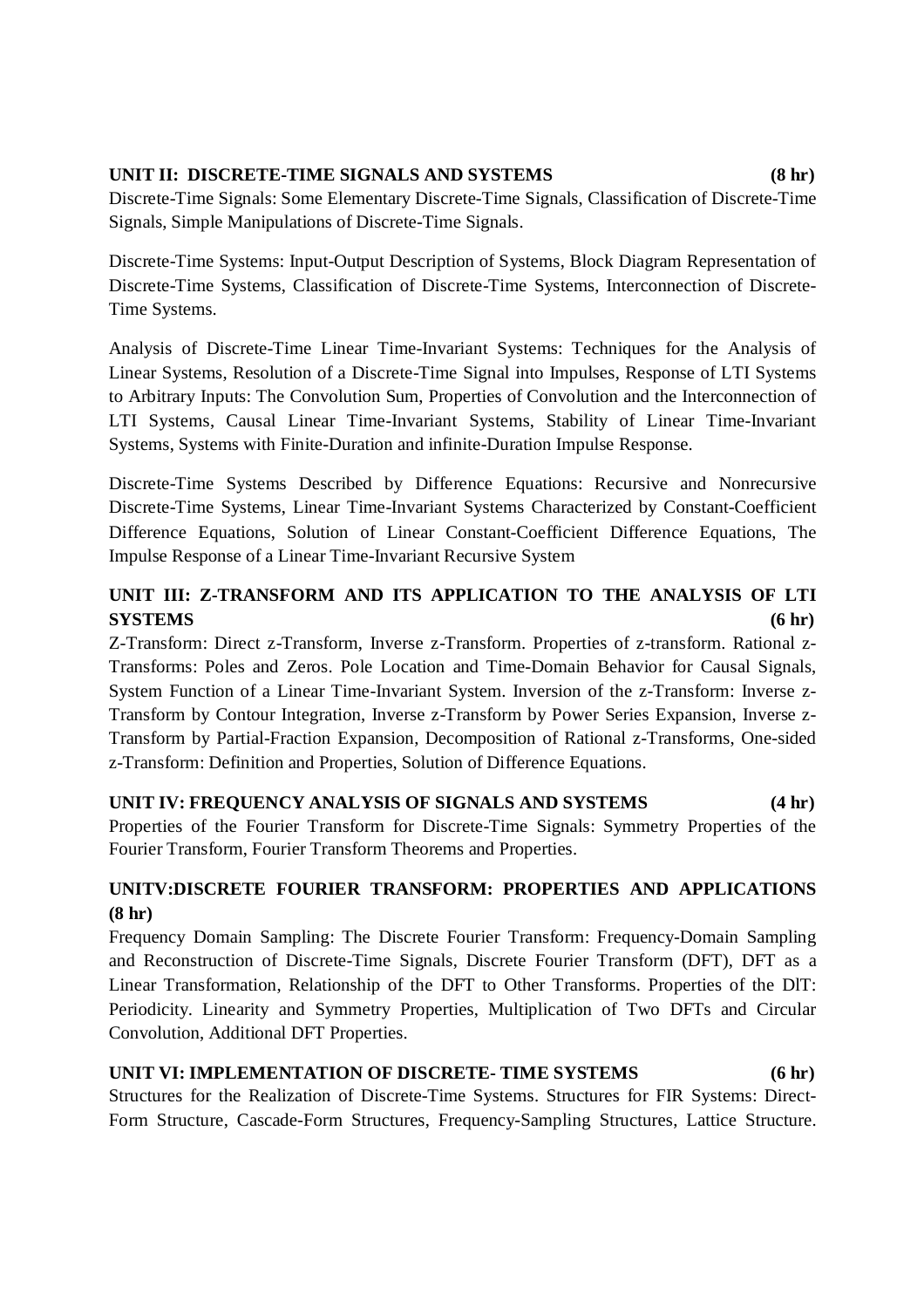Structures for IIR Systems: Direct-Form Structures, Signal Flow Graphs and Transposed Structures, Cascade-Form Structures, Parallel-Form Structures, Latticc and Lattice-Ladder Structures for IIR Systems.

#### **Reference Book:**

- 1) John G. Proakis, Dimitris G.Manolakis, "Digital Signal Processing".
- 2) Shalivahanan, Vallavaraj and Gnanapriya, "Digital Signal Processing"

### **Text Book:**

- 1) N.G.Palan, "Digital Signal Processing"
- 2) Ramesh Babu, "Digital Signal Processing"
- 3) Alon V. Oppenhelm, "Digitsl Signal Processing", PHI Pub.
- **4)** S.K.Mitra, "Digital Signal Processing", TMH Pub.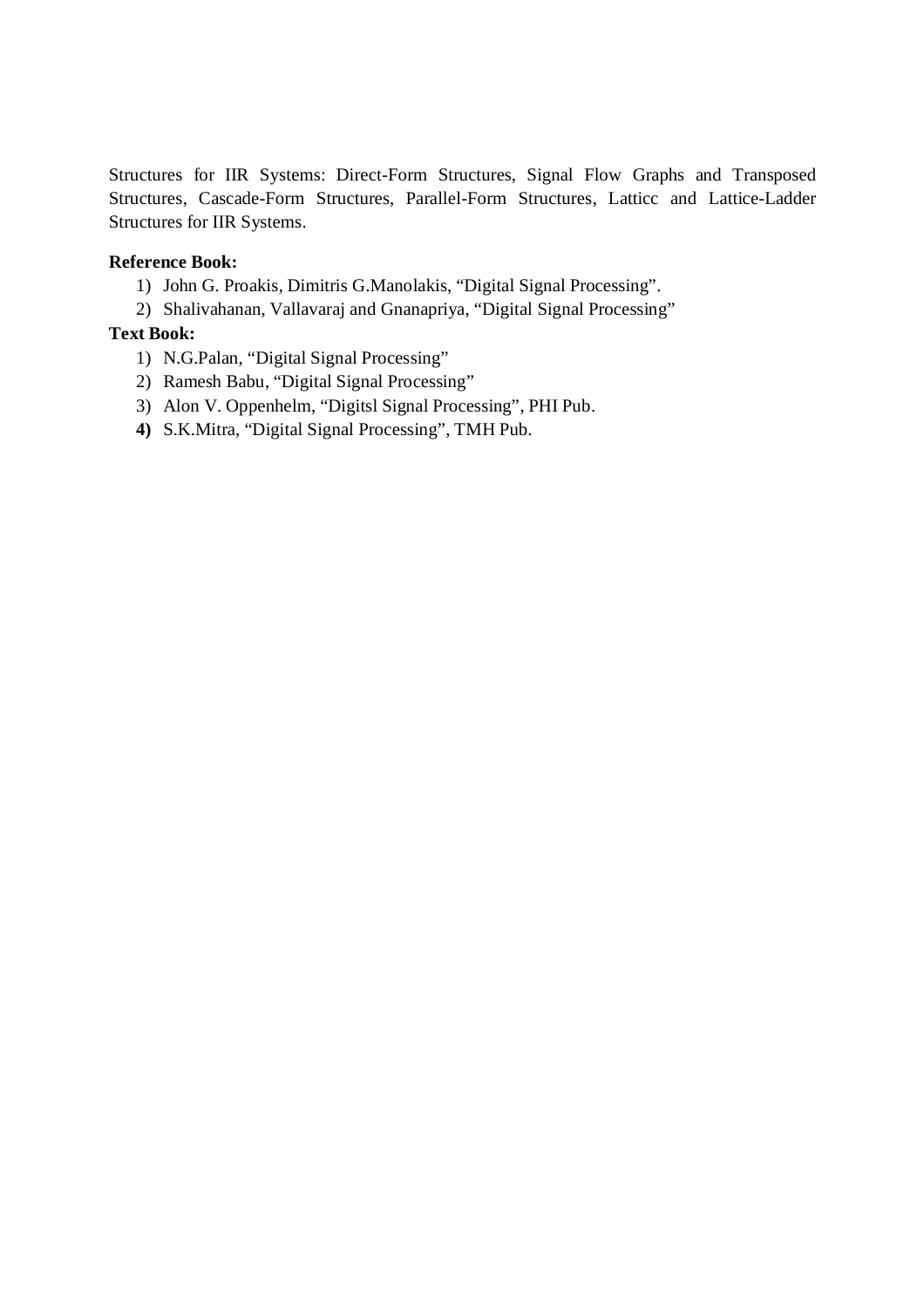| <b>BTEEE705B: ENERGY AUDIT AND CONSERVATION</b>       |                               |  |
|-------------------------------------------------------|-------------------------------|--|
| <b>Examination Scheme:</b><br><b>Teaching Scheme:</b> |                               |  |
| Theory: 3hr                                           | Mid-term Test: 20 Marks       |  |
| Tutorial:                                             | Internal Assessment: 20 Marks |  |
| Total Credits:3                                       | End Term Exam: 60 Marks       |  |

#### **Pre Requisite:**

Basics of Electrical Machines, Power Plant Engineering

#### **Course Objectives:**

- 1. To understand the basic process involved in the energy audit and the terminologies associated in the process.
- 2. To be able to develop audit reports of any firm including large and small scale industries, residential and commercial establishments.
- **3.** To select and comment on the appropriate method for the planning and monitoring of any energy conservation project.

#### **Course Outcomes:**

After Completion of this Course, student will be able

- 1. To recognize Global Environmental Issues and Role of Renewable & non-conventional energy sources
- 2. To estimate Energy efficiency opportunities in Thermal- Mechanical Systems and Electrical System.
- **3.** To analyze Energy Conservation Proposals economically and prepare audit reports.

### UNIT I: SOURCES OF ENERGY: (6hr)

Energy resources, Stored & running resources, Environmental Concerns – Global Warning , Depletion of Ozone layer, Kyoto Protocol, UNFCCC, CDM, Carbon Emissions, Role of Renewable Energy Sources

**UNIT II: (7hr)** Energy Conservation Act 2001, Designated Consumers, Energy Policy, BEE and its role in Energy Conservation, Energy Audit – Need, Types , Methodology, Steps involved in Energy Audit, Energy Costs and Benchmarking , Measurements for Energy Audit, Energy Management Duties and Responsibilities.

#### **UNIT III: THERMAL MECHANICAL SYSTEMS (8hr)**

Boiler Efficiency by direct and indirect methods, Energy efficiency opportunities in boilers, HVAC, and refrigeration systems, compressed air systems, pumps, cooling towers, fans and blowers, Cogeneration – Need and Principle , Prime movers for cogeneration, Waste heat recovery systems – Recuperators, economizer heat recovery boilers.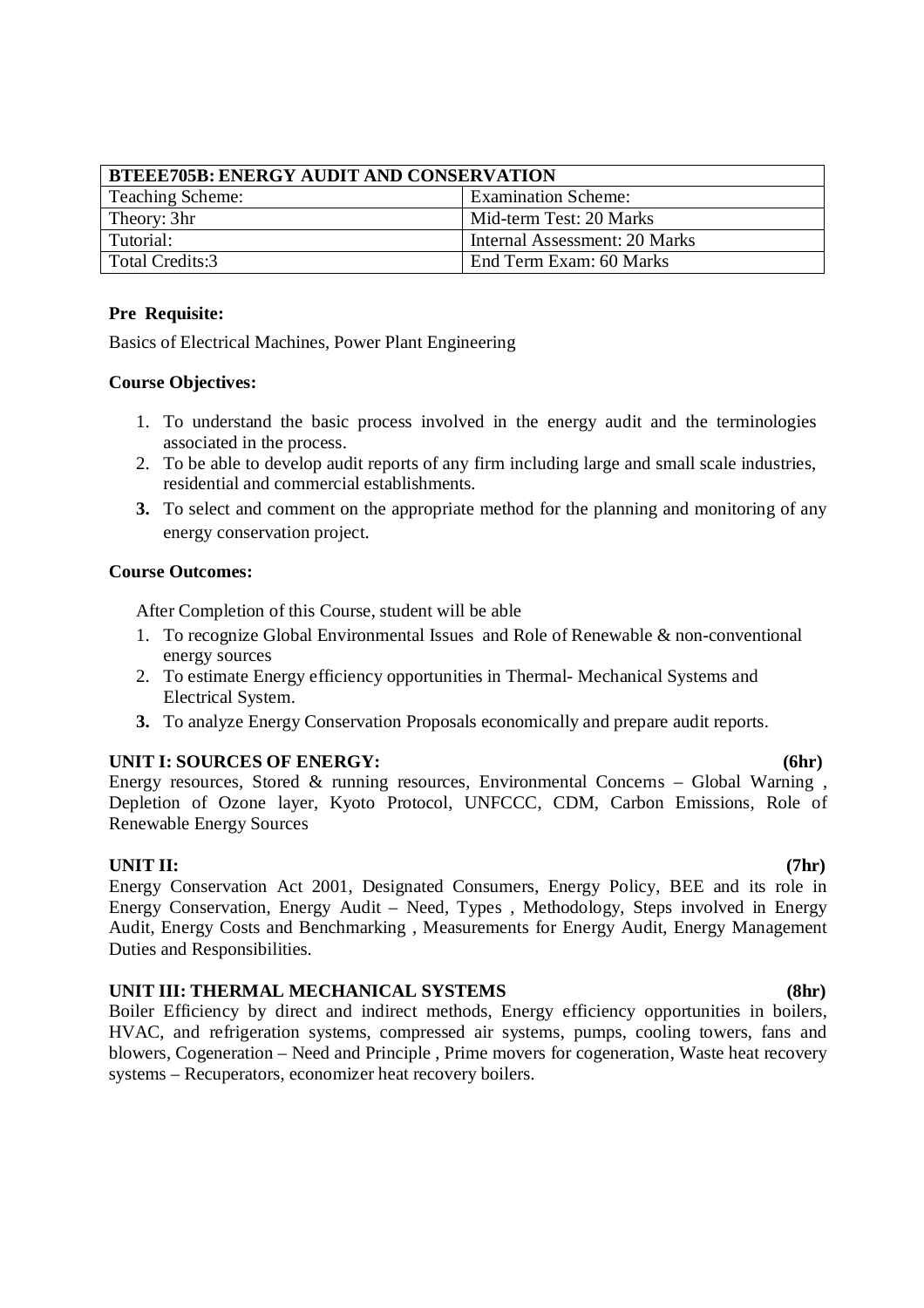#### **UNIT IV: ELECTRICAL SYSTEMS (7hr)**

Utilities: Energy conservation in generation, transmission,distribution & utilization, Electrical billing , load management ,maximum demand control, APFC Panel , PF improvement and benefits , Energy Efficient motors and starter, lightning systems, Electronic Ballast

#### **UNIT V: (6hr)**

Planning, Implementation & monitoring of energy conservation project, Time Value of money, Financial Investment – Simple payback period, ROI (Return on Investment), Net Present value, Internal rate of return, profitability index. All calculations and numerical interpretation.

### **UNIT VI: (6hr)**

Case studies on various industrial sectors like Steel Plant, Thermal Plant, Industries Building and Commercial Establishments and preparing audit reports

#### **Text Books:**

- 1. "Industrial Energy Conservation" Charles M Gottschalk ,John Willey and Sons
- 2. "Energy Management" Paul O Callagham, Tata Mc Grawhill
- 3. "Energy Technology" S Rao and B Parulekar , Khanna Publisher

#### **References:**

1. "Energy Management Handbook" – Wayne C Turner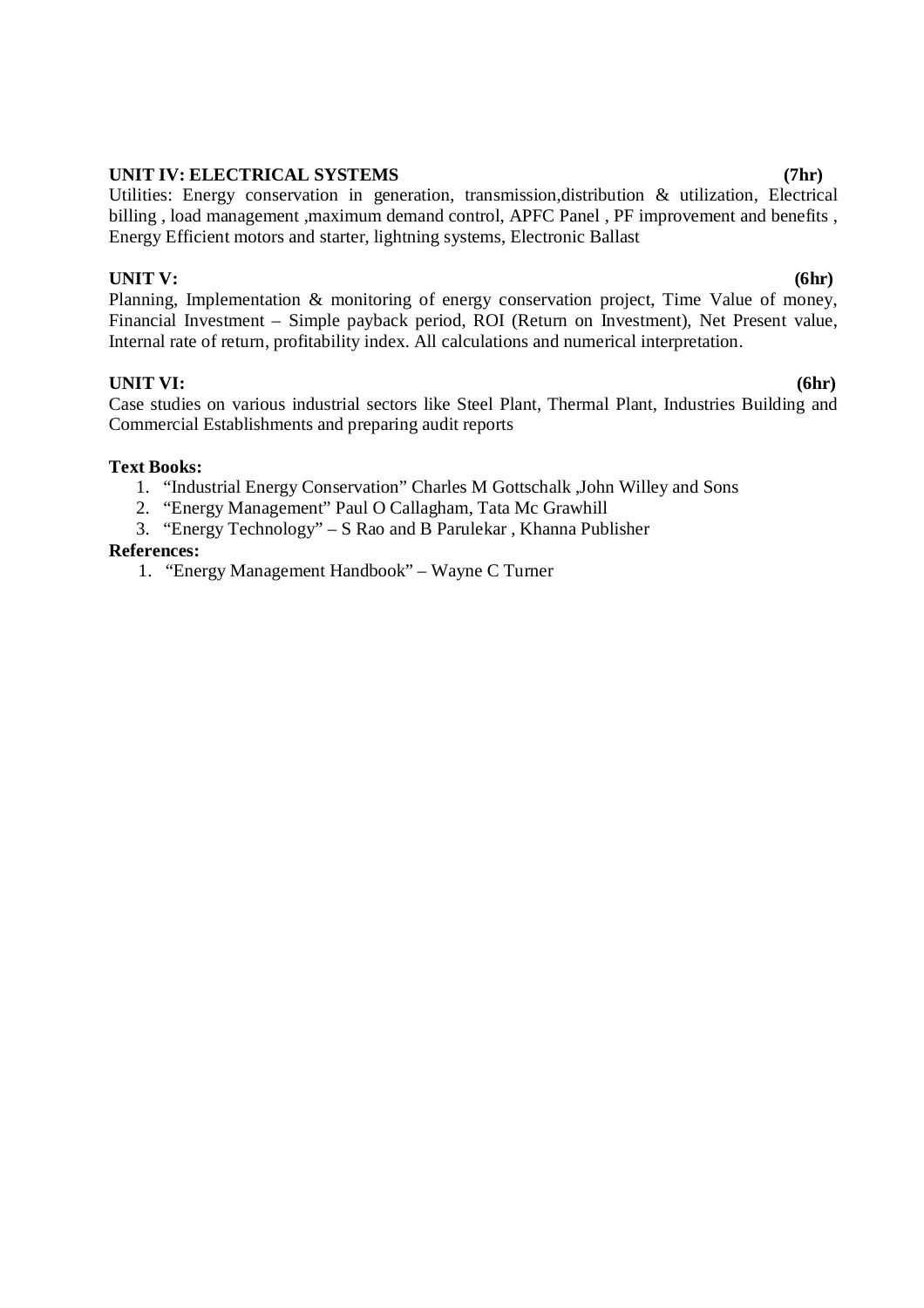| <b>BTEEE705C: ELECTRICAL POWER QUALITY</b> |                               |  |
|--------------------------------------------|-------------------------------|--|
| Teaching Scheme:                           | <b>Examination Scheme:</b>    |  |
| Theory: 3hr                                | Mid-term Test: 20 Marks       |  |
| Tutorial:                                  | Internal Assessment: 20 Marks |  |
| Total Credits:3                            | End Term Exam: 60 Marks       |  |

#### **Prerequisite:**

- 1. Basic Electrical concepts
- 2. Power Electronics concepts
- 3. Power system concepts

#### **Course Objectives:**

- 1. To study the various power quality issues, their production, monitoring and mitigation.
- 2. To study the various power quality standards.
- 3. To study various power quality monitoring methods.
- 4. To apply appropriate solution techniques for power quality Problems.

### **Course Outcome:**

After Completion of this Course….

- 1. Student will be able to get the in-depth understanding of power quality issues & standards.
- 2. Students will be able to understand working of power quality improving Equipment's.

#### **UNIT I: INTRODUCTION (7hr)**

Understanding Power quality, definitions, growing concerns to Power Quality, Evaluation Procedure,General Classes of Power Qualitydisturbances, causes and effects of Power Quality disturbances

#### **UNIT II: TRANSIENT OVER VOLTAGES (7hr)**

Sources, causes and effects, Principle of Overvoltage protection and solutions. VoltageSag and Interruptions: causes and effects, estimation of voltage sag performance, principle ofprotection and solutions.

#### **UNIT III: LONG-DURATION VOLTAGE VARIATIONS (7hr)**

Long Duration Voltage variations, principles of regulating voltage Devices for voltage regulation, flickers, flicker sources and mitigation, quantifying flicker.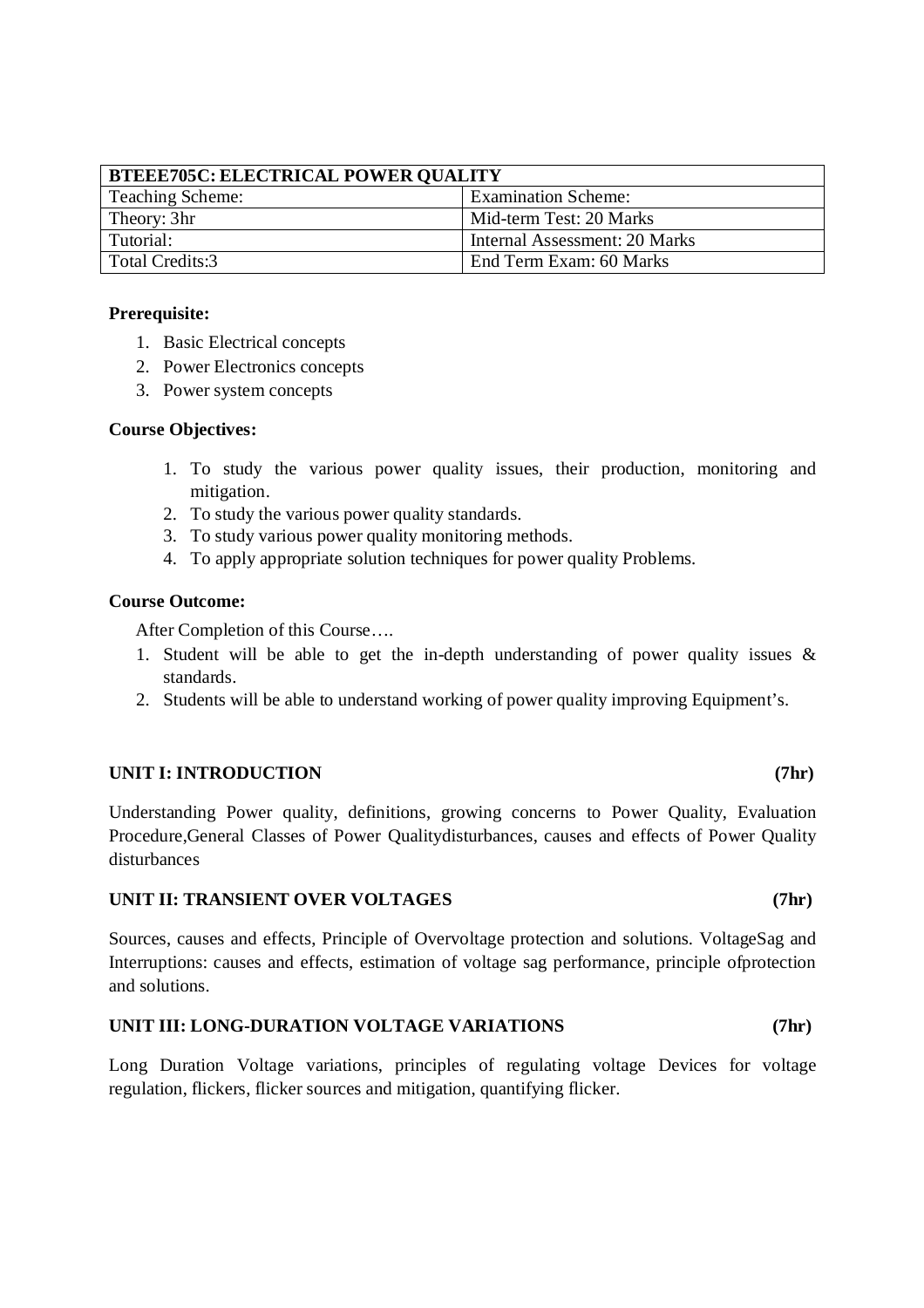#### **UNIT IV: FUNDAMENTALS OF HARMONICS (7hr)**

Harmonic distortion, sources of harmonics, effects of harmonic distortion, Voltage Vs Current Harmonics,Active, Reactive, Volt-Amp power under non sinusoidal conditions, Harmonic Indices (THD and TDD),principles of harmonic control, mitigating devices, interharmonics, IEEE standard 519.

#### **UNIT V: WIRING AND GROUNDING (4hr)**

Reasons for Grounding, wiring and grounding problems and solutions

#### **UNIT VI: POWER QUALITY MONITORING (7hr)**

Monitoring Considerations, site survey, Monitoring Quality, monitoring location, PQ measuringinstruments, assessment of power quality measurement data, IEEE 1159 Standard. Impact of poor power quality on Reliability Indices.

#### **References/Books:**

1.Chattopadhyay, Surajit, Mitra, Electric Power Quality, Springer.

- 2.Haytt G. T., ―Electric Power Qualityǁ, Stars In Circle Publication.
- 3. NPTEL courses
	- a) NOC:Power Quality Improvement Technique, IIT Roorkee by Avik Bhattacharyya.
	- b) Power Quality in Power Distribution Systems, IIT Madras by Dr. Mahesh Kumar.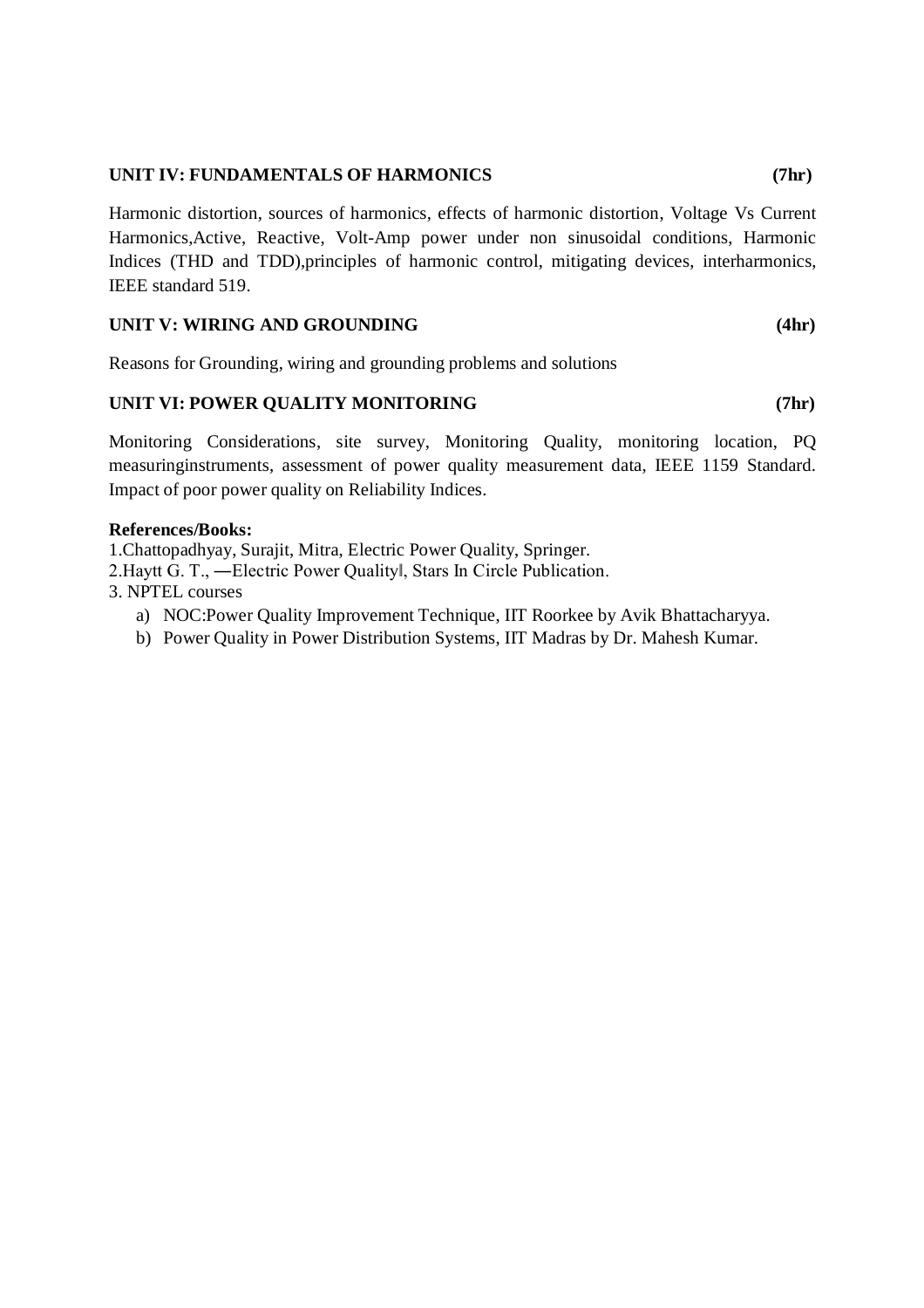| <b>BTEEE705D: HVDC TRANSMISSION AND FACTS</b> |                               |  |
|-----------------------------------------------|-------------------------------|--|
| <b>Teaching Scheme:</b>                       | <b>Examination Scheme:</b>    |  |
| Theory: 3hr                                   | Mid-term Test: 20 Marks       |  |
| Tutorial:                                     | Internal Assessment: 20 Marks |  |
| Total Credits: 3                              | End Term Exam: 60 Marks       |  |

Pre requisite: Power System-II, Power Electronics

Course Outcome:

- 1. To understand importance, configuration and types of HVDC transmission.
- 2. To analyst the operation of HVDC converter, system control and protection.
- 3. To understand the concept of FACTS, their role, type and functionality.
- 4. To analyze the operation of static series and shunt compensator.

#### **UNIT I: DC POWER TRANSMISSION FUNDAMENTALS (8hr)**

Introduction, Economics of Dc Power transmission, comparison with AC system, Types of DC links, major components of converter station, planning of HVDC system.

#### **UNIT II: HVDC CONVERTER** (6hr)

Choice of converter configuration, analysis of Gratz circuit with and without overlap, working of converter as rectifier and inverter, equivalent circuit for HVDC link

#### **UNIT III: HVDC SYSTEM CONTROL** (6hr)

HVDC System Control: Principles of DC link control, converter control characteristics, firing angle control, current and extinction angle control, Starting and stopping of HVDC link

#### **UNIT IV: CONVERTER FAULTS AND PROTECTION (6hr)**

Converter Faults and Protection: Types of faults-commutation failure, Arc through, Misfire, short circuit in bridge, Over current and over voltage protection, Detection of line faults, Principle of DC circuit interruption, DC breakers, Types and characteristics of DC breakers, effects of proximity of AC and DC transmission lines.

#### **UNIT V: FACTS CONCEPT AND GENERAL SYSTEM CONSIDERATIONS (6hr)**

Transmission Interconnections, Flow of Power in an AC System, Loading Capability limits, Power Flow and Dynamic Stability Considerations of a Transmission Interconnection, Relative Importance of Controllable Parameters, Basic types of FACTS Controllers, Description and Definitions of FACTS Controllers, Benefits from FACTS Technology, Comparison between HVDC & FACTS.

#### **UNIT VI: STATIC SHUNT COMPENSATORS (6hr)**

Static Shunt Compensators: Objective of shunt compensation, Methods of Controllable VAR Generation, Static VAR Compensators: SVC and STATCOM, Comparison of SVC and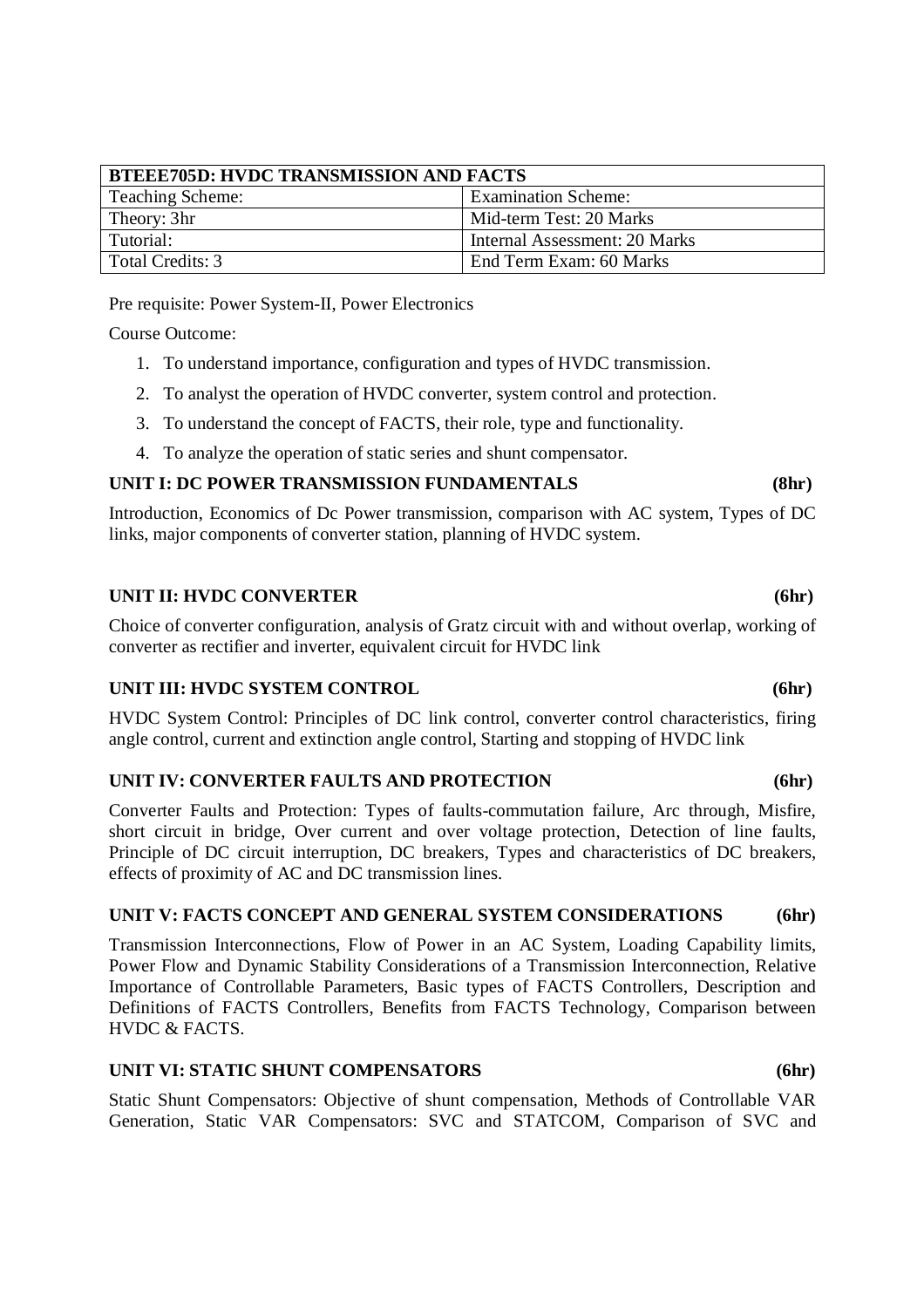STATCOM, Static VAR Systems (SVS)Static Series Compensation: Objective of series compensation, Variable Impedance Type Series Compensators, Switching Converter Type Series **Compensators** 

#### **References**

- 1. Padiyar K. R., "HVDC Power Transmission Systems", New Age International.
- 2. Kimbark, " HVDC Transmission", John Willey AndSons.
- 3. Hingorani N. G., " Understanding FACTS", IEEE Press2001
- 4. Yong Hua Song, ' Flexible AC transmission systems(FACTS)'IEEE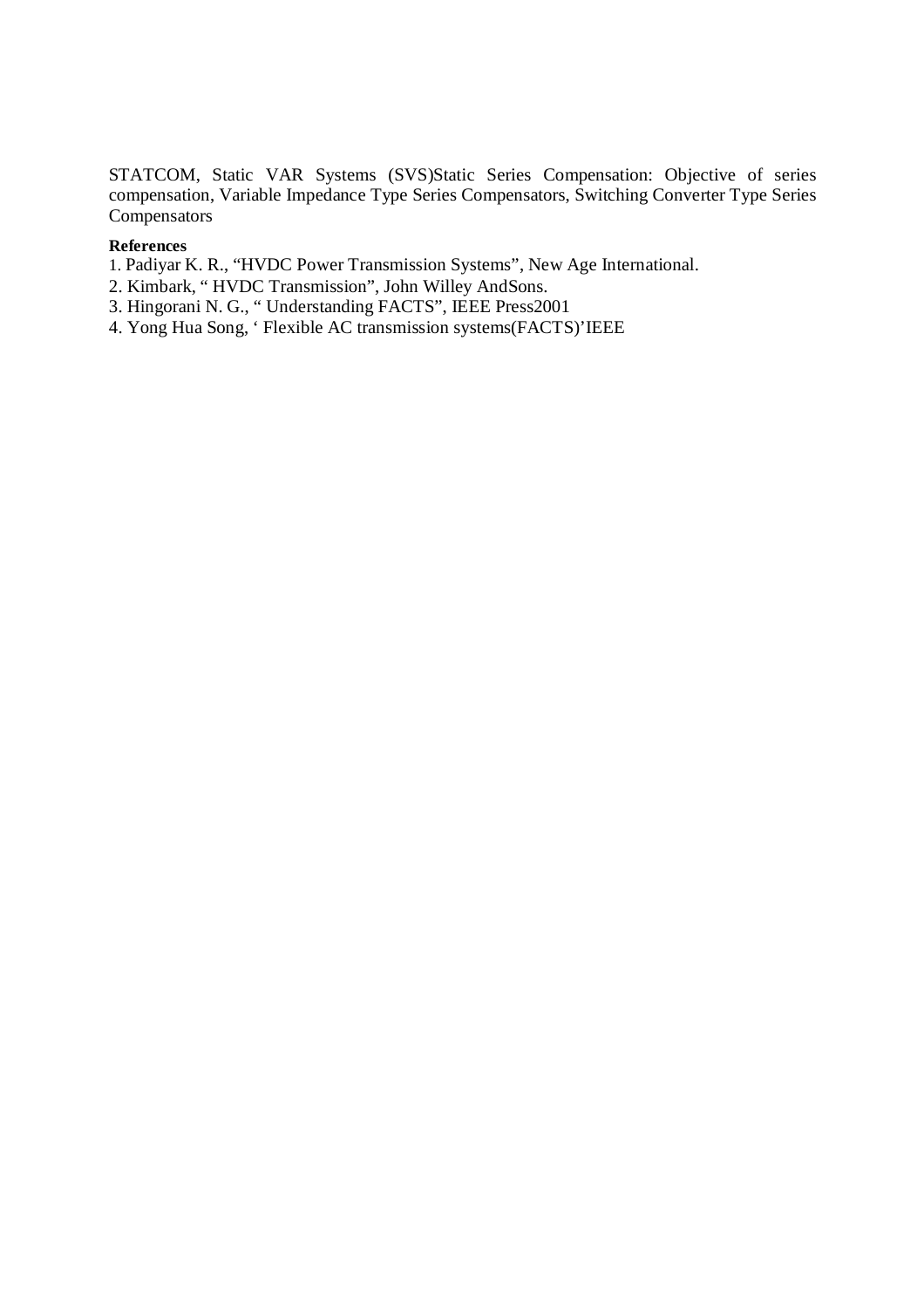| <b>BTEEL706: POWER SYSTEM OPERATION AND CONTROL LAB</b> |                                        |  |
|---------------------------------------------------------|----------------------------------------|--|
| <b>Teaching Scheme:</b>                                 | <b>Examination Scheme:</b>             |  |
| Practical: 2hr                                          | <b>Continuous Assessment: 30 Marks</b> |  |
| Total Credits: 1                                        | End Term Exam: 20 Marks                |  |

| Sr. No.        | List of the Experiment                                                           |
|----------------|----------------------------------------------------------------------------------|
|                | Write a program for economic dispatch in power systems using                     |
| $\overline{2}$ | Simulation of Automatic voltage regulator using MATLAB.                          |
| 3              | Write a program to compute the voltage and power factor for a given system using |
|                | MATLAB.                                                                          |
| 4              | Write a program to solve Swing Equation by Classical Method.                     |
| 5 <sup>5</sup> | Write a program to plot power angle curve of synchronous machine using MATLAB.   |
| 6              | Write a program to solve the given Equal Area Criteria problem using MATLAB.     |
| 7              | To demonstrate the Excitation System for Synchronous machine using MATLAB        |
| 8              | Simulation of single area load frequency control using MATLAB.                   |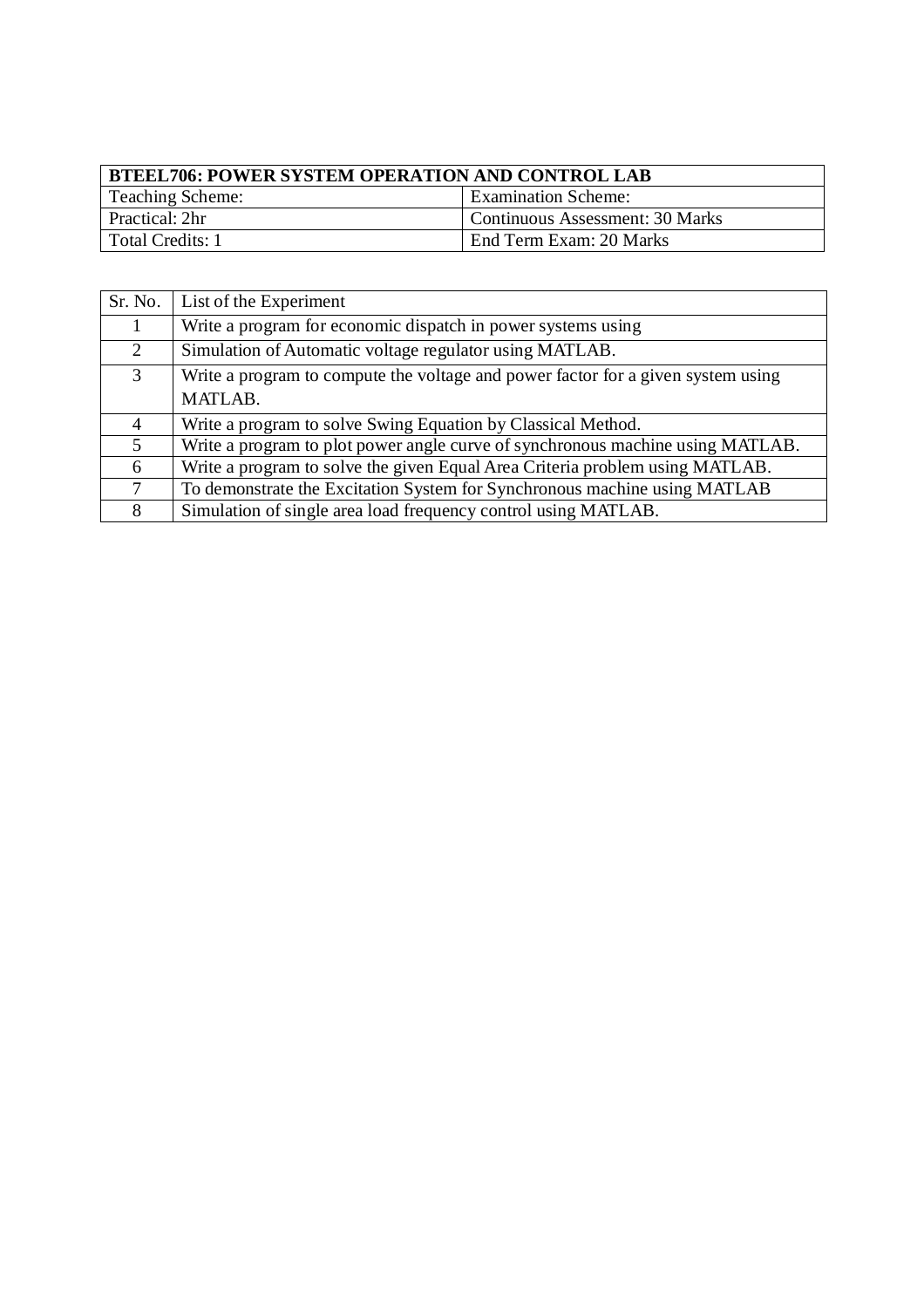| <b>BTEEL707: HIGH VOLTAGE ENGINEERING LAB</b>  |                                        |  |
|------------------------------------------------|----------------------------------------|--|
| Teaching Scheme:<br><b>Examination Scheme:</b> |                                        |  |
| Practical: 2hr                                 | <b>Continuous Assessment: 30 Marks</b> |  |
| Total Credits: 1                               | End Term Exam: 20 Marks                |  |

| Sr. No. | List of Experiment                                                                   |
|---------|--------------------------------------------------------------------------------------|
|         | Study of Faraday Cage for HV labs.                                                   |
| 2       | Study of Standard HV Laboratory layouts.                                             |
| 3       | One min. (1-min.) DC high voltage withstand test on Equipment. (Max. up to 10 KV).   |
| 4       | Effect of gap length on liquid insulating material.                                  |
| 5       | Breakdown Strength of composite dielectric material.                                 |
| 6       | Study of impulse generator.                                                          |
| $\tau$  | High voltage withstand test on cables/safety gloves/shoes, as per IS. (Max. 2.25 KV) |
|         | DC)                                                                                  |
| 8       | Horn gap arrangement as surge diverter.                                              |
| 9       | Measurement audible and visible corona inception and extinction voltage              |
| 10      | Development of tracks and trees on polymeric insulation.                             |
|         | Study of Effect of EHV field on Human, Animals & Plants.                             |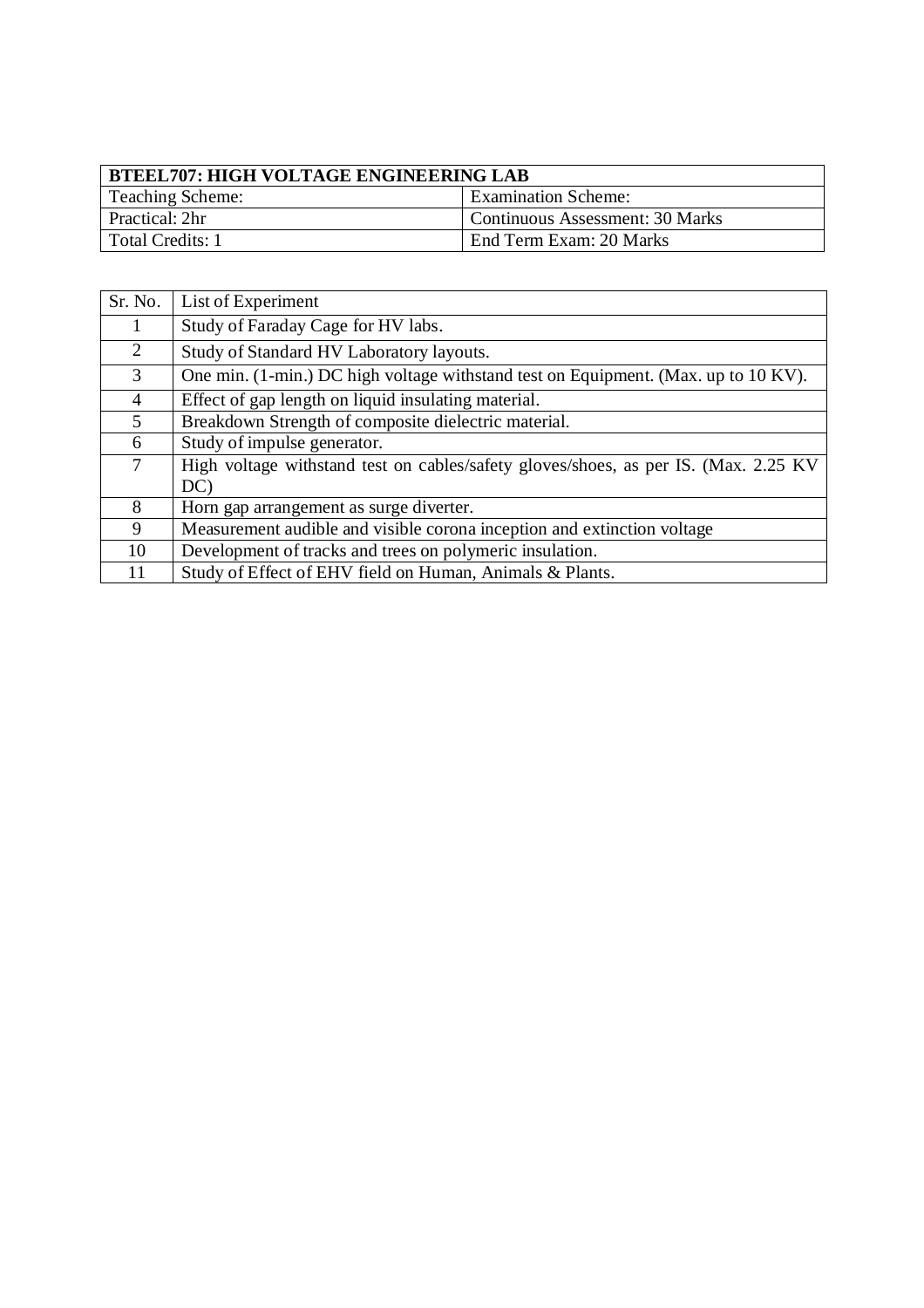| BTEEL708: ELECTRICAL DRIVES LAB |                                        |
|---------------------------------|----------------------------------------|
| Teaching Scheme:                | <b>Examination Scheme:</b>             |
| Practical: 2hr                  | <b>Continuous Assessment: 30 Marks</b> |
| l Total Credits: 1              | End Term Exam: 20 Marks                |

| Pre            | Basic electronics engineering, basic electronics engineering                 |
|----------------|------------------------------------------------------------------------------|
| requisite      | Course                                                                       |
| Course         | Efficiently use various AC and DC drive.                                     |
| Outcome        | Simulate various drive system                                                |
| Sr.No          | List of Experiments                                                          |
| 1              | Study the ramp comparator firing circuit.                                    |
| 2              | Study of single phase half wave converter and semi converter DC Drive.       |
| 3              | Study of single phase full controlled converter (Bridge converter) DC Drive. |
| $\overline{4}$ | Speed control of DC motor using chopper.                                     |
| 5              | Simulation of single phase half wave and semiconductor controlled DC drive.  |
| 6              | Simulation of chopper fed DC Drive.                                          |
| 7              | Study of AC Drive.                                                           |
| 8              | Study of V/f control of AC drive                                             |
| 9              | Study the inverter fed induction motor drive.                                |
| 10             | Simulation of AC drive.                                                      |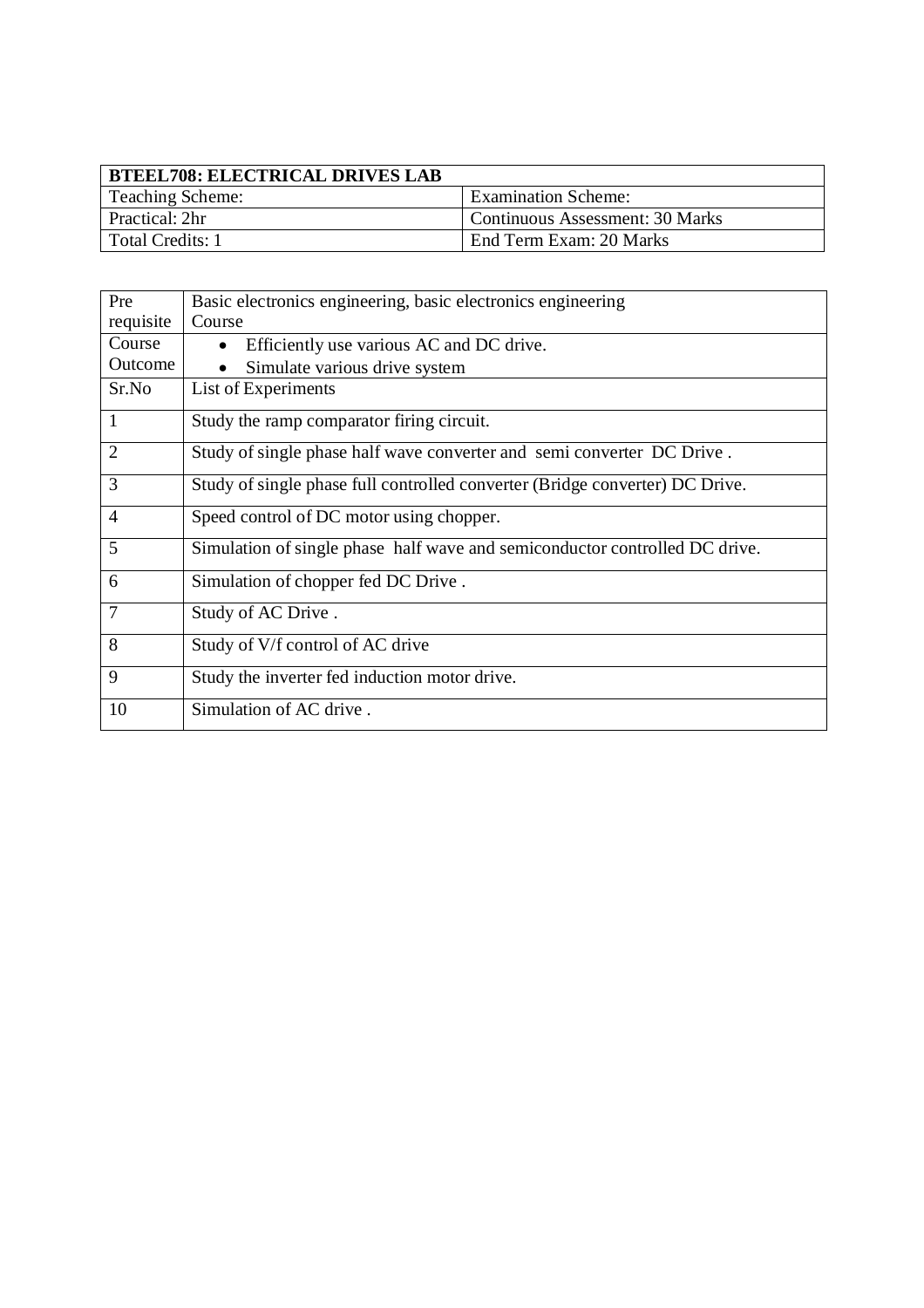| <b>BTEES709: SEMINAR</b> |                                 |
|--------------------------|---------------------------------|
| <b>Teaching Scheme:</b>  | <b>Examination Scheme:</b>      |
| Practical: 2hr           | Continuous Assessment: 30 Marks |
| Total Credits: 1         | End Term Exam: 20 Marks         |

Student shall choose a topic of his/her interest in consultation with faculty in the department. The topic for seminar may be related to Recent Developments in Instrumentation Engineering area and/or interdisciplinary area. Student shall attempt to collect necessary information and present a summary indicating comprehension of the topic and acquired depth of knowledge. A brief report on topic of seminar shall be submitted. Evaluation shall be based on report and power point presentation.

| <b>BTEEP710: PROJECT PART-I</b> |                                 |
|---------------------------------|---------------------------------|
| <b>Teaching Scheme:</b>         | <b>Examination Scheme:</b>      |
| Practical: 6hr                  | Continuous Assessment: 30 Marks |
| Total Credits: 3                | End Term Exam: 20 Marks         |

Term work shall consist of detailed report for chosen topic and output of final working proposed. Report shall summarize the literature survey, spell out the scope of work, methodology and results. Viva-voce Examination shall be based on work carried out by the student. In case of students opting for Internship in the eighth semester, the Project may be industry-based.

| <b>BTEEF711: FIELD TRAINING/INTERNSHIP/INDUSTRIAL TRAINING III</b> |                            |
|--------------------------------------------------------------------|----------------------------|
| <b>Teaching Scheme:</b>                                            | <b>Examination Scheme:</b> |
| Practical: --                                                      | Continuous Assessment: --  |
| Total Credits: 1                                                   | End Term Exam: 50 Marks    |

Students are expected to undergo industrial training for at least four weeks at factory / design offices or in combination of these after VI semester. Training session shall be guided and certified by qualified engineer / industry expert. A neat detailed report on activities carried out during training is expected. Students should undergo training in Summer Vacation after Semester VI and appear at examination in Semester VII. A brief report of industrial training shall be submitted. Evaluation shall be based on report and power point presentation.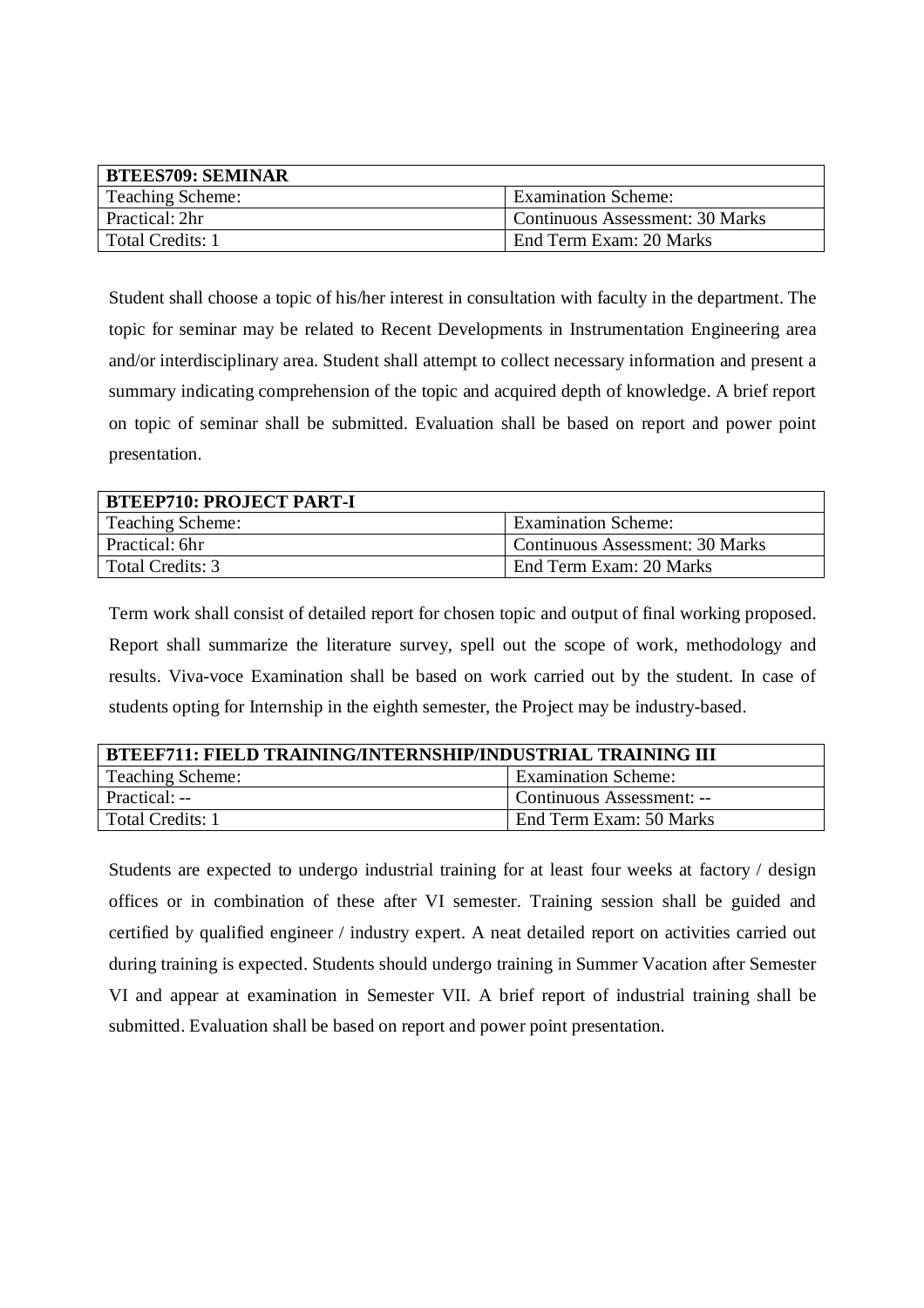| POWER MANAGEMENT INTEGRATED CIRCUITS |                                |
|--------------------------------------|--------------------------------|
| <b>Teaching Scheme:</b>              | <b>Examination Scheme:</b>     |
| Theory: 3hr                          | Mid-term Test: 20* Marks       |
| Total Credits: 3                     | Internal Assessment: 20* Marks |
|                                      | End Term Exam: 60* Marks       |

### **Prof. Qadeer Ahmad Khan | IIT Madras Course Duration: 12 weeks**

#### **CourseOutline:**

This course is intended to develop understanding of why power management circuits are needed in a VLSI system, what are the different components of a power management system with focus on voltage regulators. By the end of this course, students should be able to understand the concept behind power management circuits and design a linear (LDO) and switching regulator (dc-dc converter) for a given specifications using behavioral and circuit level simulators.

#### **Course Plan:**

**Week 1 :** Introduction to Power Management - Application, Need, Discrete vs. Integrated PMIC; DC-DC Converters, Types of DC-DC Converters, Linear versus Switching Regulator, Choosing between Linear and Switching Regulators, Choosing the Type of Regulator in a Multi-Chip System; Performance Parameters - Efficiency, Accuracy, Line and Load Regulation, Line and Load Transient, PSRR; Remote versus Local Feedback, Point-of-Load Regulator, Kelvin Sensing, Droop Compensation; Current Regulators and their Applications; Bandgap Voltage Reference - Designing a Bandgap Reference using PTAT and CTAT Voltage References, Brokaw Bandgap Circuit.

**Week 2:**Sub-1-volt Bandgap Reference; Introduction to Linear Regulator, Applications of Linear Regulator; Review of Feedback Systems and Bode Plots, Loop Gain AC Analysis, Stability Criterion and Phase Margin, Review of First-Order and Second-Order Systems, Relationship between Damping Factor and Phase Margin; Parasitic Capacitances in a MOS transistor, Finding the Poles of the Error Amplifier; Stabilising a Linear Regulator - Frequency Compensation Techniques, Dominant Pole Compensation.

**Week 3 :** Miller Compensation, R.H.P. zero due to Miller Compensation, Intuitive Methods of Determining Poles and Zeros after Miller Compensation, Pole Splitting due to Miller Compensation, Reducing the Effect of R.H.P. zero; LDO with NMOS Pass Element; Load Regulation and Output Impedance of LDO; Line Regulation and PSRR of LDO; Sources of Error in a Regulator, Static Offset Correction, Dynamic Offset Cancellation.

Week 4 : Digital LDO, Avoidance of Limit-Cycle Oscillations in a Digital LDO, Hybrid LDO; Short-Circuit Protection and Foldback Current Limit in an LDO; Basic Concept of a Switching Regulator, Inductor volt-second Balance, Power Stage of a Buck Converter and Calculation of Duty Cycle; Transformer Model of a Buck Converter, Resistive Losses, Efficiency of a Switching Regulator, Efficiency considering only Conduction Losses; Synchronous and Non-Synchronous Switching Converters; PWM Control Techniques (Voltage-Mode and Current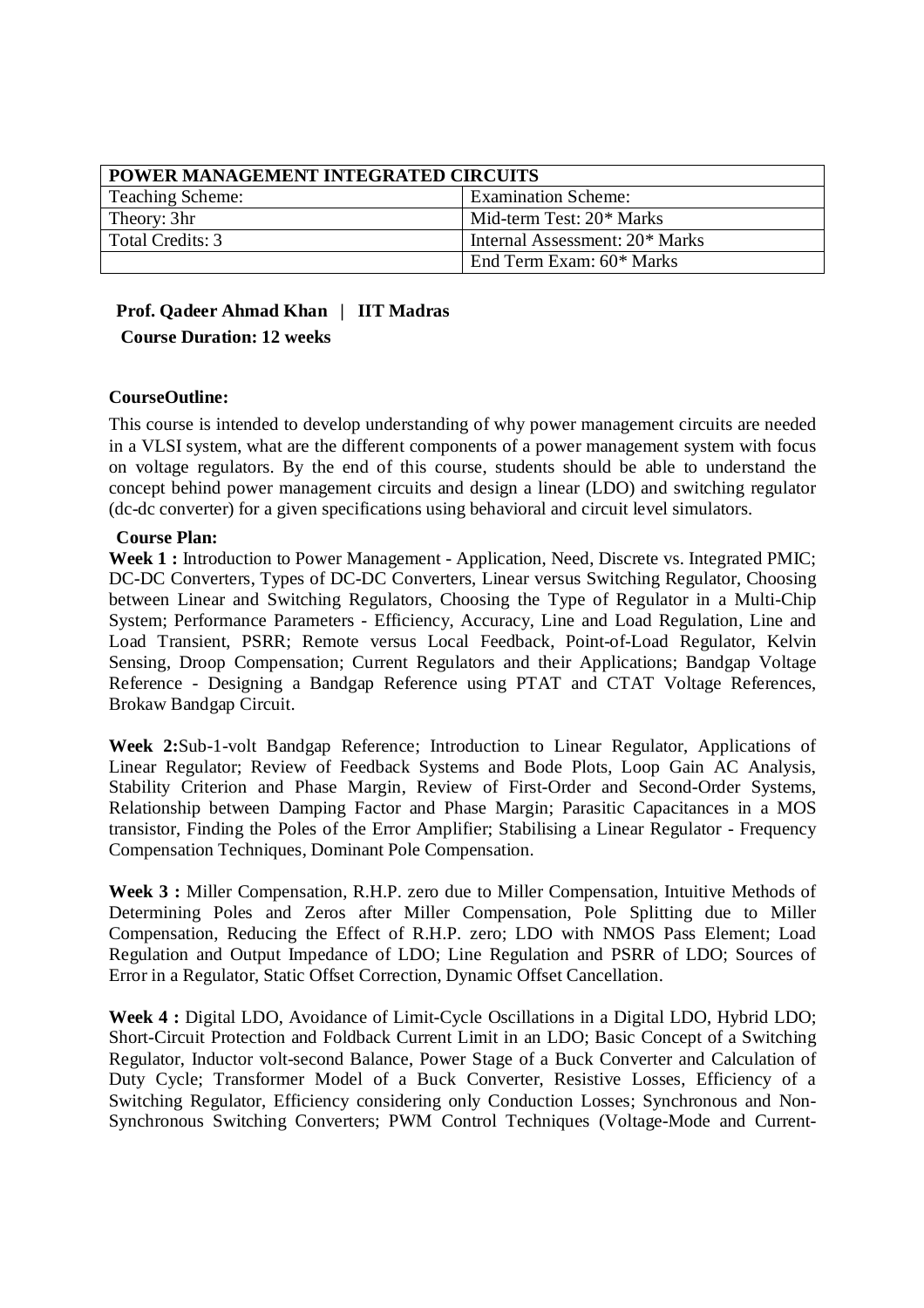Mode Control); Losses in Switching DC-DC Converter- Conduction Loss, Gate-Driver Switching Loss, Segmented Power FETs, Dead-Time Switching Loss.

**Week 5 :** Hard Switching Loss, Magnetic Loss, Relative Significance of Losses as a Function of the Load Current; Inductor Current Ripple and Output Voltage Ripple in a DC-DC Converter, Ripple Voltage versus Duty Cycle, Ripple Voltage versus Input Supply Voltage; Choosing the Inductor and Capacitor of a Buck Converter; Continuous and Discontinuous Conduction Modes - Boundary Condition, Voltage Conversion Ratio in DCM; Concept of Pulse Frequency Modulation (PFM); Classification of Pulse Width Modulators -- Trailing, Leading and Dual-Edge PW Modulators; Control Techniques for DC-DC Converters; Voltage Mode Control, Small-Signal Modeling of a DC-DC Converter, Loop Gain and Stability Analysis using Continuous-Time Model.

**Week 6 :** Compensating a Voltage-Mode-Controlled Buck Converter; Designing Type-I (Integral), Type-II (PI) and Type-III (PID) Compensators; Implementation of Compensators using Op Amp-RC and Gm-C Architectures, Finding Compensation Parameters; Design Examples with Simulation Demonstrations.

**Week 7 :** Designing Type-III Compensator using Gm-C Architecture and Design Example; Ramp Generator with Feed-Forward Line Compensation, Loop Gain Compensation via Gmmodulation; Designing a Buck Converter - Power Loss Budgeting, Sizing of Power FETs, Estimation of Switching Losses and Choice of Switching Frequency, Choosing the External Passive Components (L and C); Choice of C in Relation to Factors that Limit the Load Transient Response; Inductor and Capacitor Characteristics, Reducing the Effect of Capacitor ESL.

**Week 8 :** Designing the Gate-Driver (Gate Buffer and Non-Overlap Clock Generator), Designing the Ramp Generator in a Pulse-Width Modulator, Design Considerations of the Error Amplifier; Delays Associated with Pulse-Width Modulators; PFM/PSM for Light Load, Using PSM in CCM to Avoid Duty Cycle Saturation; DCM Operation using an NFET; Designing a Zero-Cross Detector/Comparator; Introduction to Current Mode Control; Peak, Valley and Average CMC; Sub-Harmonic Oscillations, Avoiding Current Loop Instability via Slope Compensation in a Current-Mode-Controlled Buck Converter.

**Week 9 :**Non-Linear Control Techniques for DC-DC Converters; Hysteretic Control - Stability Issues due to Phase Shift between Inductor Current and Capacitor Voltage; Voltage-Mode versus Current-Mode Hysteretic Control, Stabilising a Voltage-Mode-Controlled Hysteretic Converter using R\_esr, Relation between Hysteresis Window and Switching Frequency, Using R-C Circuit as Ripple Generator in a Current-Mode-Controlled Hysteretic Converter, Hybrid Voltage-Mode and Current-Mode Hysteretic Control, Fixed-Frequency Hysteretic Control, Effect of Loop Delay, Frequency-Regulation and Voltage-Regulation Loops in a Fixed-Frequency Hysteretic Converter; Constant ON/OFF-Time Control; Basic Concept of a Boost Converter, RHP zero in a Boost Converter.

**Week 10 :** Introduction to the Buck-Boost Converter, Tri-Mode Buck-Boost Converter, Boundary Conditions for Mode Transition in a Tri-Mode Buck-Boost Converter, Generation of Buck and Boost Duty Cycles; Introduction to Switched-Capacitor DC-DC Converters,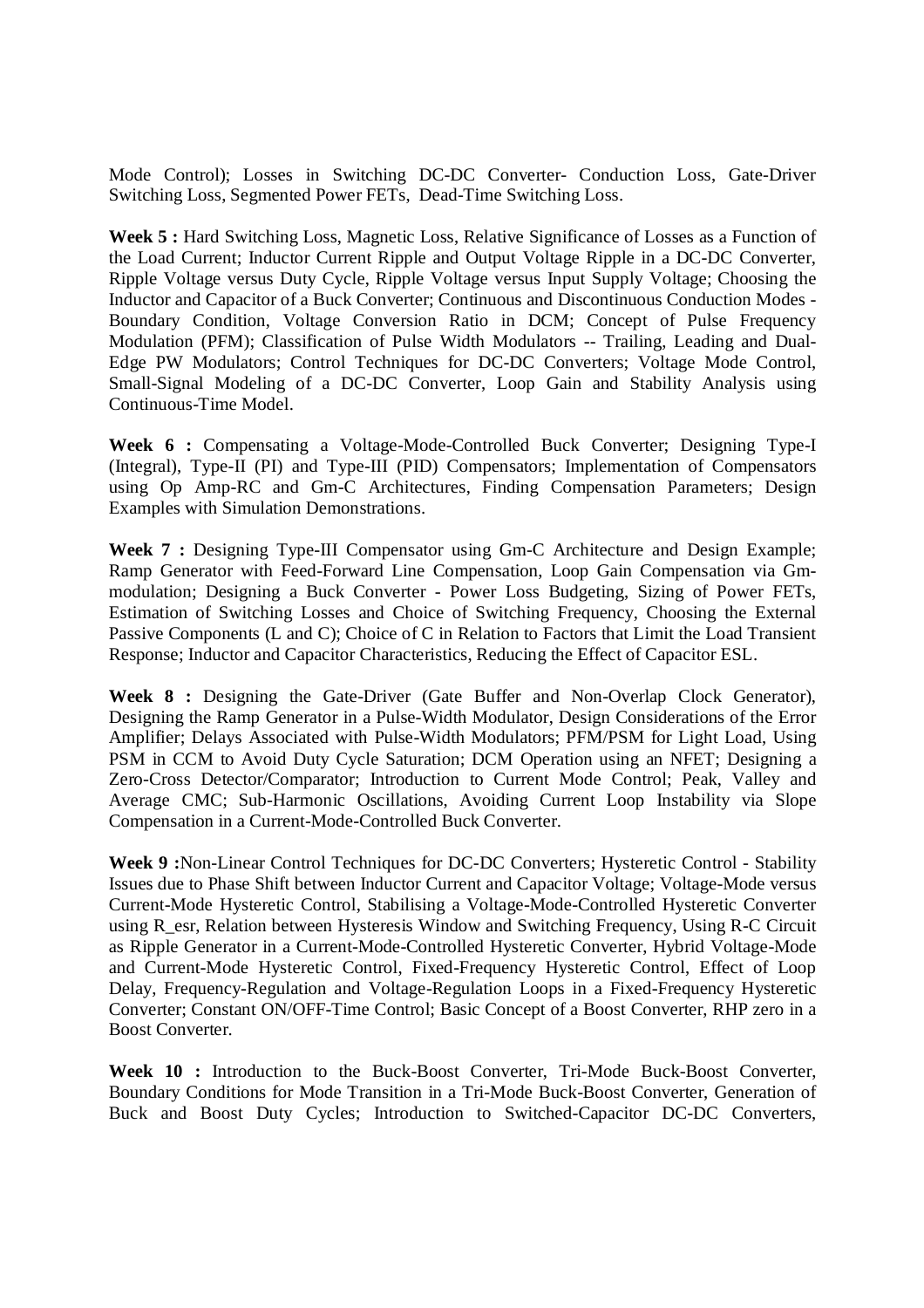Applications of SC DC-DC Converters in Open-Loop, Output Regulation in SC DC-DC Converters using Feedback Control, H-Bridge SC DC-DC Converter, Multiple Gain Settings in SC DC-DC Converters; Current-Sensing Techniques in DC-DC converters.

**Week 11 :** Selecting the Process Node for a PMIC, Chip-Level Layout and Placement Guidelines, Board-Level Layout Guidelines, EMI Considerations; Introduction to Advanced Topics in Power Management --- Digitally-Controlled DC-DC Converters, Adaptive Compensation Techniques, Limitations of Analogue and Digital Controllers, Time-Based Control Techniques and their Drawbacks, Multi-Phase DC-DC Converters; Dynamic Voltage and Frequency Scaling (DVFS); Single-Inductor Multiple-Output (SIMO) DC-DC Converters.

**Week 12 :** Introduction to Advanced Topics in Power Management (continued) - DC-DC Converters for LED Lighting, LCD/AMOLED Display Drivers, LED Drivers for Camera Flash, Lithium-ion Battery and its Charging Phases, Battery Charger ICs.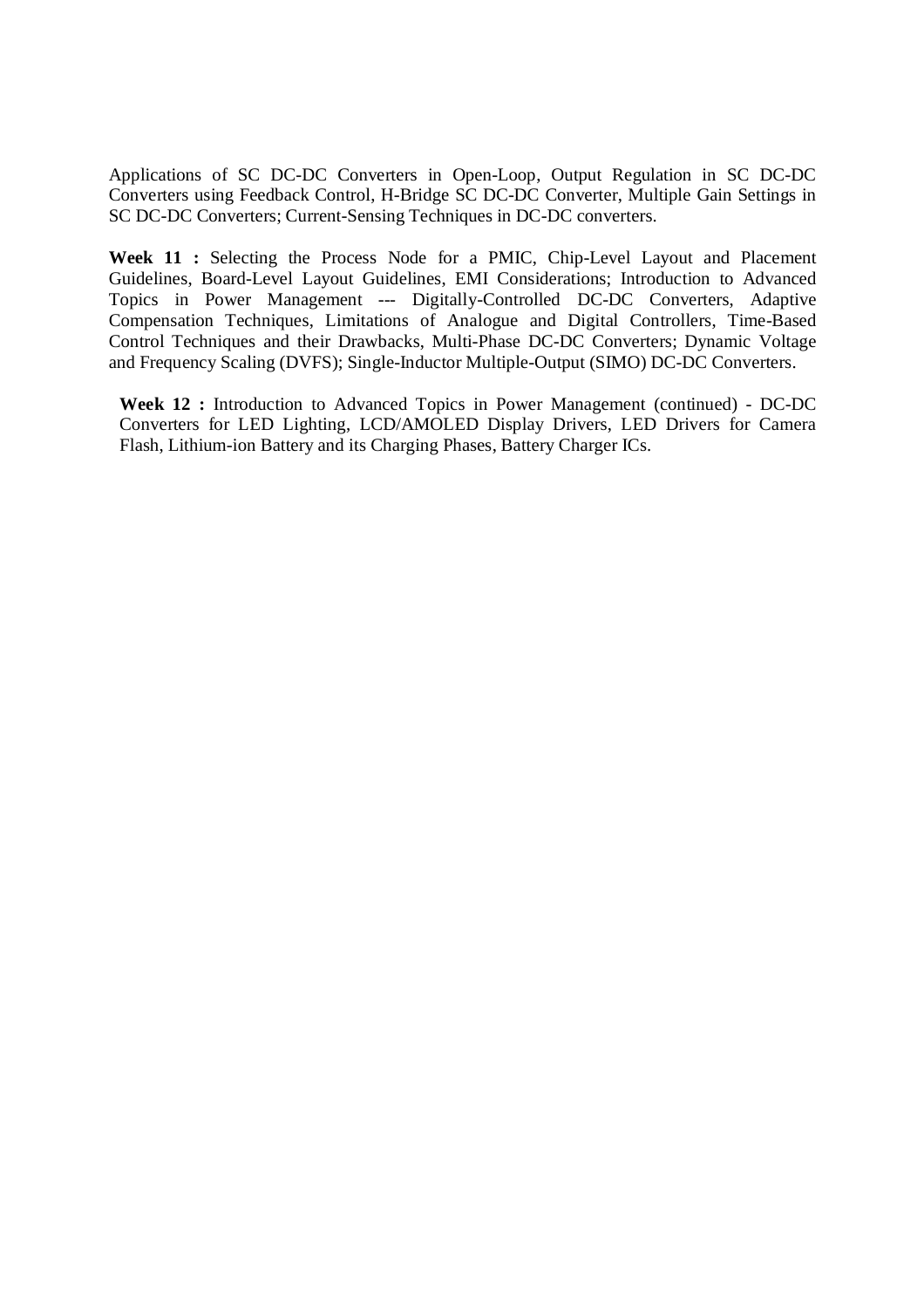| DC POWER TRANSMISSION SYSTEM |                                |
|------------------------------|--------------------------------|
| <b>Teaching Scheme:</b>      | <b>Examination Scheme:</b>     |
| Theory: 03                   | Mid-term Test: 20* Marks       |
| Tutorial: 00                 | Internal Assessment: 20* Marks |
| Total Credits: 3             | End Term Exam: 60* Marks       |

## **Prof. Krishna S, IIT Madras**

**Course Duration: 12 weeks**

### **CourseOutline:**

This course gives an introduction to the DC power transmission system using the conventional line commutated converters. The topics covered include a detailed analysis of the 6 pulse line commutated converter (LCC), 12 pulse LCC, capacitor commutated converter, DC link control, and design of single tuned filter.

### **Course Plan:**

**Week 1:** Introduction, choice of converter configuration

**Week 2:** Converter configuration for pulse number equal to 6, analysis of 6 pulse LCC neglecting overlap

**Week 3:** Fourier series, analysis of 6 pulse LCC neglecting overlap

**Week 4:** 2 and 3 valve conduction mode of 6 pulse LCC

**Week 5:** Extinction angle, 3 and 4 valve conduction mode and 3 valve conduction mode of 6 pulse LCC

**Week 6:** Commutation margin angle, normalization, characteristics of 6 pulse LCC, steady state analysis of a general LCC

**Week 7:** 6 pulse LCC with other circuits on the AC and DC sides

**Week 8:** Capacitor commutated converter, 12 pulse LCC

**Week 9:** Mode of operation of 12 pulse LCC, purposes of transformer, applications of DC transmission, types of DC link, DC link control

**Week 10:** Converter control characteristics, MTDC systems, non-characteristic harmonics

**Week 11:** Design of single tuned filter

**Week 12:** Double tuned and damped filters, reactive power requirement, comparison of AC and DC transmission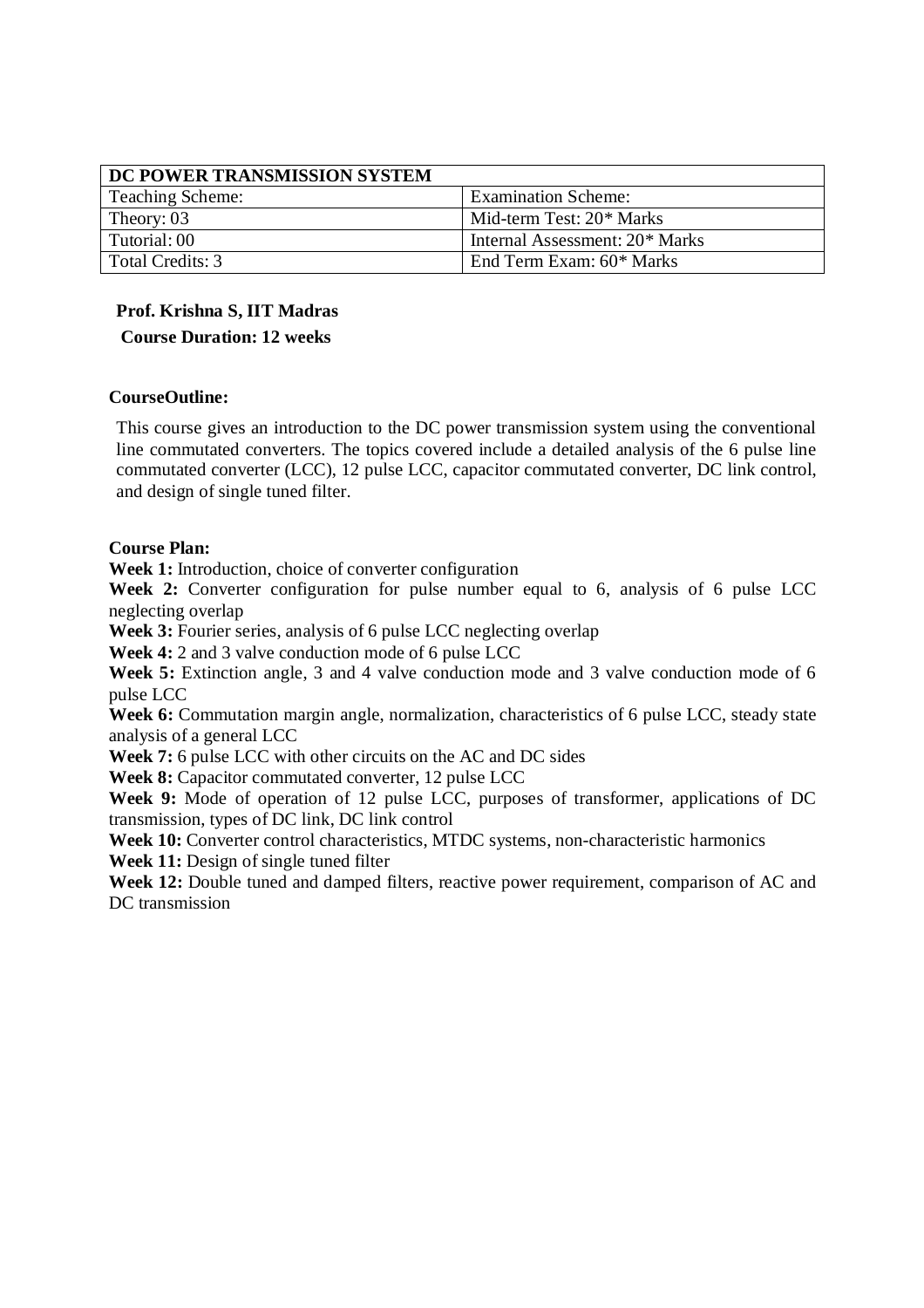| <b>HIGH POWER MULTILEVEL CONVERTERS</b> |                                |
|-----------------------------------------|--------------------------------|
| Teaching Scheme:                        | <b>Examination Scheme:</b>     |
| Theory: 3hr                             | Mid-term Test: 20* Marks       |
| Tutorial:                               | Internal Assessment: 20* Marks |
| Total Credits: 3                        | End Term Exam: 60* Marks       |

### **Prof. Anandarup Das, IIT Delhi Course Duration: 12 weeks**

#### **CourseOutline:**

The course covers different types of high power converters used in the industry for applications in HVDC, FACTS, Motor Drives, Power quality improvement. Traditional converters like NPC and emerging converters like modular multilevel converters will be covered. Operational issues and design considerations for these medium/high voltage high power converters will be covered. The course will discuss many practical issues faced in the industry while designing and operation of these converters.

#### **Course Plan:**

**Week 1 :** (a) Half bridge, Full bridge and three phase converters, sinusoidal PWM

**Week 2 :** (a) 3rd harmonic addition, space vector PWM

- **Week 3 :** (a) Different types of multilevel converters (b) Cascaded H-Bridge converter – Basic operation
- **Week 4 :** (a)PWM Techniques for CHB converter (b) Fault tolerant operation of CHB converter

**Week 5 :** (a) Modular Multilevel converter- Topology, operation and PWM

**Week 6 :** (a) Capacitor voltage balancing in MMC (b) Design of components of MMC

**Week 7 :** (a) NPC converter – Basic operation (b) NPC (3 level) Space vector diagram

**Week 8 :** NPC - PWM technique and midpoint balancing

**Week 9 :** (a) Case study of High Power converters for Motor drive and HVDC application

**Week 10 :** (a) Multi –pulse transformers

Week 11 : (a) Gate Drive circuit designing, protection and condition monitoring in high power converters

**Week 12 :** (a) Other topologies : conclusion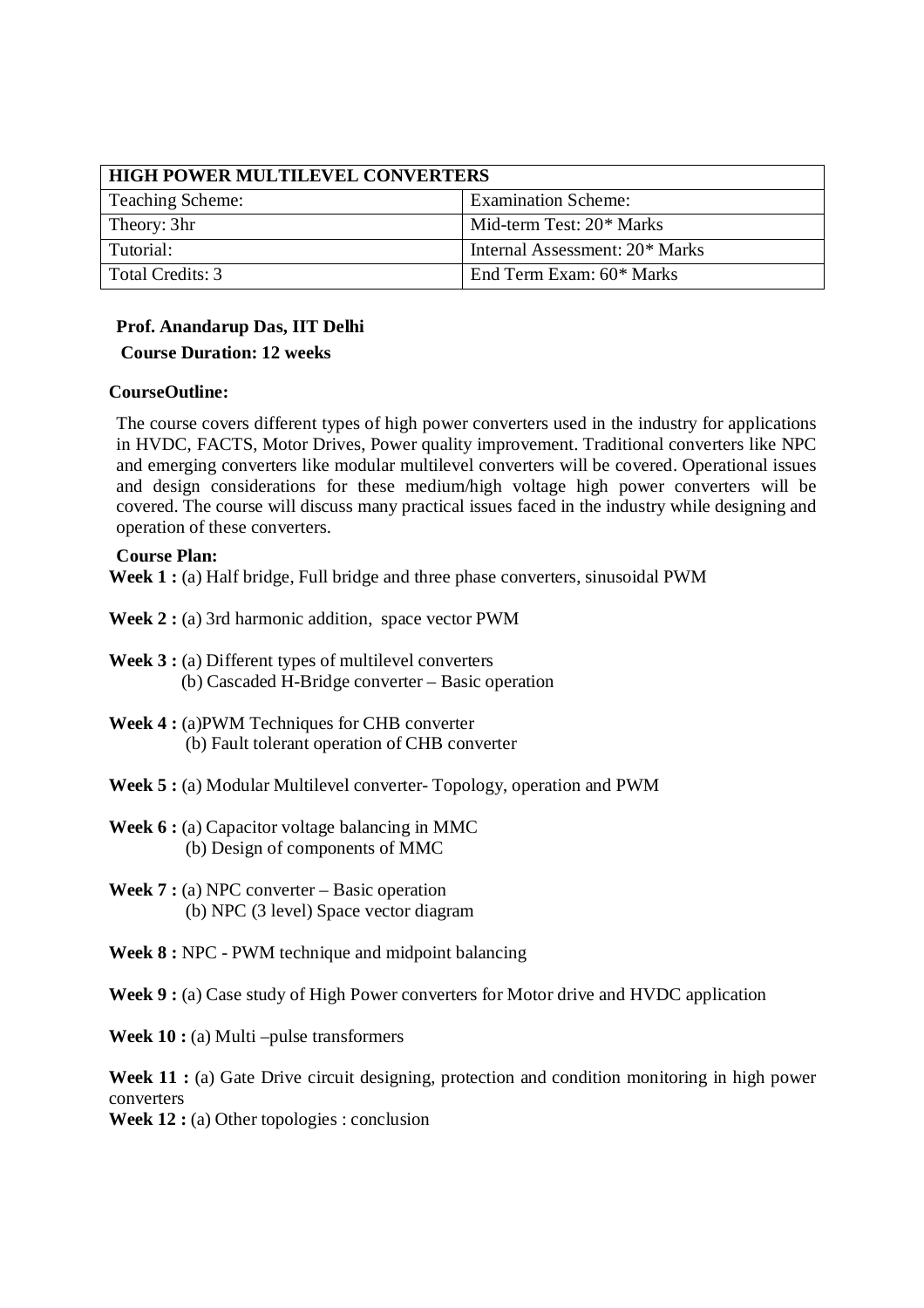| <b>FUZZY SETS, LOGIC AND SYSTEMS &amp; APPLICATIONS</b> |                                |  |
|---------------------------------------------------------|--------------------------------|--|
| Teaching Scheme:                                        | <b>Examination Scheme:</b>     |  |
| Theory: 3hr                                             | Mid-term Test: 20* Marks       |  |
| Tutorial:                                               | Internal Assessment: 20* Marks |  |
| Total Credits: 3                                        | End Term Exam: 60* Marks       |  |

## **Prof. Nishchal Kumar Verma, IIT Kanpur**

### **Course Duration: 12 weeks**

#### **CourseOutline:**

The course is designed to give a solid grounding of fundamental concepts of fuzzy logic and its applications. The level of the course is chosen to be such that all students aspiring to be a part of computational intelligence directly or indirectly in near future should get these concepts.

#### **Course Plan:**

**Week 1 :**Introduction and Fuzzy Sets Theory

**Week 2:** Membership Functions

**Week 3:** Set Theoretic Operations

**Week 4:** Fuzzy Arithmetic

**Week 5:** Fuzzy Relations

**Week 6:** Fuzzy Inference Systems I

**Week 7:** Fuzzy Inference Systems II

**Week 8:** Wang and Mendel Model

**Week 9:** TSK Model

**Week 10:**Fuzzifiers and Defuzzifiers

**Week 11:** ANFIS Architecture

**Week 12:** Fuzzy Systems and Machine Learning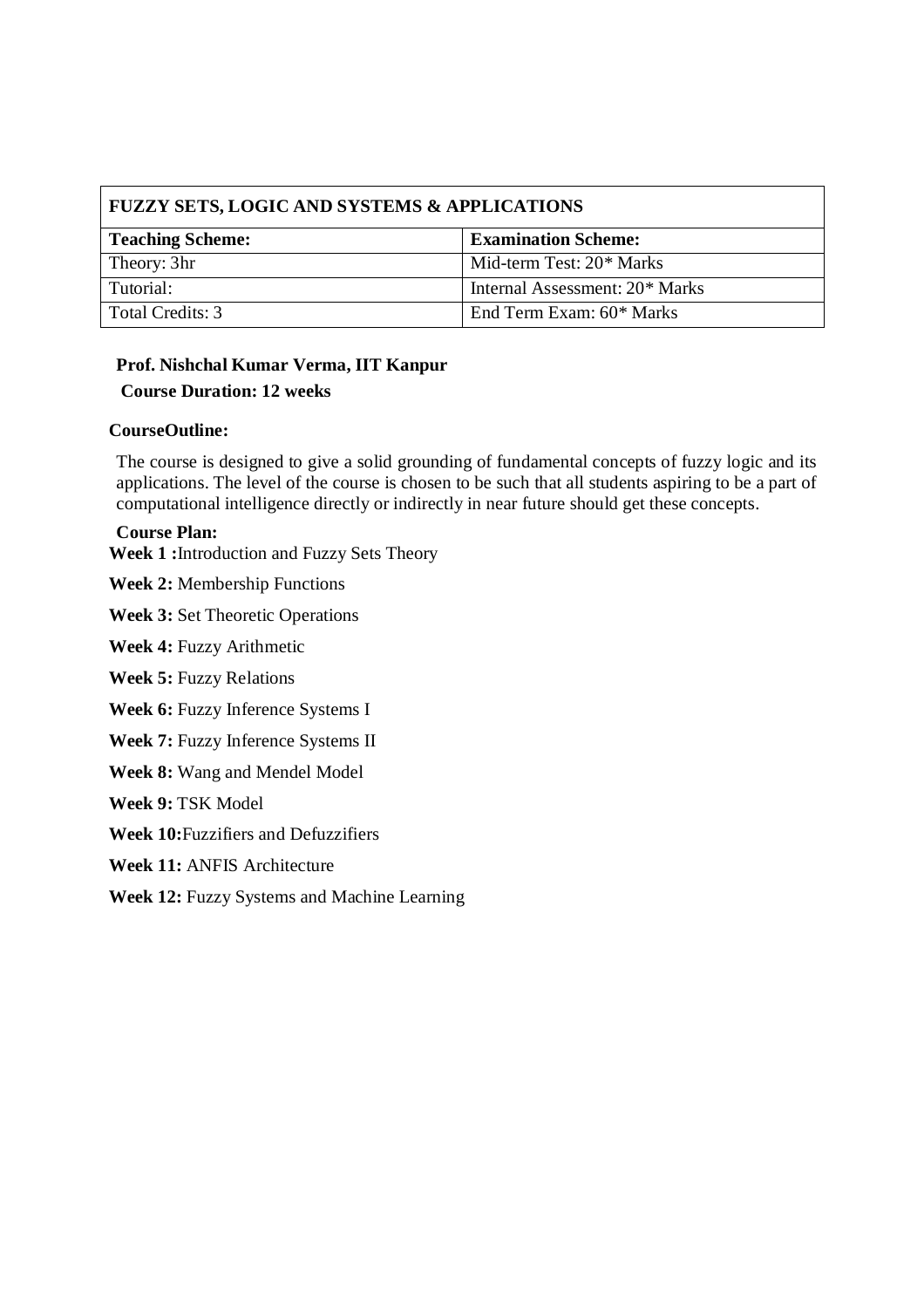| THE JOY OF COMPUTING USING PYTHON |                                |
|-----------------------------------|--------------------------------|
| <b>Teaching Scheme:</b>           | <b>Examination Scheme:</b>     |
| Theory: 3hr                       | Mid-term Test: 20* Marks       |
| Tutorial: 1hr                     | Internal Assessment: 20* Marks |
| Total Credits: 3                  | End Term Exam: 60* Marks       |

### **Prof.Sudarshan Iyengar, Department of Computer Science and Engineering, IIT Ropar Course Duration: 12 weeks**

### **CourseOutline:**

ThisisamostfundamentalDigitalCircuitDesigncourseforpursingamajorinVLSI. We do not deal with any Verilog coding during this course and instead discuss transistor level circuit design concepts in greatdetail.

Learning objectives of this course are:

- Characterize the key delay quantities of a standardcell
- Evaluate power dissipated in a circuit (dynamic andleakage)
- Design a circuit to perform a certain functionality with specifiedspeed
- Identify the critical path of a combinationalcircuit
- Convert the combinational block to pipelinedcircuit
- Calculate the maximum (worst case) operating frequency of the designedcircuit

#### **Course Plan:**

Motivation for Computing Variables and Expressions: Design your own calculator Loops and Conditionals: Hopscotch once again Lists, Tuples and Conditionals: Let's go on a trip Abstraction Everywhere: Apps in your phone Counting Candies: Crowd to the rescue Birthday Paradox: Find your twin Google Translate: Speak in any Language Currency Converter: Count your foreign trip expenses Monte Hall: 3 doors and a twist Sorting: Arrange the books Searching: Find in seconds Substitution Cipher: What's the secret !! Sentiment Analysis: Analyse your Facebook data 20 questions game: I can read your mind Permutations: Jumbled Words Spot the similarities: Dobble game Count the words: Hundreds, Thousands or Millions. Rock, Paper and Scissor: Cheating not allowed !! Lie detector: No lies, only TRUTH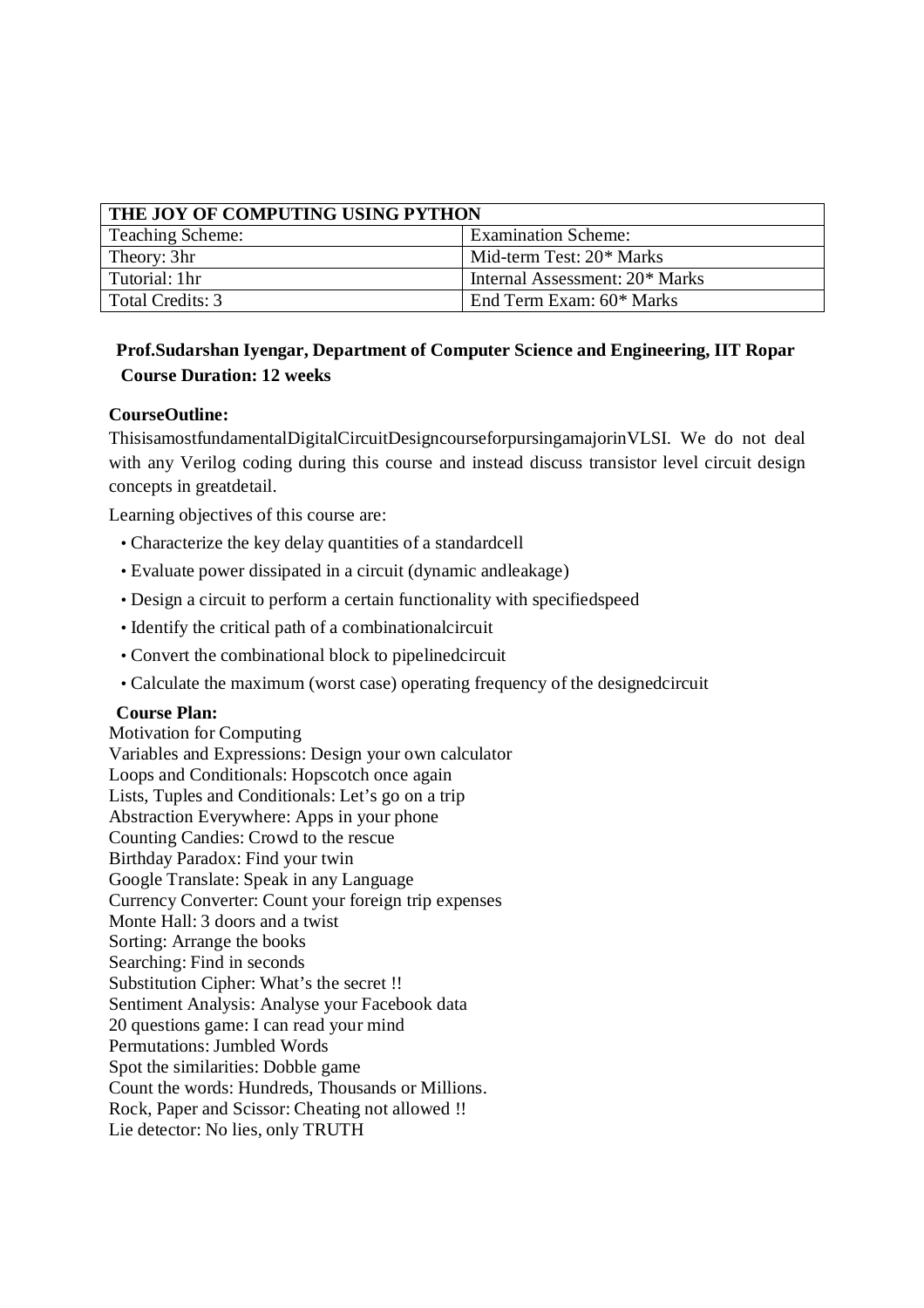Calculation of the Area: Don't measure. Six degrees of separation: Meet your favourites Image Processing: Fun with images Tic tac toe: Let's play Snakes and Ladders: Down the memory lane. Recursion: Tower of Hanoi Page Rank: How Google Works !!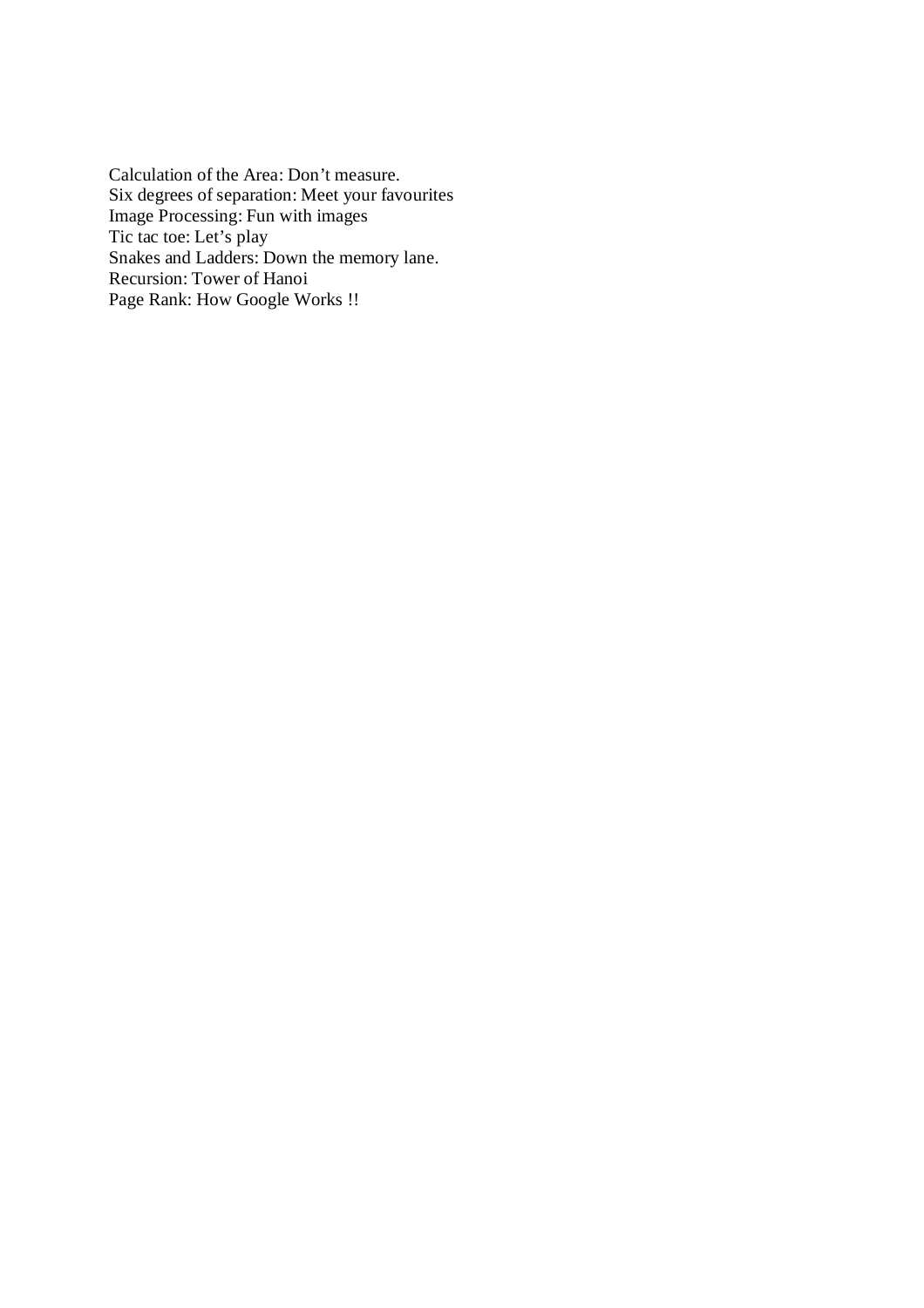| INTRODUCTION TO INDUSTRY 4.0 AND INDUSTRIAL INTERNET OF THINGS |                                |  |
|----------------------------------------------------------------|--------------------------------|--|
| <b>Examination Scheme:</b><br><b>Teaching Scheme:</b>          |                                |  |
| Theory: 3hr                                                    | Mid-term Test: 20* Marks       |  |
| Tutorial:                                                      | Internal Assessment: 20* Marks |  |
| Total Credits: 3                                               | End Term Exam: 60* Marks       |  |

# **Prof. SudipMisra, IIT Kharagpur**

### **Course Duration: 12 weeks**

#### **CourseOutline:**

Industry 4.0 concerns the transformation of industrial processes through the integration of modern technologies such as sensors, communication, and computational processing. Technologies such as Cyber Physical Systems (CPS), Internet of Things (IoT), Cloud Computing, Machine Learning, and Data Analytics are considered to be the different drivers necessary for the transformation. Industrial Internet of Things (IIoT) is an application of IoT in industries to modify the various existing industrial systems. IIoT links the automation system with enterprise, planning and product lifecycle.

#### **Course Plan:**

**Week 1 :**Introduction: Sensing & actuation, Communication-Part I, Part II, Networking-Part I, Part II

**Week 2 :** Industry 4.0: Globalization and Emerging Issues, The Fourth Revolution, LEAN Production Systems, Smart and Connected Business Perspective, Smart Factories

**Week 3 :** Industry 4.0: Cyber Physical Systems and Next Generation Sensors, Collaborative Platform and Product Lifecycle Management, Augmented Reality and Virtual Reality, Artifical Intelligence, Big Data and Advanced Analysis

**Week 4 :** Cybersecurity in Industry 4.0, Basics of Industrial IoT: Industrial Processes-Part I, Part II, Industrial Sensing & Actuation, Industrial Internet Systems.

Week 5 :IIoT-Introduction, Industrial IoT: Business Model and RefereceArchiterture: IIoT-Business Models-Part I, Part II, IIoT Reference Architecture-Part I, Part II.

**Week 6 :** Industrial IoT- Layers: IIoT Sensing-Part I, Part II, IIoT Processing-Part I, Part II, IIoT Communication-Part I.

**Week 7 :** Industrial IoT- Layers: IIoT Communication-Part II, Part III, IIoT Networking-Part I, Part II, Part III.

**Week 8 :** Industrial IoT: Big Data Analytics and Software Defined Networks: IIoT Analytics - Introduction, Machine Learning and Data Science - Part I, Part II, R and Julia Programming, Data Management with Hadoop.

**Week 9 :** Industrial IoT: Big Data Analytics and Software Defined Networks: SDN in IIoT-Part I, Part II, Data Center Networks, Industrial IoT: Security and Fog Computing: Cloud Computing in IIoT-Part I, Part II.

Week 10 : Industrial IoT: Security and Fog Computing - Fog Computing in IIoT, Security in IIoT-Part I, Part II, Industrial IoT- Application Domains: Factories and Assembly Line, Food Industry.

**Week 11 :** Industrial IoT- Application Domains: Healthcare, Power Plants, Inventory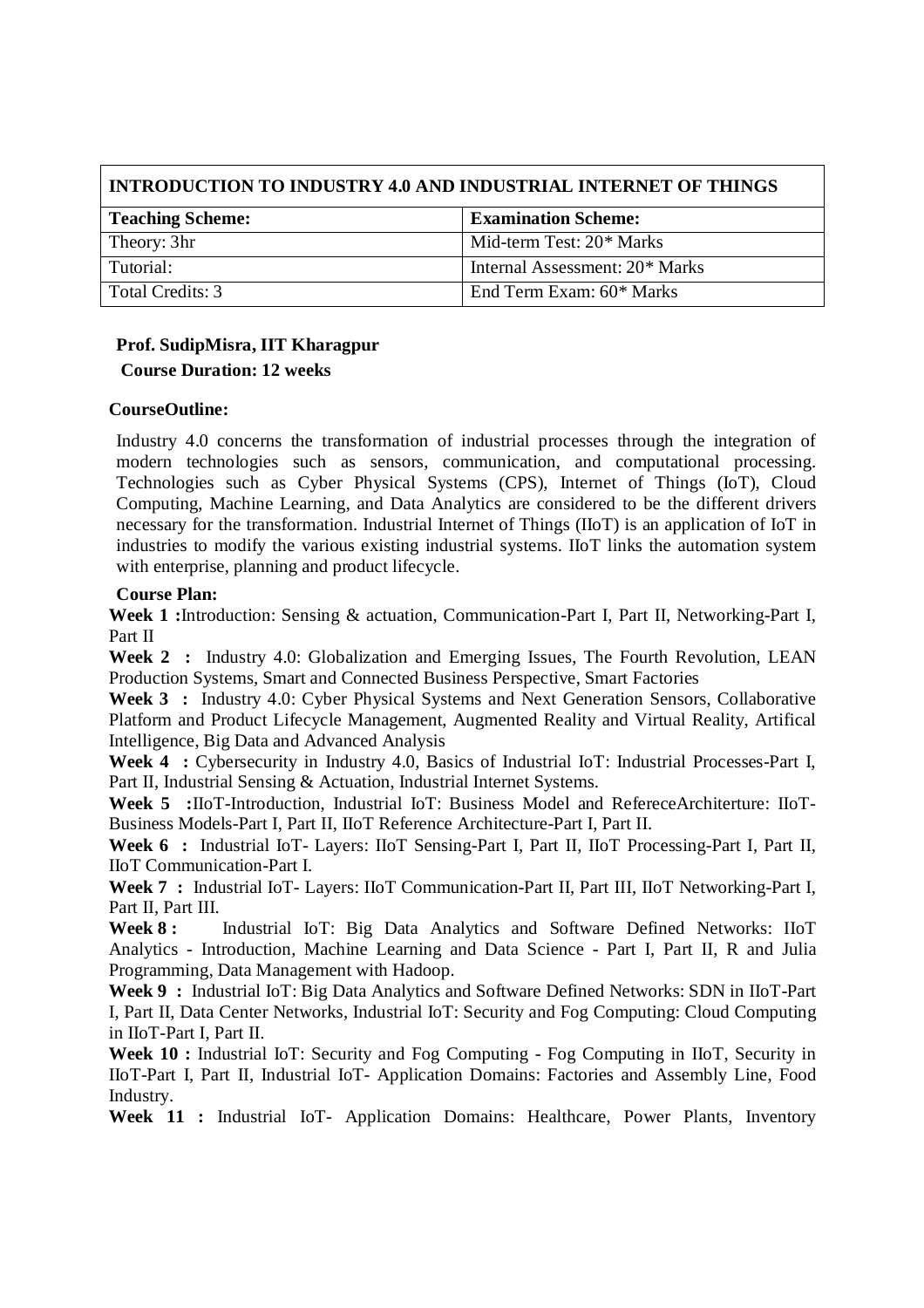Management & Quality Control, Plant Safety and Security (Including AR and VR safety applications), Facility Management.

**Week 12 :** Industrial IoT- Application Domains: Oil, chemical and pharmaceutical industry, Applications of UAVs in Industries, Real case studies :

Case study - I : Milk Processing and Packaging Industries

Case study - II: Manufacturing Industries - Part I

Case study - III : Manufacturing Industries - Part II

Case study - IV : Student Projects - Part I

Case study - V : Student Projects - Part II

Case study - VI : Virtual Reality Lab

Case study - VII : Steel Technology Lab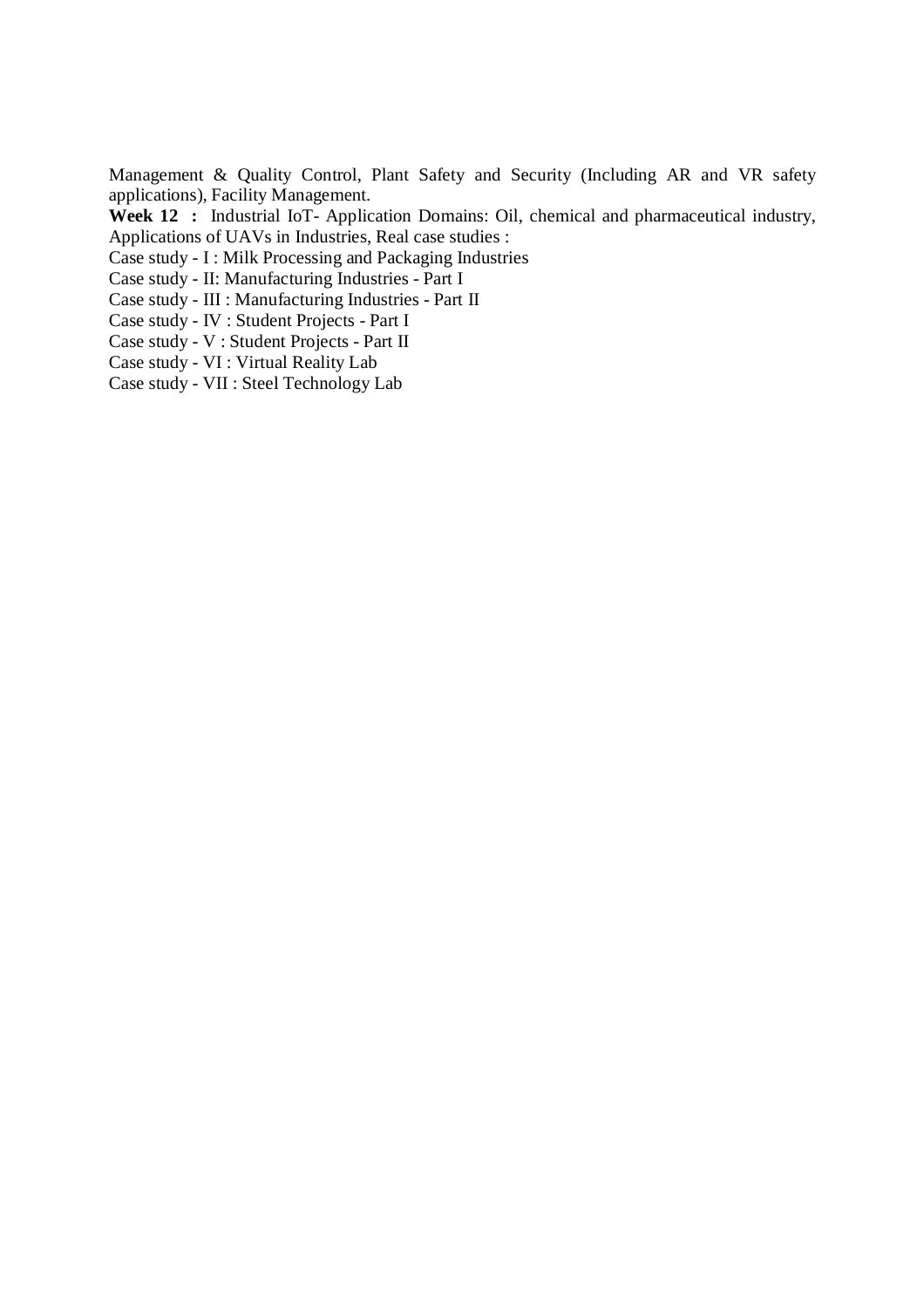| <b>ENTREPRENEURSHIP ESSENTIALS</b> |                                |
|------------------------------------|--------------------------------|
| <b>Teaching Scheme:</b>            | <b>Examination Scheme:</b>     |
| Theory: 3hr                        | Mid-term Test: 20* Marks       |
|                                    | Internal Assessment: 20* Marks |
| Total Credits: 3                   | End Term Exam: 60* Marks       |

### **Prof. Manoj Kumar Mondal, IITKharagpur Course Duration: 12 weeks**

#### **CourseOutline:**

The course provides foundational knowledge on various aspects of entrepreneurial venture creation and management during its life-cycle. It has been designed to address multidisciplinary audiences. The objective of the course is to teach key issues faced by entrepreneurs and managers at different stages of the life-cycle of an enterprise and is relevant both for aspiring entrepreneurs and for decision makers in established enterprises. Topics can be classified in some major themes such as : Making a choice to create an entrepreneurial venture, current trend of technology entrepreneurship, how to start a start-up, identifying opportunities, factors driving competitive advantages, organizational structure, basic knowledge of financial statements and project report,introductory knowledge on marketing management, human resource management, & strategic management, risk analysis, legal aspect of business, how to raise fund during life-cycle of a new ventures.

#### **Course Plan:**

| Week 1:        | Introduction                                      |
|----------------|---------------------------------------------------|
|                | Dhirubhai Ambani & Sofia                          |
|                | Myths & Realities about entrepreneurship          |
|                | entrepreneurial qualities                         |
|                | Why start-ups fail?                               |
| <b>Week 2:</b> | Mission, vision, entrepreneurial qualities $-I$   |
|                | Mission, vision, entrepreneurial qualities $-$ II |
|                | Value proposition                                 |
|                | <b>Business Model canvas</b>                      |
|                | Business model generation                         |
| Week 3:        | Competitive advantage                             |
|                | Lean start-up $-1$                                |
|                | Lean start-up $-2$                                |
|                | Team and early recruit                            |
|                | Legal forms of business                           |
| Week 4:        | Marketing management 1                            |
|                | Marketing management 2                            |
|                | Market research - I                               |
|                | Market research -II                               |
|                | Market research – Example                         |
| Week 5:        | Introduction to financial statements              |
|                | Profit & Loss statement                           |
|                | <b>Balance sheet</b>                              |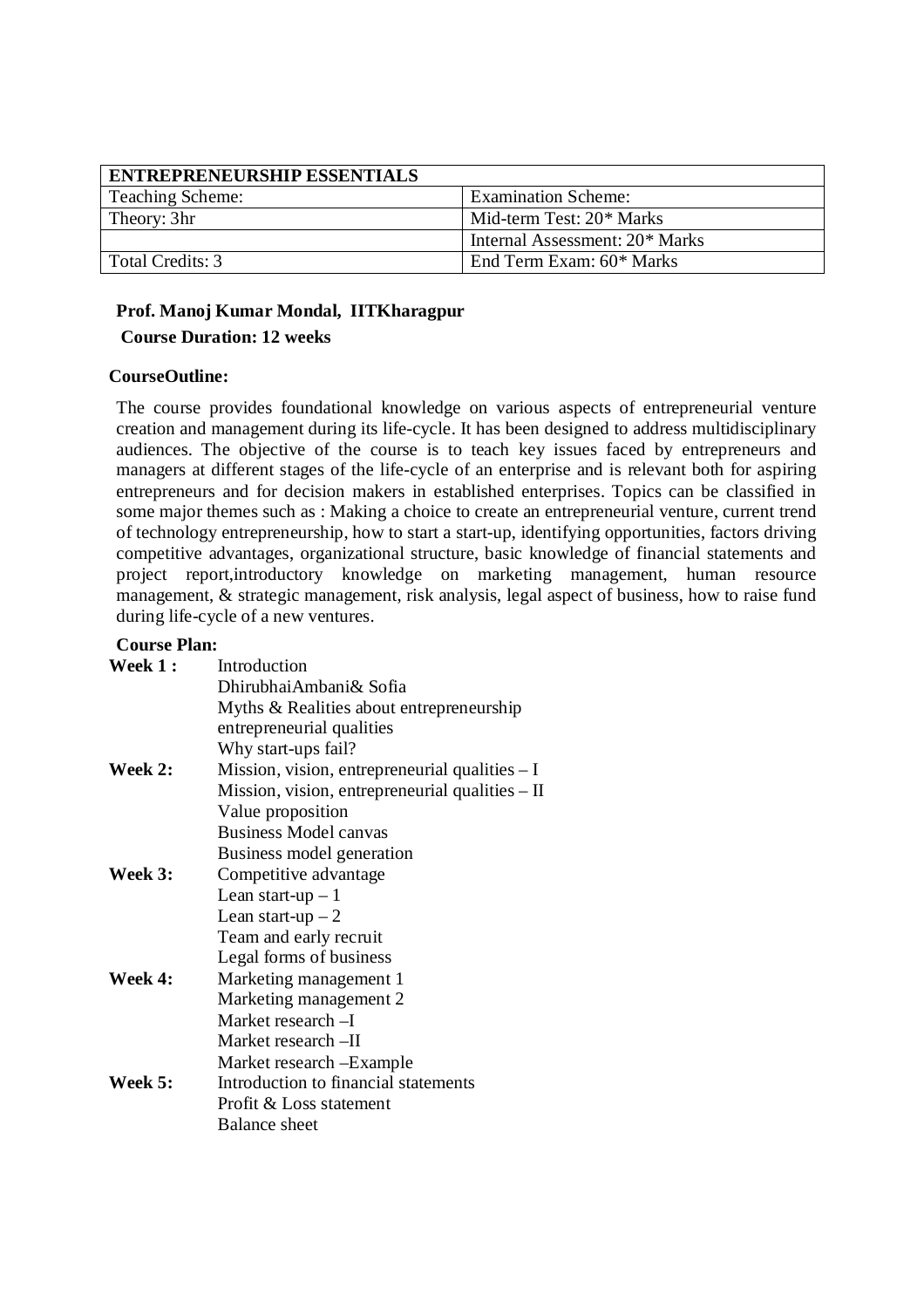|         | Cash flow                                                      |
|---------|----------------------------------------------------------------|
|         | $Example - 1$                                                  |
|         | $Example - 2$                                                  |
|         | Cost-volume-profit & Bread-Even analysis                       |
|         | Capital budgeting                                              |
| Week 6: | Business plan-I                                                |
|         | Business plan-II                                               |
|         | Pitching                                                       |
|         | Go-to-market strategies                                        |
|         | Does & Don'ts                                                  |
| Week 7: | How to innovate                                                |
|         | Design Thinking                                                |
|         | Design-Driven Innovation, Systems thinking                     |
|         | Open innovation, TRIZ                                          |
|         | How to start a start-up?                                       |
| Week 8: | Government incentives for entrepreneurship (1 lecture)         |
|         | Incubation, acceleration                                       |
|         | Funding new ventures - bootstrapping, crowd sourcing,          |
|         | angel investors, VCs, debt financing (3), due diligence        |
|         | Legal aspects of business (IPR, GST, Labour law)               |
| Week 9: | Cost, volume, profit and break-even analysis                   |
|         | Margin of safety and degree of operating leverage              |
|         | Capital budgeting for comparing projects or opportunities      |
|         | Product costing                                                |
|         | Product pricing                                                |
|         | Week 10: Funding new ventures - bootstrapping, crowd sourcing, |
|         | Angel investors, VCs, debt financing (3), and due diligence    |
|         | Incubation and acceleration                                    |
|         | Government incentives for entrepreneurship                     |
|         | Project cost and Financial Closure                             |
|         | Week 11: Dos & Donts in entrepreneurship                       |
|         | Growth Hacking                                                 |
|         | <b>Growth Strategy</b>                                         |
|         | Legal aspects of business (IPR, GST, Labor law)                |
|         | Negotiation skill                                              |
|         | Week 12: Human Resource management in startups                 |
|         | Pivoting                                                       |
|         | Entrepreneurial cases                                          |
|         | Risk assessment and analysis                                   |
|         | Strategy management for entrepreneurial ventures               |
|         | Factors driving success and failure of ventures                |
|         | Concluding remarks                                             |
|         |                                                                |